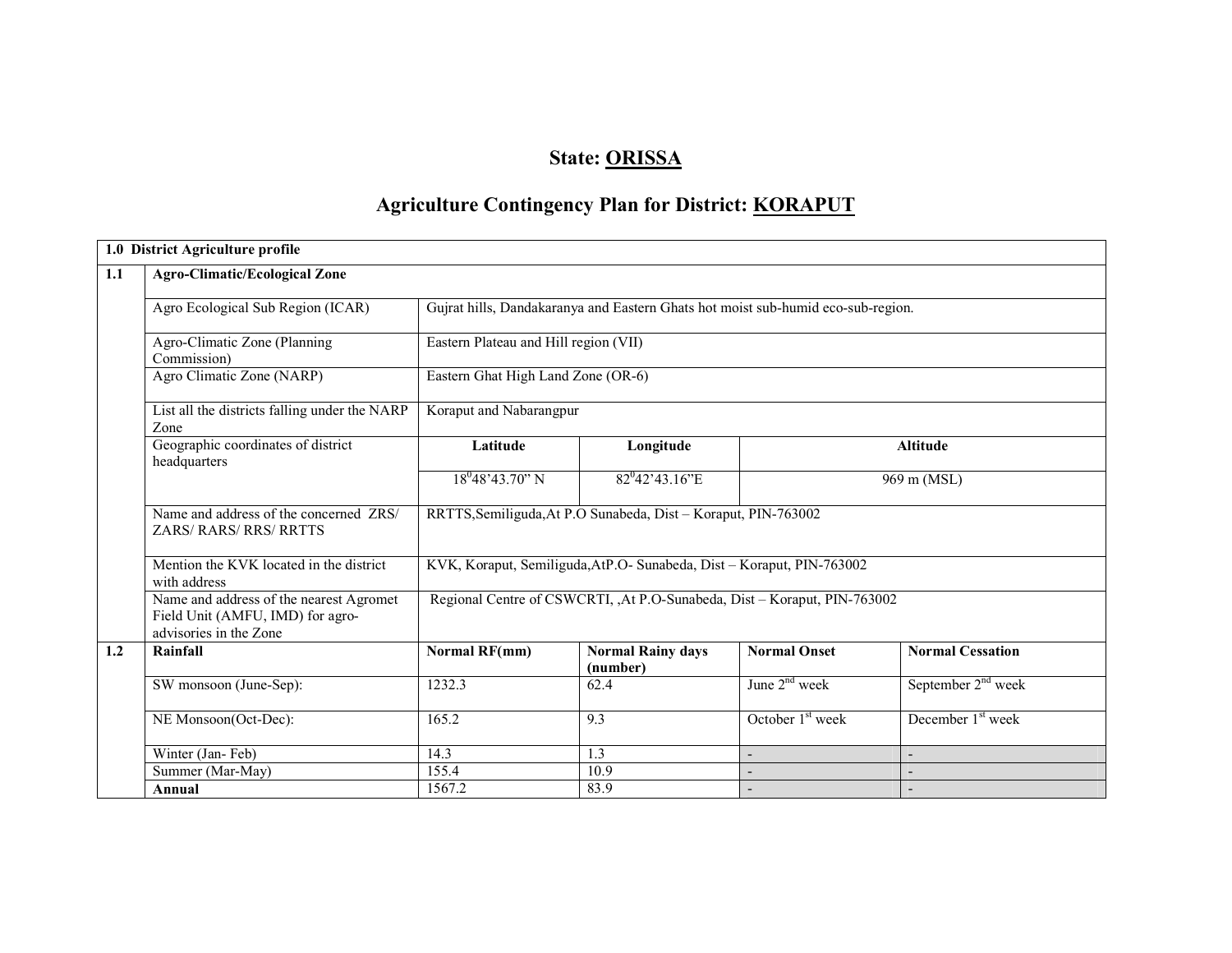| 1.3 | <b>Land use</b>         | Geographical | Cultivated | Forest | Land under       | Permanent | Cultivable | ∟and       | Barren and   | Current | Other   |
|-----|-------------------------|--------------|------------|--------|------------------|-----------|------------|------------|--------------|---------|---------|
|     | pattern of the          | area         | area       | area   | non-             | pastures  | wasteland  | under      | uncultivable | fallows | fallows |
|     | district (latest        |              |            |        | agricultural use |           |            | Misc. tree | land         |         |         |
|     | statistics)             |              |            |        |                  |           |            | crops and  |              |         |         |
|     |                         |              |            |        |                  |           |            | groves     |              |         |         |
|     | Area $(900 \text{ ha})$ | 881          | 287        | 188    | 54               | 45        | 44         |            | 210          | ⊥       |         |
|     |                         |              |            |        |                  |           |            |            |              |         |         |

Source-Orissa Agriculture Statistics 2008-09

| 1.4 | Major Soils (common names like red | Area ('000 ha) |
|-----|------------------------------------|----------------|
|     | sandy loam deep soils (etc.,)*     |                |
|     | Red soils                          | 437.9          |
|     | Alluvial soils                     | 200.0          |
|     | Mixed Red and Yellow soils         | 140.0          |
|     | Red and black soils                | 60.0           |
|     | Total                              | 837.9          |

| 1.5 | <b>Agricultural land use</b> | Area $(^{\circ}000$ ha) | Cropping intensity % |
|-----|------------------------------|-------------------------|----------------------|
|     | Net sown area                | 287.0                   |                      |
|     | Area sown more than once     | 99.7                    | 134.7%               |
|     | Gross cropped area           | 386.7                   |                      |

| 1.6 | Irrigation                   | Area ('000 ha) |                |                                    |  |  |
|-----|------------------------------|----------------|----------------|------------------------------------|--|--|
|     | Net irrigated area           | 97.0           |                |                                    |  |  |
|     | Gross irrigated area         | 153.8          |                |                                    |  |  |
|     | Rainfed area                 | 189.9          |                |                                    |  |  |
|     | <b>Sources of Irrigation</b> | Number         | Area ('000 ha) | Percentage of total irrigated area |  |  |
|     | Canals                       |                | 48.7           | 60.3                               |  |  |
|     | Tanks and ponds              | 2682           |                |                                    |  |  |
|     | Open wells                   |                |                |                                    |  |  |
|     | Bore wells                   |                | 9.62           | 1.9                                |  |  |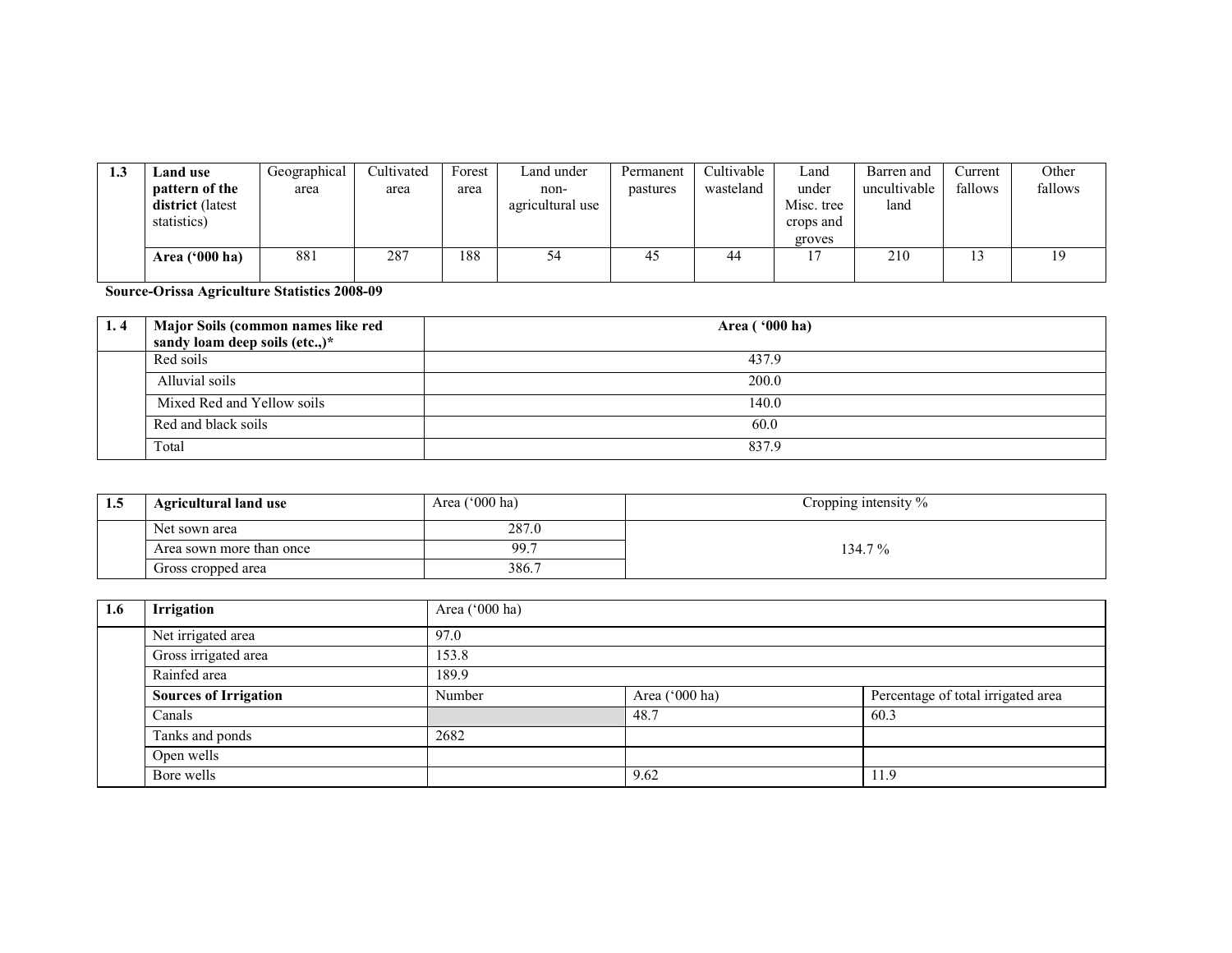| Lift irrigation schemes                                                                                    |                       |             |                                                                                                   |
|------------------------------------------------------------------------------------------------------------|-----------------------|-------------|---------------------------------------------------------------------------------------------------|
| Micro-irrigation                                                                                           |                       |             |                                                                                                   |
| Other sources (please specify)                                                                             |                       | 22.48       | 27.8                                                                                              |
| Total Irrigated Area(Gross)                                                                                |                       | 80.87       |                                                                                                   |
| Pump sets                                                                                                  |                       |             |                                                                                                   |
| No. of Tractors                                                                                            |                       |             |                                                                                                   |
| Groundwater availability and use* (Data<br>source: State/Central Ground water<br><b>Department /Board)</b> | No. of blocks/Tehsils | $(\%)$ area | Quality of water (specify the problem<br>such as high levels of arsenic,<br>fluoride, saline etc) |
| Over exploited                                                                                             |                       |             |                                                                                                   |
| Critical                                                                                                   |                       |             |                                                                                                   |
| Semi-critical                                                                                              |                       |             |                                                                                                   |
| Safe                                                                                                       |                       |             |                                                                                                   |
| Wastewater availability and use                                                                            |                       |             |                                                                                                   |
| Ground water quality                                                                                       |                       |             |                                                                                                   |
| *over-exploited: groundwater utilization > 100%; critical: 90-100%; semi-critical: 70-90%; safe: <70%      |                       |             |                                                                                                   |

### 1.7 Area under major field crops & horticulture (as per latest figures) (2008-09)

| 1.7 | Major field crops |                  |               |              |                  | Area $('000 ha)$ |              |        |                    |
|-----|-------------------|------------------|---------------|--------------|------------------|------------------|--------------|--------|--------------------|
|     | cultivated        |                  | <b>Kharif</b> |              |                  | Rabi             |              |        |                    |
|     |                   | <b>Irrigated</b> | Rainfed       | <b>Total</b> | <b>Irrigated</b> | Rainfed          | <b>Total</b> | Summer | <b>Grand</b> total |
|     | Paddy             | 56.3             | 58.4          | 114.7        | 16.1             | $\theta$         | 16.1         |        | 130.8              |
|     | Finger millet     | 6.9              | 67.3          | 74.2         | 0.1              | $\theta$         | 0.13         |        | 74.3               |
|     | Maize             | 2.9              | 12.1          | 15.1         | 3.2              | $\Omega$         | 3.2          |        | 18.2               |
|     | Niger             |                  | 38.3          | 38.3         | 3.6              | $\theta$         | 3.6          |        | 41.9               |
|     | Arhar             | $\Omega$         | 5.7           | 5.7          | $\theta$         | $\Omega$         |              |        | 5.7                |
|     | Sugarcane         | 10.7             |               | 10.7         | $\theta$         | $\theta$         |              |        | 10.7               |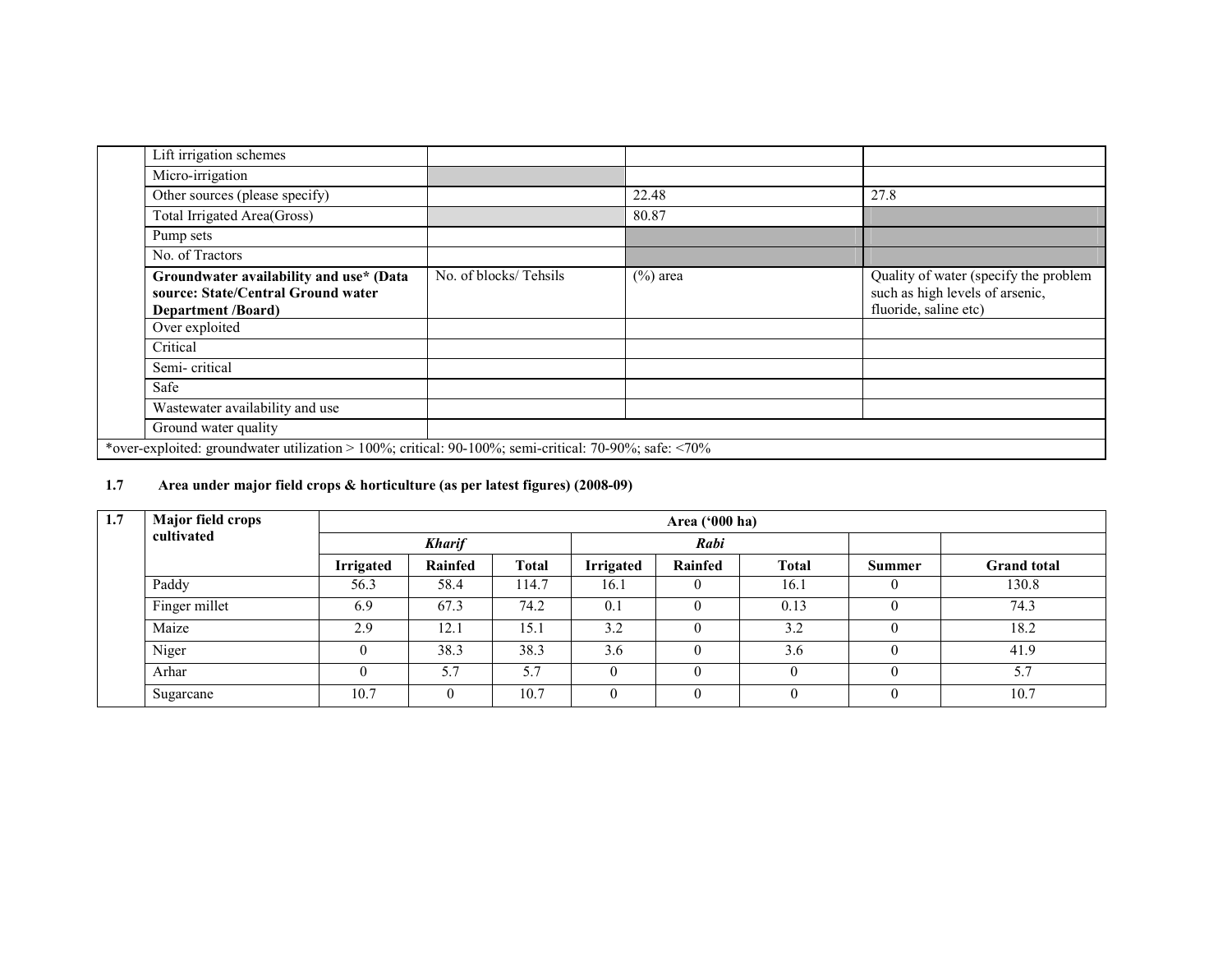| Horticulture crops - Fruits            | Area ('000 ha)           |  |
|----------------------------------------|--------------------------|--|
|                                        | <b>Total</b>             |  |
| Mango                                  | 6.7                      |  |
| Guava                                  | 1.0                      |  |
| Banana                                 | 0.8                      |  |
| Citrus                                 | 0.7                      |  |
| Sapota                                 | 0.1                      |  |
| <b>Horticulture crops - Vegetables</b> | <b>Total</b>             |  |
| <b>Brinjal</b>                         | $\overline{4.0}$         |  |
| Okra                                   | $\overline{2.0}$         |  |
| Tomato                                 | 1.7                      |  |
| Cabbage                                | 0.8                      |  |
| Cauliflower                            | 0.8                      |  |
| Sweet potato                           | 5.5                      |  |
| <b>Medicinal and Aromatic crops</b>    | <b>Total</b>             |  |
| Turmeric                               | $\overline{3.2}$         |  |
| Ginger                                 | 2.7                      |  |
| Coriander                              | 0.5                      |  |
| Garlic                                 | $\overline{0.2}$         |  |
| <b>Plantation crops</b>                | <b>Total</b>             |  |
| Cashew nut                             | 6.05                     |  |
| Coconut                                | $\overline{0.2}$         |  |
| Eg., industrial pulpwood crops etc.    |                          |  |
| <b>Fodder crops</b>                    | <b>Total</b>             |  |
| Total fodder crop area                 | $\overline{\phantom{0}}$ |  |
| <b>Grazing land</b>                    | $\blacksquare$           |  |
| Sericulture etc                        | $\overline{\phantom{a}}$ |  |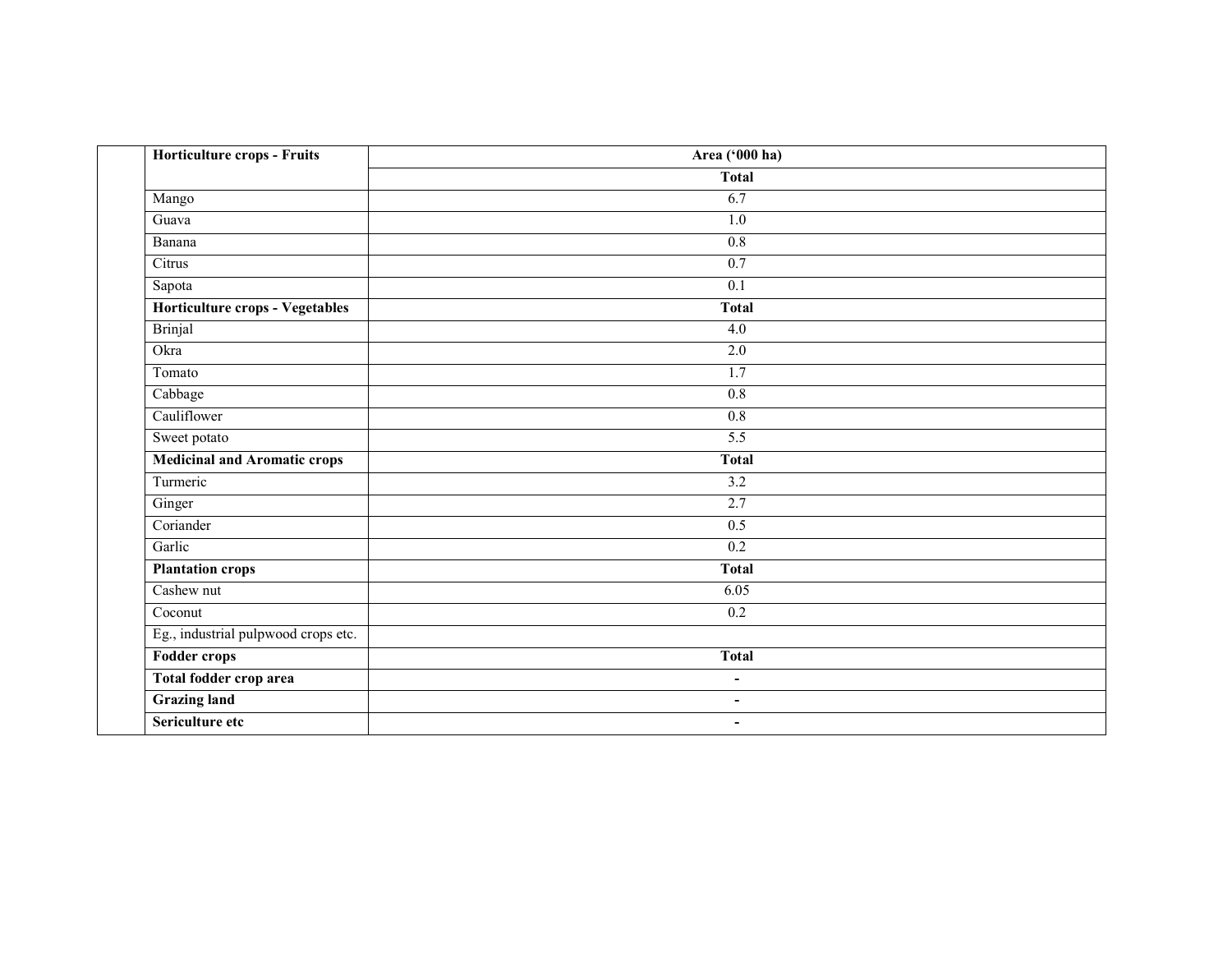| 1.8  | Livestock                                      |                            | <b>Male ('000)</b> |                        | Female ('000)              |                                      |                      | <b>Total ('000)</b>       |
|------|------------------------------------------------|----------------------------|--------------------|------------------------|----------------------------|--------------------------------------|----------------------|---------------------------|
|      | Non descriptive Cattle (local low yielding)    |                            | 283.9              |                        | 224.4                      |                                      |                      | 508.3                     |
|      | Improved cattle                                |                            | $\overline{0.2}$   |                        | $\overline{0.7}$           |                                      |                      | $\overline{0.9}$          |
|      | Crossbred cattle                               |                            | $\overline{3.5}$   |                        | 13.1                       |                                      |                      | 16.6                      |
|      | Non descriptive Buffaloes (local low yielding) |                            | 103.0              |                        | 72.2                       |                                      |                      | 175.2                     |
|      | <b>Descript Buffaloes</b>                      |                            | 0.4                |                        | 0.3                        |                                      |                      | 0.7                       |
|      | Goat                                           |                            | 23.1               |                        | 105.0                      |                                      |                      | 128.1                     |
|      | Sheep                                          |                            | 47.2               |                        | 78.0                       |                                      |                      | 125.3                     |
|      | Others (Camel, Pig, Yak etc.)                  |                            | 22.4               |                        | 28.9                       |                                      |                      | 51.4                      |
|      | Commercial dairy farms (Number)                |                            |                    |                        |                            |                                      |                      |                           |
| 1.9  | <b>Poultry</b>                                 |                            | No. of farms       |                        |                            | Total No. of birds ('000)            |                      |                           |
|      | Commercial                                     |                            |                    |                        |                            | 5.4                                  |                      |                           |
|      | Backyard                                       |                            |                    |                        |                            | 314.6                                |                      |                           |
| 1.10 | <b>Fisheries</b>                               |                            |                    |                        |                            |                                      |                      |                           |
|      | A. Capture                                     |                            |                    |                        |                            |                                      |                      |                           |
|      | i) Marine (Data Source: Fisheries              | No. of fishermen           |                    | <b>Boats</b>           |                            | <b>Nets</b>                          |                      | <b>Storage facilities</b> |
|      | Department)                                    |                            | Mechanized         | Non-                   | Mechanized                 | Non-mechanized                       |                      | (Ice plants etc.)         |
|      |                                                |                            |                    | mechanized             | (Trawl nets,<br>Gill nets) | (Shore Seines, Stake &<br>trap nets) |                      |                           |
|      | ii) Inland (Data Source: Fisheries             | No. Farmer owned ponds and |                    |                        | <b>No. of Reservoirs</b>   |                                      | No. of village tanks |                           |
|      | Department)                                    | <b>Tanks</b>               |                    |                        |                            |                                      |                      |                           |
|      |                                                | 2682                       |                    |                        | 3                          |                                      |                      |                           |
|      | <b>B.</b> Culture                              |                            |                    |                        |                            |                                      |                      |                           |
|      |                                                |                            |                    | Water Spread Area (ha) | Yield (t/ha)               | Production ('000 tons)               |                      |                           |
|      | i) Brackish water                              |                            |                    |                        | ÷,                         | $\blacksquare$                       |                      |                           |
|      | ii) Fresh water                                |                            |                    |                        | 10000                      | 1.5                                  |                      | 15000                     |
|      | <b>Others</b>                                  |                            |                    |                        | $\blacksquare$             | $\blacksquare$                       |                      | $\blacksquare$            |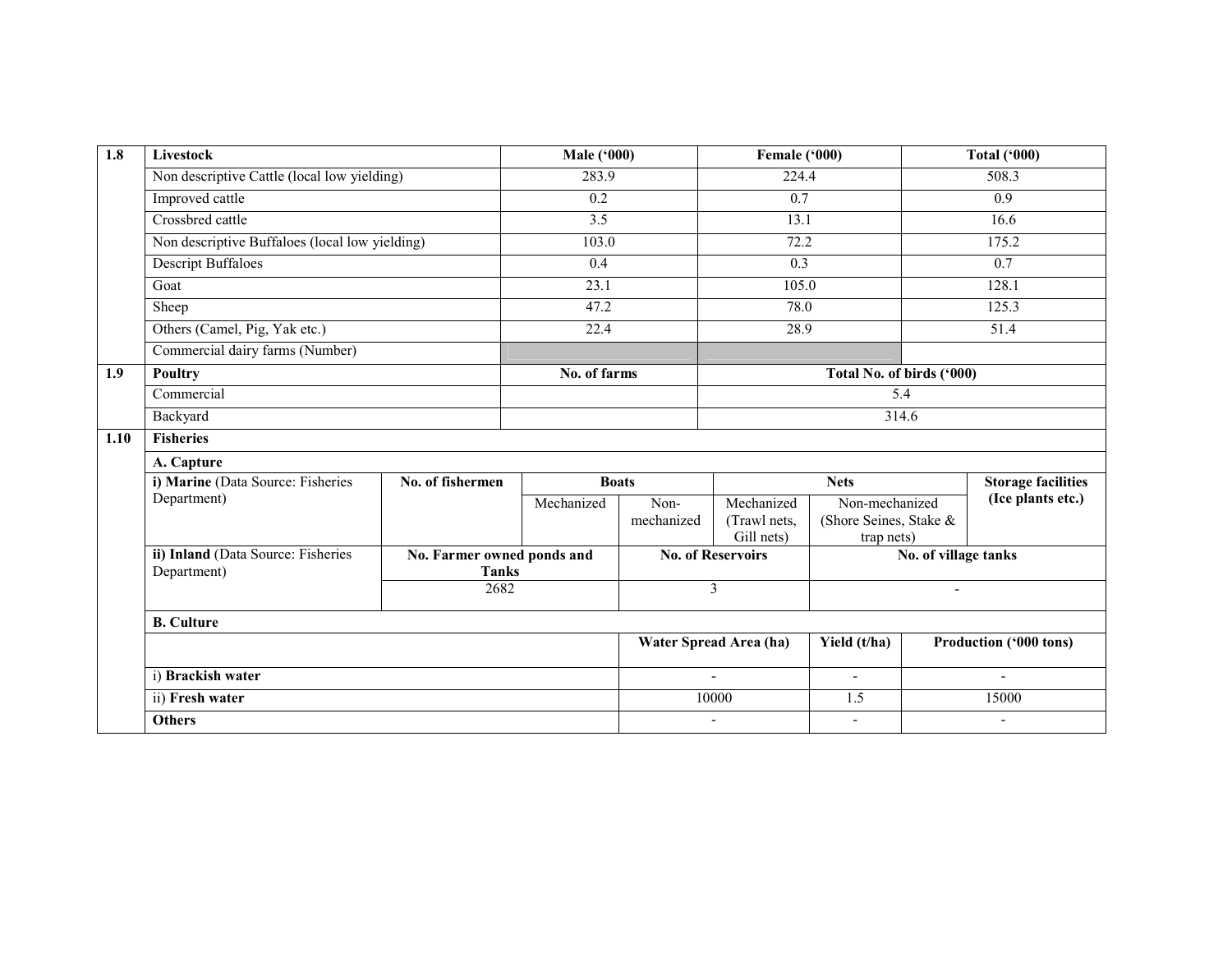### 1.11 Production and Productivity of major crops

| 1.11 | Name of crop  |                          | <b>Kharif</b>                                                             |                          | Rabi                     |                          | <b>Summer</b>            |                       | <b>Total</b>            | Crop residue                      |
|------|---------------|--------------------------|---------------------------------------------------------------------------|--------------------------|--------------------------|--------------------------|--------------------------|-----------------------|-------------------------|-----------------------------------|
|      |               | Production<br>(000 t)    | Productivity<br>(kg/ha)                                                   | Production<br>(000 t)    | Productivity<br>(kg/ha)  | Production<br>(000 t)    | Productivity<br>(kg/ha)  | Production<br>(000 t) | Productivity<br>(kg/ha) | as fodder<br>$(000 \text{ tons})$ |
|      |               |                          | Major Field crops (Crops to be identified based on total acreage)         |                          |                          |                          |                          |                       |                         |                                   |
|      | Paddy         | 262.5                    | 2288                                                                      | 227.2                    | 2499                     | 54,89                    | 3411                     | 317.40                | 2416                    |                                   |
|      | Finger millet | 69.2                     | 933                                                                       | 0.2                      | 1616                     |                          | $\overline{\phantom{0}}$ | 69.4                  | 934                     |                                   |
|      | Niger         | 14.8                     | 386                                                                       | 1.3                      | 358                      | $\overline{\phantom{0}}$ | $\overline{\phantom{0}}$ | 16.1                  | 384                     |                                   |
|      | Maize         | 24.5                     | 1629                                                                      | 7.3                      | 2302                     |                          | $\overline{\phantom{0}}$ | 31.8                  | 1745                    |                                   |
|      | Arhar         | 2.9                      | 507                                                                       | $\overline{\phantom{a}}$ | $\overline{\phantom{a}}$ | $\overline{\phantom{0}}$ | ۰                        | 2.9                   | 507                     |                                   |
|      |               |                          | Major Horticultural crops (Crops to be identified based on total acreage) |                          |                          |                          |                          |                       |                         |                                   |
|      | Mango         | ٠                        |                                                                           |                          | $\overline{\phantom{a}}$ | 14.7                     | 2210                     | 14.7                  | 2210                    |                                   |
|      | Guava         | ٠                        | $\overline{\phantom{a}}$                                                  | $\overline{\phantom{a}}$ | $\overline{\phantom{a}}$ | $\overline{a}$           | $\overline{\phantom{0}}$ | 6.6                   | 6890                    |                                   |
|      | Banana        | $\overline{\phantom{a}}$ | $\overline{\phantom{a}}$                                                  | $\overline{\phantom{a}}$ | $\overline{\phantom{a}}$ | $\overline{a}$           | $\overline{\phantom{0}}$ | 10.7                  | 14010                   |                                   |
|      | Citrus        | $\overline{\phantom{a}}$ | $\overline{\phantom{a}}$                                                  | $\overline{\phantom{a}}$ | $\overline{\phantom{a}}$ | <b>1</b>                 |                          | 65.9                  | 8970                    |                                   |
|      | Sapota        | $\overline{\phantom{a}}$ |                                                                           | $\overline{\phantom{a}}$ | $\overline{\phantom{a}}$ | 5.8                      | 4790                     | 5.8                   | 4790                    |                                   |

| 1.12 | Sowing window for 5 major<br>field crops<br>(start and end of normal<br>sowing period) | Paddy                                                  | Finger millet                                                     | Niger                                                          | Maize                                           | Arhar                                 |
|------|----------------------------------------------------------------------------------------|--------------------------------------------------------|-------------------------------------------------------------------|----------------------------------------------------------------|-------------------------------------------------|---------------------------------------|
|      | Kharif-Rainfed                                                                         | June $2nd$ week to July $2nd$<br>week                  | $\overline{\text{June 2}}^{\text{nd}}$ week to July<br>$2nd$ week | July $3^{\text{rd}}$ week to<br>September 1 <sup>st</sup> week | June $2nd$ week<br>to July 1 <sup>st</sup> week | June $2nd$ week to July<br>$2nd$ week |
|      | Kharif-Irrigated                                                                       | June $2^{nd}$ week to July $2^{nd}$<br>week            | June $2nd$ week to July<br>$2nd$ week                             | August $1st$ week to<br>September 1 <sup>st</sup> week         | June $2nd$ week<br>to July $1st$ week           | June $1st$ week to July<br>$1st$ week |
|      | Rabi-Rainfed                                                                           |                                                        |                                                                   |                                                                |                                                 |                                       |
|      | Rabi-Irrigated                                                                         | December $1st$ week to<br>January 1 <sup>st</sup> week | December $1st$ week to<br>January 1 <sup>st</sup> week            |                                                                |                                                 |                                       |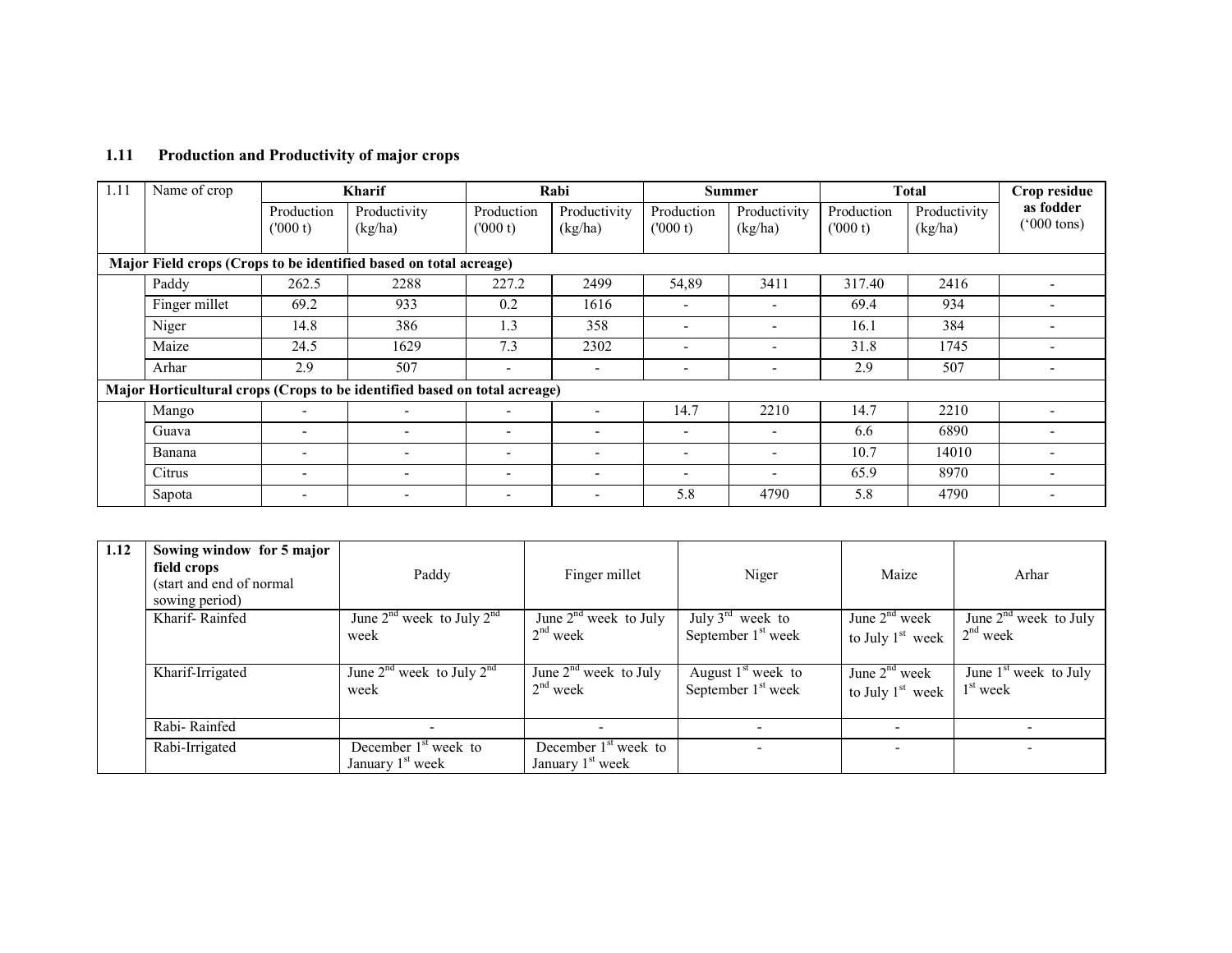| 1.13 | What is the major contingency the district is prone to? (Tick mark) | Regular       | Occasional | <b>None</b> |
|------|---------------------------------------------------------------------|---------------|------------|-------------|
|      | Drought                                                             |               |            |             |
|      | Flood                                                               |               |            |             |
|      | Cyclone                                                             |               |            |             |
|      | Hail storm                                                          |               |            |             |
|      | Heat wave                                                           |               |            |             |
|      | Cold wave                                                           |               |            |             |
|      | Frost                                                               |               |            |             |
|      | Sea water intrusion                                                 |               |            |             |
|      | Pests and disease outbreak (specify)                                | $\mathcal{N}$ |            |             |
|      | Others (specify)                                                    |               |            |             |

| 1.14 | Include Digital maps of the<br>district for | Location map of district within State as Annexure I | Enclosed: Yes |
|------|---------------------------------------------|-----------------------------------------------------|---------------|
|      |                                             | Mean annual rainfall as Annexure 2                  | Enclosed: Yes |
|      |                                             | Soil map as Annexure 3                              | Enclosed: Yes |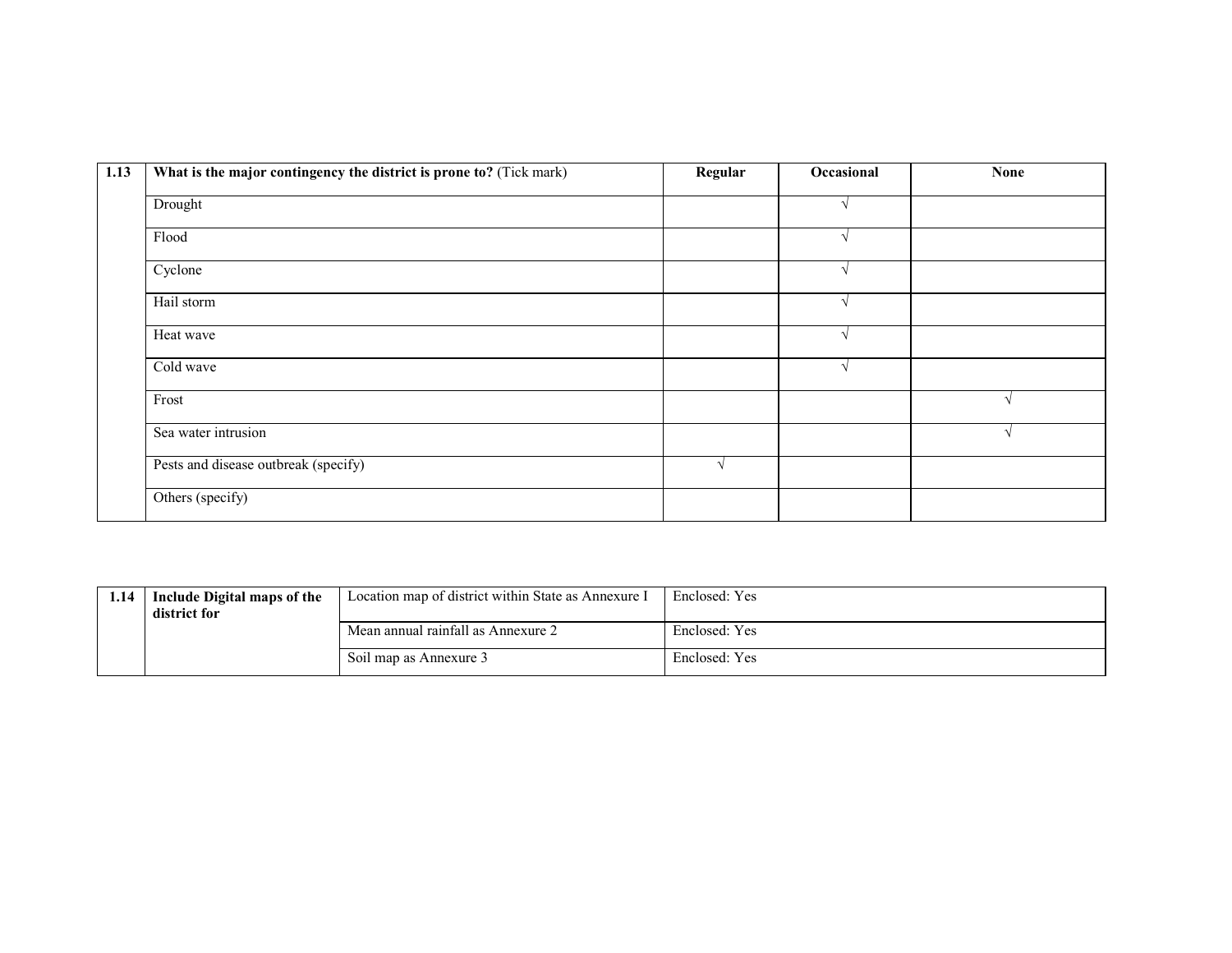# 2.0 Strategies for weather related contingencies 2.1 Drought 2.1.1 Rainfed situation

| Condition                                 | <b>Suggested Contingency measures</b>                          |                                                |                                                                                                                                                                                                                                                                                                                                                                                    |                                                                                                                                                                                                                                                                                                                                                                                                                                                                                                                                                                           |                                                                                                              |  |
|-------------------------------------------|----------------------------------------------------------------|------------------------------------------------|------------------------------------------------------------------------------------------------------------------------------------------------------------------------------------------------------------------------------------------------------------------------------------------------------------------------------------------------------------------------------------|---------------------------------------------------------------------------------------------------------------------------------------------------------------------------------------------------------------------------------------------------------------------------------------------------------------------------------------------------------------------------------------------------------------------------------------------------------------------------------------------------------------------------------------------------------------------------|--------------------------------------------------------------------------------------------------------------|--|
| <b>Early season</b>                       | <b>Major</b>                                                   | Normal Crop/                                   | Change in crop / cropping                                                                                                                                                                                                                                                                                                                                                          | <b>Agronomic measures</b>                                                                                                                                                                                                                                                                                                                                                                                                                                                                                                                                                 | <b>Remarks</b> on                                                                                            |  |
| drought                                   | Farming                                                        | <b>Cropping system</b>                         | system including variety                                                                                                                                                                                                                                                                                                                                                           |                                                                                                                                                                                                                                                                                                                                                                                                                                                                                                                                                                           | Implementation                                                                                               |  |
| (delayed onset)                           | situation                                                      |                                                |                                                                                                                                                                                                                                                                                                                                                                                    |                                                                                                                                                                                                                                                                                                                                                                                                                                                                                                                                                                           |                                                                                                              |  |
| Delay by 2<br>weeks<br>(June $4th$ week). | Farming<br>situation: I<br>$(600-900 \text{ m})$<br>above MSL) | Rice/Vegetables/<br>Ginger/Turmeric-<br>Fallow | short duration rice<br>$\bullet$ Grow<br>varieties like Heera, Kalinga-<br>Ghanteswari, Pathara,<br>III.<br>Vandana, Khandagiri,<br>• Intercropping of arhar with<br>rice $(2:5)$<br>· Ginger - Suprava, Suruchi<br>• Turmeric-Roma, Surama<br>• Tomato - (Utkal Kumari,<br>Utkal Raja)<br>• Brinjal -Blue Star<br>• Grow drought tolerant short<br>duration off season vegetables | • Closer row and plant spacing<br>• In-situ rain water conservation,<br>summer<br>ploughing,<br>interculture, tillage<br>practices.<br>weed<br>control<br>and unbunded<br>uplands<br>converted to bunded uplands<br>• Apply recommended dose of chemical<br>fertilizer along with well decomposed organic<br>matter for early seedling vigour<br>• Inter-cultivation and gap filling<br>to maintain<br>plant population per unit area of the crop<br>· Mulching in ginger and turmeric and bed<br>method of Planting                                                      | of seeds<br>Supply<br><b>ATMA</b><br>through<br>and NFSM<br>Monitoring<br>by<br>Agril. department<br>and KVK |  |
|                                           |                                                                | Finger millet-Fallow<br>Little millet-Niger    | Medium duration finger millet<br>varieties (Chilika, Bhairabi)<br>Avoid little millet and go for<br>(cv.Deomali, ONS-150)<br>Niger<br>growing in August                                                                                                                                                                                                                            | • Closer row and plant spacing,<br>· In-situ rain water conservation,<br>summer<br>ploughing, interculture, tillage<br>practices,<br>weed<br>control and unbunded<br>uplands<br>converted to bunded uplands.<br>• Apply recommended dose of chemical<br>fertilizer along with well decomposed organic<br>matter for early seedling vigour.<br>• Inter-cultivation and gap filling<br>to maintain<br>plant population per unit area of the crop<br>Apply recommended dose of chemical fertilizer<br>along with well decomposed organic matter for<br>early seedling vigour | -do-<br>$-do-$                                                                                               |  |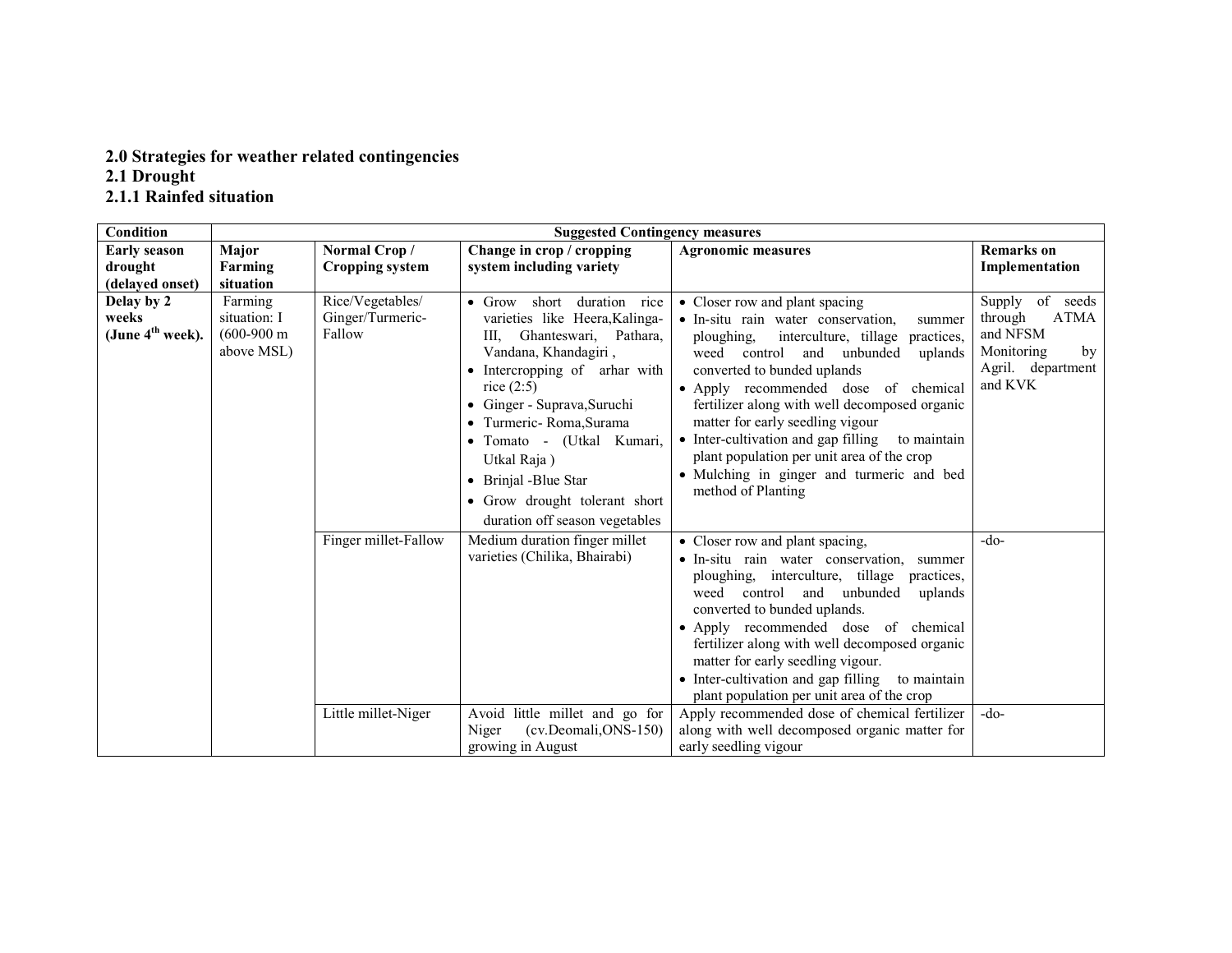|                                                        | Rice/Vegetables            | Rice varieties like Lalat, Naveen,<br>MTU 1010,<br>Konark<br>and<br>Surendra.                                                                                                              | If mortality is less than 50%, the crops may be<br>gap filled in direct seeded condition.<br>Nursery raising and transplanting                                                                                                                                                                                                                                                                                               | $-do-$ |
|--------------------------------------------------------|----------------------------|--------------------------------------------------------------------------------------------------------------------------------------------------------------------------------------------|------------------------------------------------------------------------------------------------------------------------------------------------------------------------------------------------------------------------------------------------------------------------------------------------------------------------------------------------------------------------------------------------------------------------------|--------|
|                                                        | Rice-Rice                  | Medium late rice varieties like<br>Swarna, Pratikshya, Rani dhan<br>and Mahsuri                                                                                                            | If mortality is less than 50%, the crops may be<br>gap filled in direct seeded condition.<br>Nursery raising and transplanting                                                                                                                                                                                                                                                                                               | -do-   |
| Farming<br>situation:II<br>$(300-600)$ m<br>above MSL) | Rice/Vegetables-<br>Fallow | Short duration rice varieties like<br>Heera, Kalinga-III,<br>Pathara,<br>Vandana, Khandagiri.<br>Intercropping of Arhar with rice<br>(2:5)<br>Tomato var.-(Utkal<br>Kumari,<br>Utkal Raja) | Closer row and plant spacing,<br>In-situ rain water conservation,<br>summer<br>ploughing, interculture, tillage practices, weed<br>control and unbunded uplands converted to<br>bunded uplands<br>Inter-cultivation and thinning to maintain plant<br>population per unit area of the crop                                                                                                                                   | $-do-$ |
|                                                        | Finger millet-Fallow       | Medium duration Finger millet<br>varieties<br>(Chilika, Bhairabi)                                                                                                                          | Closer row and plant spacing,<br>In-situ rain water conservation,<br>summer<br>ploughing, interculture, tillage practices, weed<br>control and unbunded uplands converted to<br>bunded uplands<br>Apply recommended dose of chemical fertilizer<br>along with well decomposed organic matter for<br>early seedling vigour,<br>Inter-cultivation and gap filling<br>to maintain<br>plant population per unit area of the crop | $-do-$ |
|                                                        | Rice/Vegetables            | Rice varieties like Lalat, Naveen,<br>MTU<br>1010,<br>Konark<br>and<br>Surendra.                                                                                                           | If mortality is less than 50%, the crops may be<br>gap filled in direct seeded condition.<br>Nursery raising for transplanting                                                                                                                                                                                                                                                                                               | $-do-$ |
|                                                        | Rice-Rice                  | Medium late rice varieties (140-<br>145 d) like Swarna, Pratikshya,<br>Rani dhan and Mahsuri                                                                                               | -do-                                                                                                                                                                                                                                                                                                                                                                                                                         | $-do-$ |
| Farming<br>situation: III<br>(300m)<br>above MSL)      | Rice/Vegetables-<br>Fallow | Grow short duration rice varities<br>like Heera, Kalinga-III, Pathara,<br>Vandana, Khandagiri<br>Intercropping of Arhar with rice<br>(2:5) Tomato var.-(Utkal Kumari,<br>Utkal Raja)       | Closer row and plant spacing,<br>In-situ rain water conservation,<br>summer<br>ploughing, interculture, tillage practices, weed<br>control and unbunded uplands converted to<br>bunded uplands<br>Conservation furrow,<br>Inter-cultivation and thinning<br>to maintain                                                                                                                                                      | $-do-$ |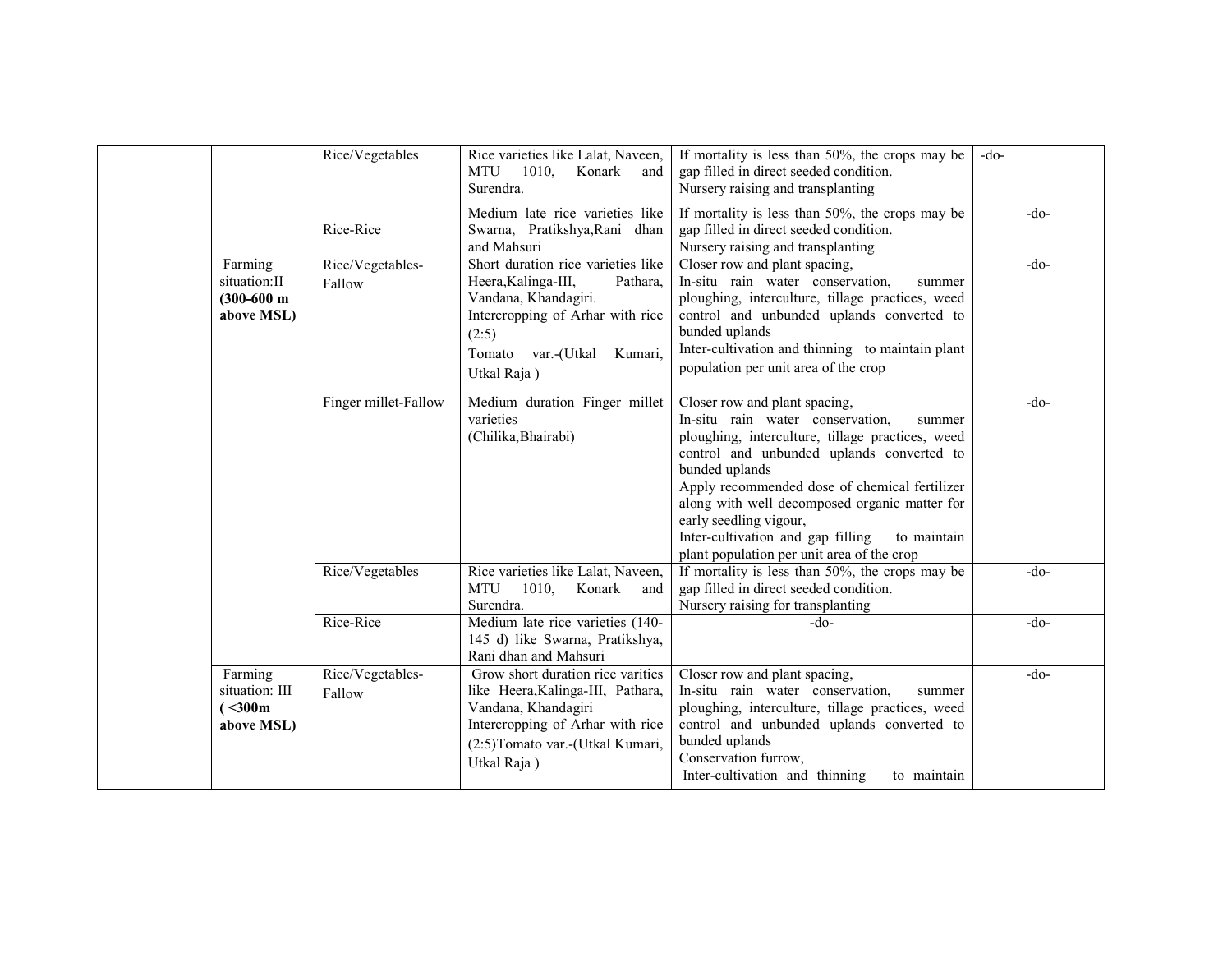|                      |                                    | plant population per unit area of the crop       |      |
|----------------------|------------------------------------|--------------------------------------------------|------|
| Finger millet-Fallow | Raise medium duration finger       | Closer row and plant spacing,                    | -do- |
|                      | varieties<br>millet                | In-situ rain water conservation,<br>summer       |      |
|                      | (Chilika, Bhairabi)                | ploughing, interculture, tillage practices, weed |      |
|                      |                                    | control and unbunded uplands converted to        |      |
|                      |                                    | bunded uplands                                   |      |
| Rice/Vegetables      | Rice varieties like Lalat, Naveen, | If mortality is less than 50%, the crops may be  | -do- |
|                      | MTU 1010, Konark, Jogesh and       | gap filled in direct seeded condition.           |      |
|                      | Surendra.                          | Nursery raising and transplanting                |      |
|                      | Medium late rice varieties (140-   | $-do-$                                           | -do- |
| Rice - Rice          | 145 $d$                            |                                                  |      |
|                      | Pratikshya, Rani dhan<br>Swarna,   |                                                  |      |
|                      | and Mahsuri                        |                                                  |      |

| Condition           |                       |                      |                                      |                                                    |                       |
|---------------------|-----------------------|----------------------|--------------------------------------|----------------------------------------------------|-----------------------|
| <b>Early season</b> | Major                 | Normal               | Change in crop/cropping              | <b>Agronomic measures</b>                          | <b>Remarks</b> on     |
| drought             | Farming               | Crop/cropping        | system                               |                                                    | Implementation        |
| (delayed onset)     | situation             | system               |                                      |                                                    |                       |
|                     |                       |                      |                                      |                                                    |                       |
| Delay by 4          | Farming               | Rice/Vegetables/Ging | Crop diversification with less       | When the population is less than 50% plough the    | Supply<br>of<br>seeds |
| weeks (July $2nd$   | situation: I          | er/Turmeric-Fallow   | requiring<br>non-paddy<br>water      | land and go for non paddy crops                    | through ATMA and      |
| Week)               | $(600-900 \text{ m})$ |                      | like<br>little millet, rice<br>crops | Closer row and plant spacing                       | <b>NFSM</b>           |
|                     | above MSL)            |                      | bean (RBL-6, KRB-1), finger          | When the population is more than $50\%$ go for gap | Monitoring<br>by      |
|                     |                       |                      | millet( $VL-149$ ),<br>cowpea        | filling                                            | Agril.<br>department  |
|                     |                       |                      | (SEB-2, Pusa Barsati, Utkal          | In-situ rain water conservation                    | and KVK               |
|                     |                       |                      | Manik).                              |                                                    |                       |
|                     |                       | Finger millet-Fallow | Short duration finger millet         | Closer row and plant spacing,                      | $-do-$                |
|                     |                       |                      | $(VL-149)$                           | In-situ rain water conservation.                   |                       |
|                     |                       |                      |                                      | When the population is more than $50\%$ go for gap |                       |
|                     |                       |                      |                                      | filling                                            |                       |
|                     |                       | Little millet-Niger  | Niger (Deomali, ONS-150) in          | In-situ rain water conservation                    | $-do-$                |
|                     |                       |                      | August                               |                                                    |                       |
|                     |                       | Rice/Vegetables      | varieties<br>like<br>Rice<br>Lalat.  | When the population is less than 50% plough the    | -do-                  |
|                     |                       |                      | Naveen, MTU 1010, Konark             | land and go for transplanting                      |                       |
|                     |                       |                      | and Surendra.                        | Closer row and plant spacing,                      |                       |
|                     |                       |                      |                                      | In-situ rain water conservation.                   |                       |
|                     |                       | Rice-Rice            | rice varieties<br>Medium<br>late     | When the population is more than $50\%$ go for gap | -do-                  |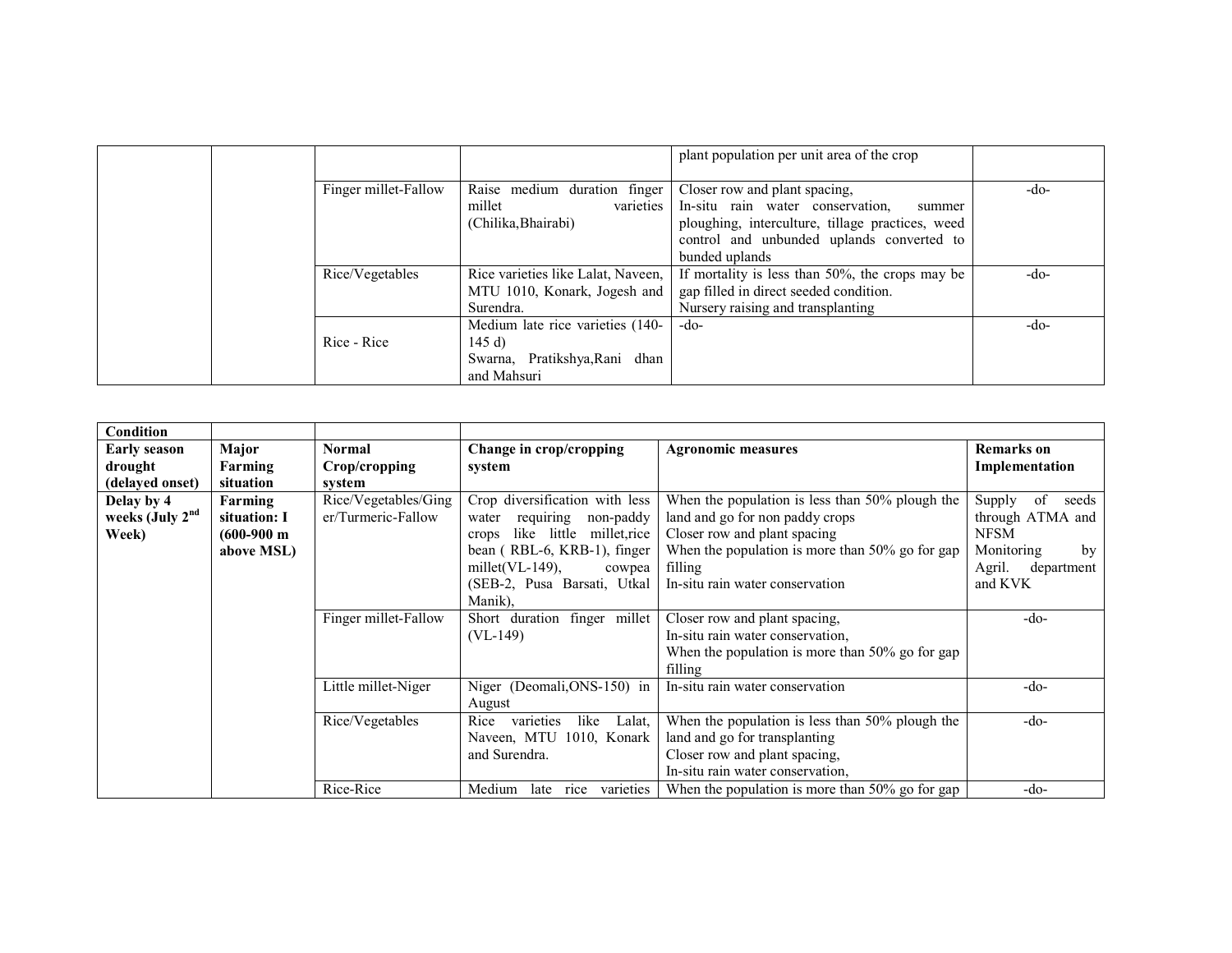|                                                        |                            | $(140-145 d)$<br>Swarna, Pratikshya, Rani dhan<br>and Mahsuri                                                                                        | filling                                                                                                                                                                                                             |        |
|--------------------------------------------------------|----------------------------|------------------------------------------------------------------------------------------------------------------------------------------------------|---------------------------------------------------------------------------------------------------------------------------------------------------------------------------------------------------------------------|--------|
| Farming<br>situation:II<br>$(300-600)$ m<br>above MSL) | Rice/Vegetables-<br>Fallow | Raising low water requiring<br>non-paddy crops like ragi,<br>cowpea (SEB-2, Pusa Barsati,<br>Utkal Manik).Tomato var.-<br>(Utkal Kumari, Utkal Raja) | When the population is less than 50% plough the<br>land and go for non paddy crops<br>Closer row and plant spacing<br>When the population is more than 50% go for gap<br>filling<br>In-situ rain water conservation | $-do-$ |
|                                                        | Finger millet-Fallow       | Raise short duration Finger<br>millet $(VL-149)$                                                                                                     | Closer row and plant spacing,<br>In-situ rain water conservation,<br>When the population is more than 50% go for gap<br>filling                                                                                     | $-do-$ |
|                                                        | Rice/Vegetables            | Transplanting of Rice(Lalat,<br>Naveen, Vijeta, MTU 1010,<br>Konark, Jogesh and Surendra)                                                            | In-situ rain water conservation                                                                                                                                                                                     | $-do-$ |
|                                                        | Rice-Rice                  | Medium late rice varieties<br>$(140-145 d)$<br>Swarna, Pratikshya, Rani dhan<br>and Mahsuri                                                          | $-do-$                                                                                                                                                                                                              | $-do-$ |
| Farming<br>situation:III<br>(300m)<br>above MSL)       | Rice/Vegetables-<br>Fallow | Raising low water requiring<br>non-paddy crops like Ragi,<br>Cowpea (SEB-2, Pusa Barsati,<br>Utkal Manik)                                            | When the population is less than 50% plough the<br>land and go for non paddy crops<br>Closer row and plant spacing<br>When the population is more than 50% go for gap<br>filling<br>In-situ rain water conservation | $-do-$ |
|                                                        | Finger millet-Fallow       | Short duration finger millet                                                                                                                         | Closer row and plant spacing,<br>In-situ rain water conservation,<br>When the population is more than 50% go for gap<br>filling                                                                                     | $-do-$ |
|                                                        | Rice/Vegetables            | Transplanting of Rice (Lalat,<br>Naveen,, MTU 1010, Konark<br>and Surendra)                                                                          | In-situ rain water conservation                                                                                                                                                                                     | $-do-$ |
|                                                        | Rice-Rice                  | Medium late rice varieties<br>$(140-145d)$<br>Swarna, Pratikshya, Rani dhan<br>and Mahsuri                                                           | -do-                                                                                                                                                                                                                | $-do-$ |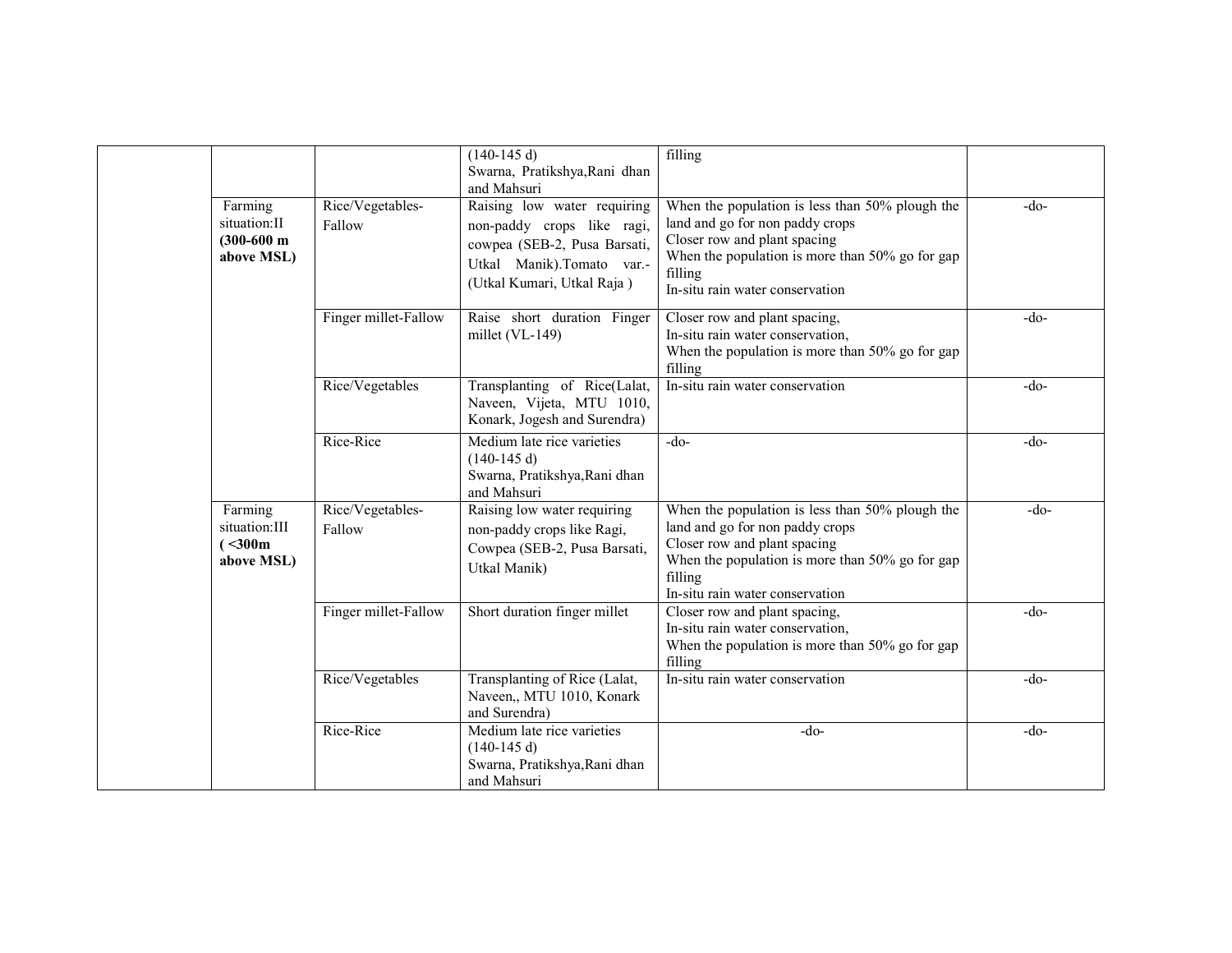| Condition                   | <b>Suggested Contingency measures</b>    |                            |                                                                                    |                                                                                                                                                                                                                                                                                                                                                                                                                                                                                                                                                                                                                                                                                                                                                                |                   |
|-----------------------------|------------------------------------------|----------------------------|------------------------------------------------------------------------------------|----------------------------------------------------------------------------------------------------------------------------------------------------------------------------------------------------------------------------------------------------------------------------------------------------------------------------------------------------------------------------------------------------------------------------------------------------------------------------------------------------------------------------------------------------------------------------------------------------------------------------------------------------------------------------------------------------------------------------------------------------------------|-------------------|
| <b>Early season</b>         | Major                                    | <b>Normal</b>              | Change in crop/cropping                                                            | <b>Agronomic measures</b>                                                                                                                                                                                                                                                                                                                                                                                                                                                                                                                                                                                                                                                                                                                                      | <b>Remarks</b> on |
| drought                     | Farming                                  | Crop/cropping              | system                                                                             |                                                                                                                                                                                                                                                                                                                                                                                                                                                                                                                                                                                                                                                                                                                                                                | Implementation    |
| (delayed onset)             | situation                                | system                     |                                                                                    |                                                                                                                                                                                                                                                                                                                                                                                                                                                                                                                                                                                                                                                                                                                                                                |                   |
| Delay by 6                  | Farming                                  | Rice/Vegetables/Ging       | Niger, Arhar, Sweet potato,                                                        | Closer row and plant spacing,                                                                                                                                                                                                                                                                                                                                                                                                                                                                                                                                                                                                                                                                                                                                  | Supply of seeds   |
| weeks (July 4 <sup>th</sup> | situation: I                             | er/Turmeric-Fallow         | Cowpea                                                                             | In-situ rain water conservation                                                                                                                                                                                                                                                                                                                                                                                                                                                                                                                                                                                                                                                                                                                                | through ATMA and  |
| Week)                       | $(600-900)$ m<br>above MSL)              |                            |                                                                                    | Application of enough organic matter to improve<br>soil water holding capacity                                                                                                                                                                                                                                                                                                                                                                                                                                                                                                                                                                                                                                                                                 | <b>NFSM</b>       |
|                             |                                          | Finger millet-Fallow       | Little millet/short duration<br>finger millet                                      | Follow closer spacing                                                                                                                                                                                                                                                                                                                                                                                                                                                                                                                                                                                                                                                                                                                                          | $-do-$            |
|                             |                                          | Little millet-Niger        | Grow Niger in August                                                               | $-do-$                                                                                                                                                                                                                                                                                                                                                                                                                                                                                                                                                                                                                                                                                                                                                         | $-do-$            |
|                             |                                          | Rice/Vegetables            | Rice (Lalat, Naveen, MTU<br>1010, Konark and Surendra)                             | Transplant short and medium duration Rice.<br>Sprouted seeds can be sown in the lines by seed<br>drill.<br>Repair field bunds to check seepage loss.<br>Apply more quantity of FYM to improve water                                                                                                                                                                                                                                                                                                                                                                                                                                                                                                                                                            | $-do-$            |
|                             |                                          |                            |                                                                                    | holding capacity of soil                                                                                                                                                                                                                                                                                                                                                                                                                                                                                                                                                                                                                                                                                                                                       |                   |
|                             |                                          | Rice-Rice                  | Medium late rice varieties<br>like<br>Swarna, Pratikshya, Rani<br>dhan and Mahsuri | Direct seeding of sprouted seeds or fresh seedlings<br>of early varieties may be raised for transplanting.<br>If the rice population is more than 50% carry out<br>weeding and adjust the plant population by Khelua<br>(removing and redistributing the hills) and clonal<br>propagation.<br>Raise community nursery of rice for transplanting at<br>a reliable water source to save time for further<br>delay.<br>Sow the seeds at 5-6 cm depth by <i>punji</i> method (6 -<br>8 seeds at one point) at a spacing of 20 cm x 10 cm<br>and cover it with a mixture of FYM: SSP (10:1) to<br>avoid seedling mortality due to moisture stress in<br>lowland. Use a seed rate of 100 kg per ha to<br>maintain 40 - 60 plants/ $m^2$ use FYM/green leaf<br>manure | $-do-$            |
|                             | Farming<br>situation:II<br>$(300-600)$ m | Rice/Vegetables-<br>Fallow | Niger, Arhar, Sweet potato,<br>Cowpea                                              | Closer row and plant spacing,<br>In-situ rain water conservation<br>Application of enough organic matter to improve                                                                                                                                                                                                                                                                                                                                                                                                                                                                                                                                                                                                                                            | $-do-$            |
|                             | above MSL)                               | Finger millet-Fallow       | Little millet/short duration                                                       | soil water holding capacity<br>Follow closer spacing                                                                                                                                                                                                                                                                                                                                                                                                                                                                                                                                                                                                                                                                                                           |                   |
|                             |                                          |                            |                                                                                    |                                                                                                                                                                                                                                                                                                                                                                                                                                                                                                                                                                                                                                                                                                                                                                | $-do-$            |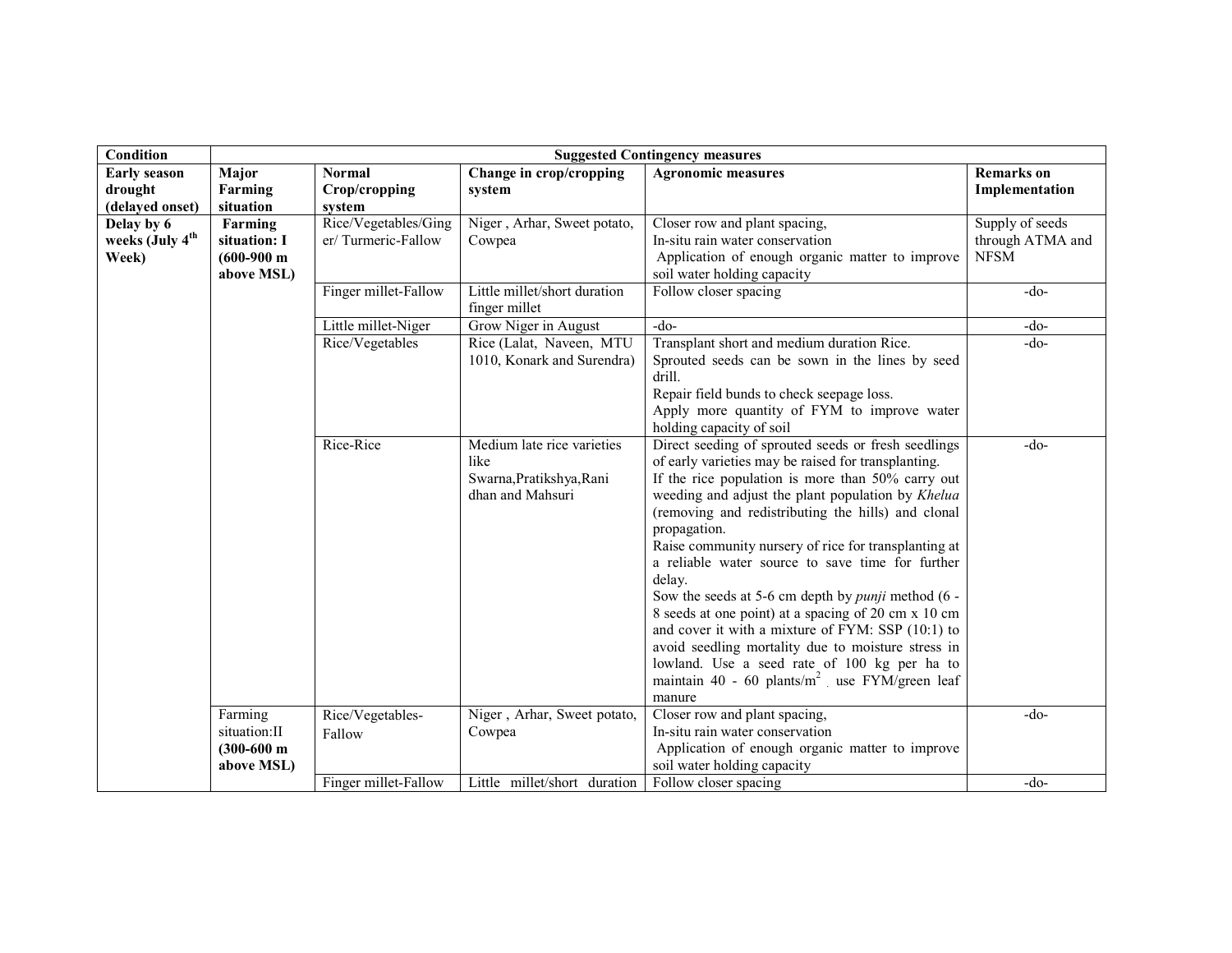|                                                    |                            | finger millet                                                                     |                                                                                                                                                                                                                                                                                                                                                                                                                                                                                                                                                                                                                                                                                                                                                                              |        |
|----------------------------------------------------|----------------------------|-----------------------------------------------------------------------------------|------------------------------------------------------------------------------------------------------------------------------------------------------------------------------------------------------------------------------------------------------------------------------------------------------------------------------------------------------------------------------------------------------------------------------------------------------------------------------------------------------------------------------------------------------------------------------------------------------------------------------------------------------------------------------------------------------------------------------------------------------------------------------|--------|
|                                                    | Rice/Vegetables            | Rice (Lalat Naveen, MTU<br>1010, Konark and Surendra)                             | Transplant short duration rice sprouted seeds can be<br>sown in the lines by seed drill.<br>Repair field bunds to check seepage loss.<br>Apply more quantity of FYM to improve water<br>holding capacity of soil                                                                                                                                                                                                                                                                                                                                                                                                                                                                                                                                                             | $-do-$ |
|                                                    | Rice                       | Rice (Lalat, Naveen, MTU<br>1010, Konark and Surendra)                            | Transplant short duration rice. Sprouted seeds can<br>be sown in the lines by seed drill.<br>Repair field bunds to check seepage loss.<br>Apply more quantity of FYM to improve water<br>holding capacity of soil                                                                                                                                                                                                                                                                                                                                                                                                                                                                                                                                                            | $-do-$ |
| Farming<br>situation:III<br>(< 300 m<br>above MSL) | Rice/Vegetables-<br>Fallow | Niger, Arhar, Sweet potato,<br>Cowpea                                             | Closer row and plant spacing,<br>In-situ rain water conservation<br>Application of enough organic matter to improve<br>soil water holding capacity                                                                                                                                                                                                                                                                                                                                                                                                                                                                                                                                                                                                                           | $-do-$ |
|                                                    | Finger millet-Fallow       | Little millet/short duration<br>finger millet                                     | Follow closer spacing                                                                                                                                                                                                                                                                                                                                                                                                                                                                                                                                                                                                                                                                                                                                                        | $-do-$ |
|                                                    | Rice/Vegetables            | Rice (Lalat, Naveen, MTU<br>1010, Konark and Surendra                             | Transplant short and medium duration rice<br>sprouted seeds can be sown in the lines by seed<br>drill.                                                                                                                                                                                                                                                                                                                                                                                                                                                                                                                                                                                                                                                                       | $-do-$ |
|                                                    | Rice-Rice                  | Medium late rice varieties<br>(Swarna,<br>Pratikshya, Ranidhan<br>and<br>Mahsuri) | · Direct seeding of Sprouted seeds or fresh<br>seedlings of early varieties may be raised for<br>transplanting.<br>• If the rice population is more than 50% carry out<br>weeding and adjust the plant population by<br>Khelua (removing and redistributing the hills)<br>and clonal propagation.<br>• Raise community nursery of rice for<br>transplanting at a reliable water source to save<br>time for further delay.<br>• Sow the seeds at 5-6 cm depth by <i>punji</i> method<br>$(6 - 8$ seeds at one point) at a spacing of 20 cm x<br>10 cm and cover it with a mixture of FYM: SSP<br>$(10:1)$ to avoid seedling mortality due to<br>moisture stress in lowland. Use a seed rate of 100<br>kg per ha to maintain 40 - 60 plants/ $m2$ use<br>FYM/green leaf manure | $-do-$ |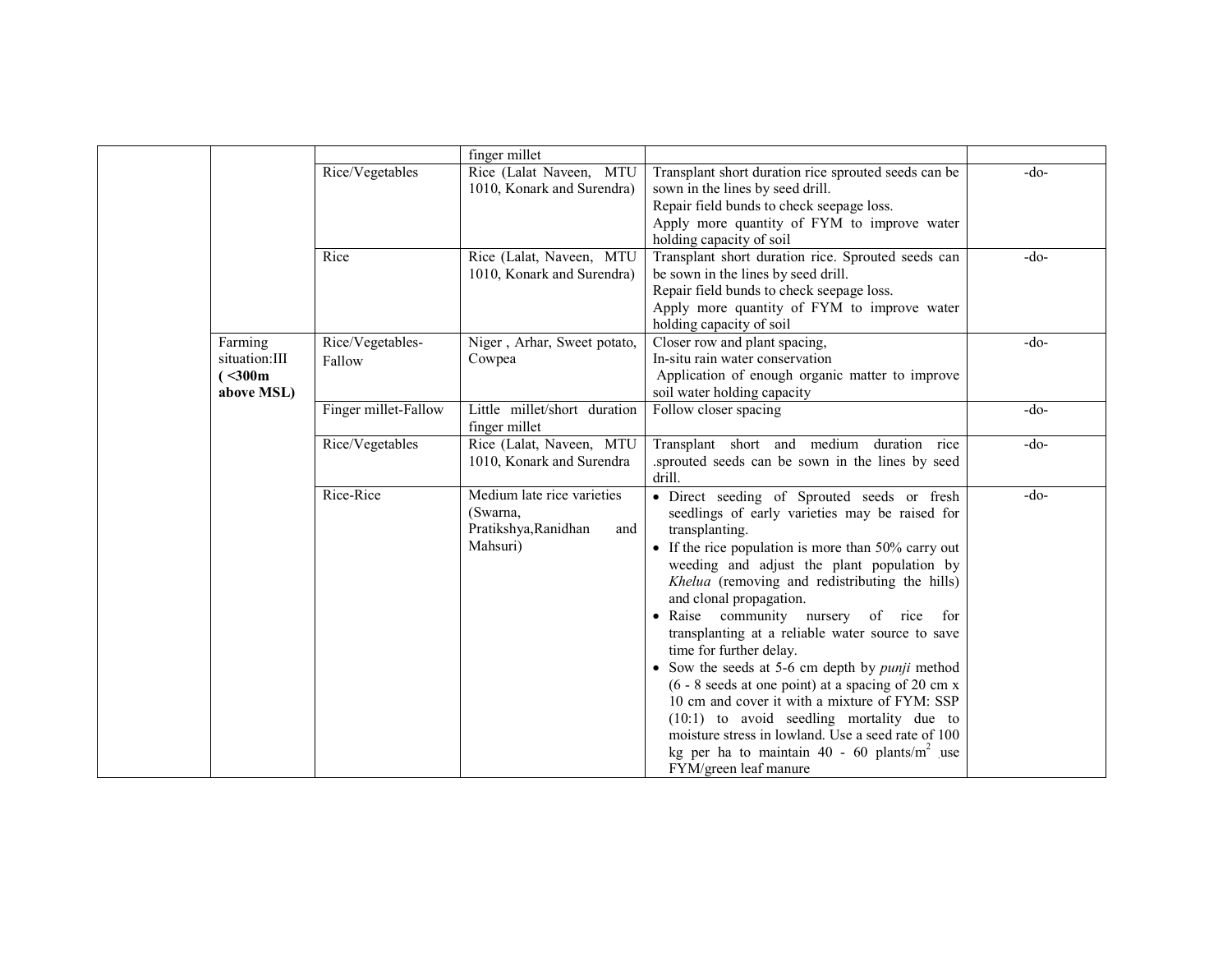| Condition                                   |                                                                |                             | <b>Suggested Contingency measures</b>                                                                                          |                                                                                                                                                                                                                                                                                                                                                                                                                                                                                                                                                                                                                                                                                                                                               |                                 |
|---------------------------------------------|----------------------------------------------------------------|-----------------------------|--------------------------------------------------------------------------------------------------------------------------------|-----------------------------------------------------------------------------------------------------------------------------------------------------------------------------------------------------------------------------------------------------------------------------------------------------------------------------------------------------------------------------------------------------------------------------------------------------------------------------------------------------------------------------------------------------------------------------------------------------------------------------------------------------------------------------------------------------------------------------------------------|---------------------------------|
| <b>Early season</b>                         | Major                                                          | <b>Normal Crop/cropping</b> | Change in crop/cropping                                                                                                        | <b>Agronomic measures</b>                                                                                                                                                                                                                                                                                                                                                                                                                                                                                                                                                                                                                                                                                                                     | <b>Remarks</b> on               |
| drought                                     | Farming                                                        | system                      | system                                                                                                                         |                                                                                                                                                                                                                                                                                                                                                                                                                                                                                                                                                                                                                                                                                                                                               | Implementation                  |
| (delayed onset)                             | situation                                                      | Rice/Vegetables/Ginger/     |                                                                                                                                |                                                                                                                                                                                                                                                                                                                                                                                                                                                                                                                                                                                                                                                                                                                                               | Supply of seeds                 |
| Delay by 8<br>weeks (August<br>$2nd$ weeek) | Farming<br>situation: I<br>$(600-900 \text{ m})$<br>above MSL) | Turmeric-Fallow             | Grow non paddy crops<br>In the event of late arrival<br>of southwest monsoon the<br>pulses like Cowpea<br>Blackgram, Greengram | • Provide life saving irrigation<br>• Remove the pest and disease infected plants<br>from the field.<br>• Weed control should be done by chemical<br>weedicide                                                                                                                                                                                                                                                                                                                                                                                                                                                                                                                                                                                | through ATMA and<br><b>NFSM</b> |
|                                             |                                                                |                             | can be grown.<br>Sweet potato, Niger,                                                                                          |                                                                                                                                                                                                                                                                                                                                                                                                                                                                                                                                                                                                                                                                                                                                               |                                 |
|                                             |                                                                | Finger millet-Fallow        | Tomato, Cabbage, Radish                                                                                                        | Apply more FYM to improve water holding<br>capacity of soil                                                                                                                                                                                                                                                                                                                                                                                                                                                                                                                                                                                                                                                                                   | -do-                            |
|                                             |                                                                | Little millet-Niger         | Grow Niger in August                                                                                                           | Give closer spacing,<br>Apply more FYM to improve water holding<br>capacity of soil                                                                                                                                                                                                                                                                                                                                                                                                                                                                                                                                                                                                                                                           | $-do-$                          |
|                                             |                                                                | Rice/Vegetables             | Rice (Lalat, Naveen,<br>MTU 1010, Konark and<br>Surendra                                                                       | Transplant medium duration Rice varieties.                                                                                                                                                                                                                                                                                                                                                                                                                                                                                                                                                                                                                                                                                                    | $-do-$                          |
|                                             |                                                                | Rice-Rice                   | Lalat, Naveen, MTU<br>1010, Konark and<br>Surendra                                                                             | • Fresh seedlings of early varieties may be<br>raised for transplanting.<br>• If the rice population is more than $50\%$<br>carry out weeding and adjust the plant<br>population by Khelua (removing and<br>redistributing the hills) and clonal<br>propagation.<br>• Raise community nursery of rice for<br>transplanting at a reliable water source to<br>save time for further delay.<br>• Sow the seeds at 5-6 cm depth by <i>punji</i><br>method $(6 - 8$ seeds at one point) at a<br>spacing of 20 cm x 10 cm and cover it<br>with a mixture of FYM: SSP (10:1) to<br>avoid seedling mortality due to moisture<br>stress in lowland. Use a seed rate of 100<br>kg per ha to maintain 40 - 60plants/ $m^2$<br>use FYM/green leaf manure, | $-do-$                          |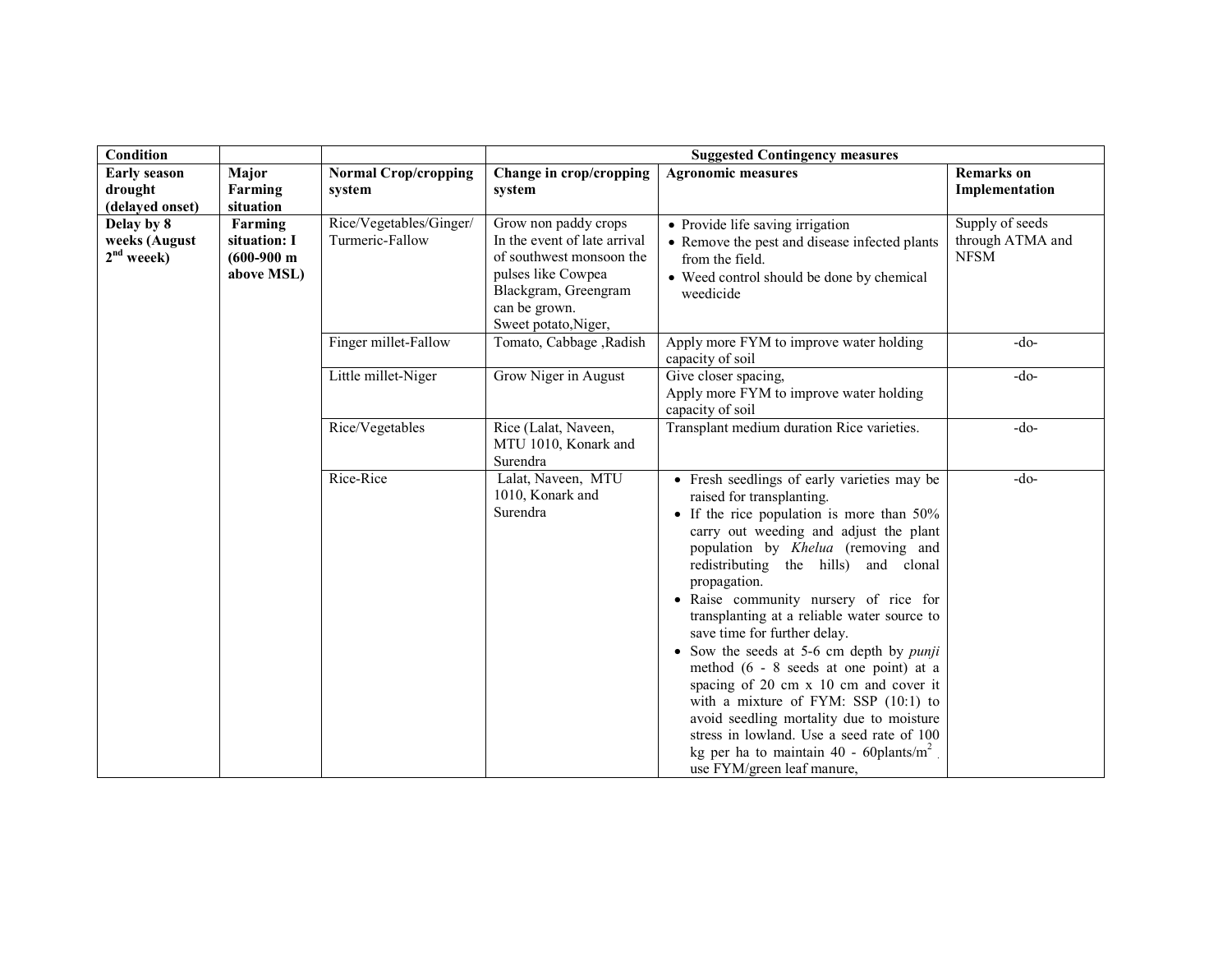| Farming<br>situation: II<br>$(300-600)$ m<br>above MSL) | Rice/Vegetables-Fallow | Grow non paddy crops<br>In the event of late arrival<br>of southwest monsoon the<br>pulses like Cowpea,<br>Blackgram, Greengram<br>can be grown.<br>Sweet potato, Niger, | Provide life saving irrigation<br>Remove the pest and disease infected plants<br>from the field.<br>Weed control should be done by chemical<br>weedicide                                                                                                                                                                                                                                                                                                                                                                                                                                                                                                                                                                                                                           | $-do-$ |
|---------------------------------------------------------|------------------------|--------------------------------------------------------------------------------------------------------------------------------------------------------------------------|------------------------------------------------------------------------------------------------------------------------------------------------------------------------------------------------------------------------------------------------------------------------------------------------------------------------------------------------------------------------------------------------------------------------------------------------------------------------------------------------------------------------------------------------------------------------------------------------------------------------------------------------------------------------------------------------------------------------------------------------------------------------------------|--------|
|                                                         | Finger millet-Fallow   | Tomato, Cabbage, Radish                                                                                                                                                  | Apply more FYM to improve water holding<br>capacity of soil                                                                                                                                                                                                                                                                                                                                                                                                                                                                                                                                                                                                                                                                                                                        | $-do-$ |
|                                                         | Rice/Vegetables        | Go for transplanting of<br>Rice (Lalat, Naveen,<br>MTU 1010, Konark and<br>Surendra                                                                                      | Transplant short and medium duration Rice<br>varieties.                                                                                                                                                                                                                                                                                                                                                                                                                                                                                                                                                                                                                                                                                                                            | $-do-$ |
|                                                         | Rice-Rice              | Go for Transplanting of<br>Rice (Lalat, Naveen,<br>MTU 1010, Konark and<br>Surendra                                                                                      | Fresh seedlings of early varieties may be<br>$\bullet$<br>raised for transplanting.<br>If the rice population is more than $50\%$<br>$\bullet$<br>carry out weeding and adjust the plant<br>population by Khelua (removing and<br>redistributing the hills) and clonal<br>propagation.<br>Raise community nursery of rice for<br>$\bullet$<br>transplanting at a reliable water source to<br>save time for further delay.<br>Sow the seeds at 5-6 cm depth by <i>punji</i><br>method (6 - 8 seeds at one point) at a<br>spacing of 20 cm x 10 cm and cover it<br>with a mixture of FYM: SSP (10:1) to<br>avoid seedling mortality due to moisture<br>stress in lowland. Use a seed rate of 100<br>kg per ha to maintain 40 - 60 plants/m <sup>2</sup><br>use FYM/green leaf manure | $-do-$ |
| Farming<br>situation:III                                | Rice/Vegetables-Fallow | Grow non paddy crops<br>In the event of late arrival                                                                                                                     | Provide life saving irrigation<br>Remove the pest and disease infected plants                                                                                                                                                                                                                                                                                                                                                                                                                                                                                                                                                                                                                                                                                                      | $-do-$ |
| (< 300 m<br>above MSL)                                  |                        | of southwest monsoon the<br>like<br>pulses<br>Cowpea<br>Blackgram,<br>Greengram<br>can be grown.<br>Sweet<br>potato, Niger                                               | from the field.<br>Weed control should be done by chemical<br>weedicide                                                                                                                                                                                                                                                                                                                                                                                                                                                                                                                                                                                                                                                                                                            |        |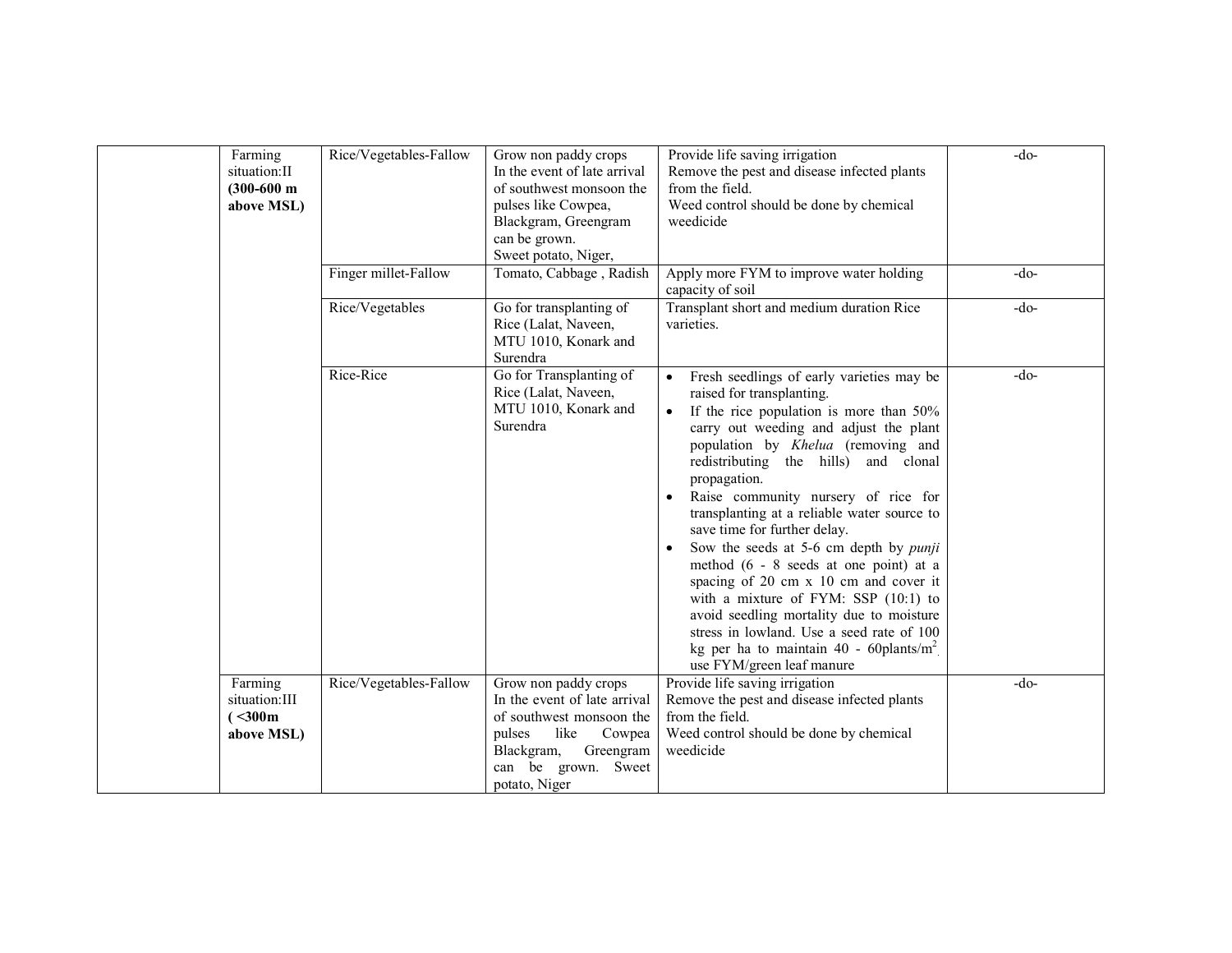| Finger millet-Fallow | Tomato, cabbage, raddish                           | Apply more FYM to improve water holding<br>capacity of soil                                                                                                                                                                                                                                                                                                                                                                                                                                                                                                                                                                                                                                                                                             | $-do-$ |
|----------------------|----------------------------------------------------|---------------------------------------------------------------------------------------------------------------------------------------------------------------------------------------------------------------------------------------------------------------------------------------------------------------------------------------------------------------------------------------------------------------------------------------------------------------------------------------------------------------------------------------------------------------------------------------------------------------------------------------------------------------------------------------------------------------------------------------------------------|--------|
| Rice/Vegetables      | Lalat, Naveen, MTU<br>1010, Konark and<br>Surendra | Transplant medium duration Rice varieties.                                                                                                                                                                                                                                                                                                                                                                                                                                                                                                                                                                                                                                                                                                              | $-do-$ |
| Rice-Rice            | Lalat, Naveen, MTU<br>1010, Konark and<br>Surendra | • Fresh seedlings of early varieties may be<br>raised for transplanting.<br>• If the rice population is more than $50\%$<br>carry out weeding and adjust the plant<br>population by Khelua (removing and<br>redistributing the hills) and clonal<br>propagation.<br>• Raise community nursery of rice for<br>transplanting at a reliable water source to<br>save time for further delay.<br>• Sow the seeds at 5-6 cm depth by <i>punji</i><br>method $(6 - 8 \text{ seeds at one point})$ at a<br>spacing of 20 cm x 10 cm and cover it<br>with a mixture of FYM: SSP $(10:1)$ to<br>avoid seedling mortality due to moisture<br>stress in lowland. Use a seed rate of 100<br>kg per ha to maintain 40 - 60 plants/ $m2$<br>Use FYM/green leaf manure. | $-do-$ |

| Condition           | <b>Suggested Contingency measures</b> |                             |                                                                                                     |                                                   |                        |
|---------------------|---------------------------------------|-----------------------------|-----------------------------------------------------------------------------------------------------|---------------------------------------------------|------------------------|
| Early season        | Major                                 | <b>Normal Crop/cropping</b> | Crop management                                                                                     | Soil nutrient & moisture                          | Remarks on             |
| drought (Normal     | Farming                               | system                      |                                                                                                     | conservation measures                             | Implementation         |
| onset)              | situation                             |                             |                                                                                                     |                                                   |                        |
| <b>Normal onset</b> | Farming                               | Rice/Vegetables/Ginger/     | If more than 50% mortality of crop, $\vert$ In wide as well as close $\vert$ Farm pond under NREGS, |                                                   |                        |
| followed by 15-20   | situation: I                          | Turmeric-Fallow             | then go for resowing and if less than $\vert$ spaced line sown crops $\vert$                        |                                                   | IWMP, diesel pump sets |
| days dry spell      | $(600-900 \text{ m})$                 |                             | 50% mortality then go for gap                                                                       | complete hoeing, weeding and KB pumps in tank fed |                        |
| after sowing        | above MSL)                            |                             | filling. Rice bean (RBL-6, KRB-1) $\vert$ followed by ridging to the areas under RKVY and           |                                                   |                        |
| leading to poor     |                                       |                             | should be taken.                                                                                    | base of the crop rows at $20$ NFSM.               |                        |
| germination/crop    |                                       |                             |                                                                                                     | days after sowing for <i>in-situ</i> Tractor,     | tiller,<br>power       |
| stand etc.          |                                       |                             |                                                                                                     | moisture conservation.                            | rotavator under RKVY   |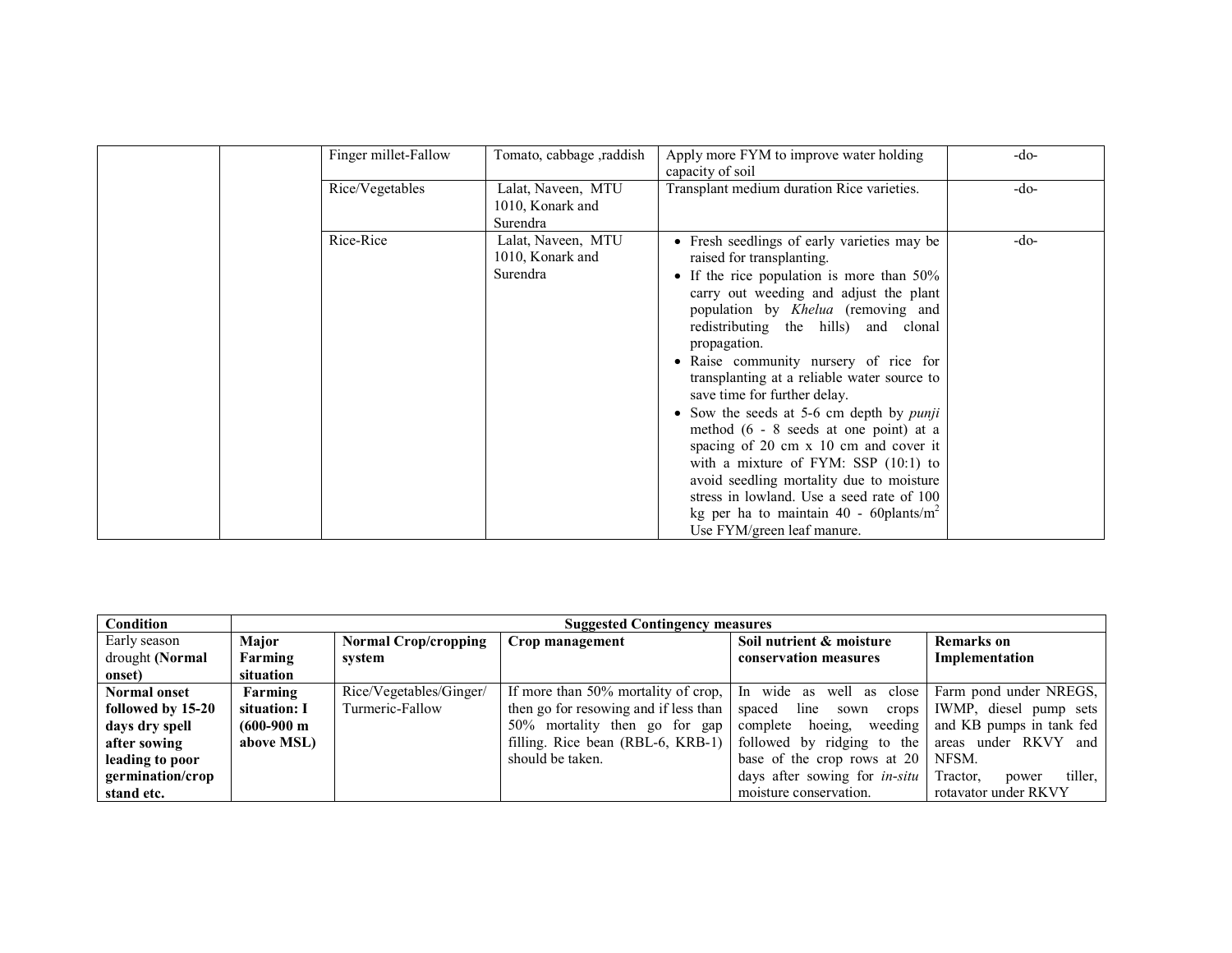|                                                         |                        |                                                                                                                                                                                                                                                                                                                                     | Application of PMS @5q/ha<br>and FYM $(2)$ 5 t/ha for higher<br>vield                                                                                                                               |                                                                                                               |
|---------------------------------------------------------|------------------------|-------------------------------------------------------------------------------------------------------------------------------------------------------------------------------------------------------------------------------------------------------------------------------------------------------------------------------------|-----------------------------------------------------------------------------------------------------------------------------------------------------------------------------------------------------|---------------------------------------------------------------------------------------------------------------|
|                                                         | Finger millet-Fallow   | -do-                                                                                                                                                                                                                                                                                                                                | 1.Complete<br>hoeing<br>and<br>weeding in non paddy crop<br>fields to provide dust mulch<br>2.Practice<br>mulching<br>with<br>to extend the<br>organics<br>of<br>period<br>moisture<br>availability | Farm pond under NREGS,<br>IWMP, diesel pump sets<br>and KB pumps in tank fed<br>areas under RKVY and<br>NFSM. |
|                                                         | Little millet-Niger    | If more than 50% mortality of crop<br>then go for re sowing and less than<br>50% mortality then go for gap<br>filling                                                                                                                                                                                                               | $-do-$                                                                                                                                                                                              | $-do-$                                                                                                        |
|                                                         | Rice/Vegetables        | Lalat, Naveen, Bejeta, MTU 1010,<br>Konark and Surendra                                                                                                                                                                                                                                                                             | Close the drainage holes and<br>check the seepage loss in<br>direct sown medium land rice<br>regularly                                                                                              | $-do-$                                                                                                        |
|                                                         | Rice-Rice              | Swarna, Pratikshya, Rani dhan, and<br>Masuri                                                                                                                                                                                                                                                                                        | $-do-$                                                                                                                                                                                              | $-do-$                                                                                                        |
| Farming<br>situation: II<br>$(300-600)$ m<br>above MSL) | Rice/Vegetables-Fallow | If more than 50% mortality of crop,<br>then go for resowing and if less than<br>50% mortality then go for gap<br>filling. Low water requiring non-<br>paddy crops like Finger millet<br>Bhairabi,<br>(Suvra,<br>Dibyasinha,<br>Godavari), cowpea (SEB-2, Pusa<br>Barsati, Utkal Manik), ricebean<br>(RBL-6, KRB-1) should be taken. | Complete hoeing and weeding<br>in non paddy crop fields to<br>provide dust mulch Practice<br>mulching with organics to<br>extend the period of moisture<br>availability                             | $-do-$                                                                                                        |
|                                                         | Finger millet-Fallow   | $-do-$                                                                                                                                                                                                                                                                                                                              | $-do-$                                                                                                                                                                                              | $-do-$                                                                                                        |
|                                                         | Rice/Vegetables        | Lalat, Manaswini, Naveen, MTU<br>1010, Konark and Surendra                                                                                                                                                                                                                                                                          | Practice<br>mulching<br>with<br>organics to extend the period<br>of moisture availability                                                                                                           | $-do-$                                                                                                        |
|                                                         | Rice-Rice              | Rice varieties like<br>Swarna, Pratikshya, Rani dhan, and<br>Mahsuri should be grown                                                                                                                                                                                                                                                | Close the drainage holes and<br>check the seepage loss in<br>direct sown medium land rice<br>regularly                                                                                              |                                                                                                               |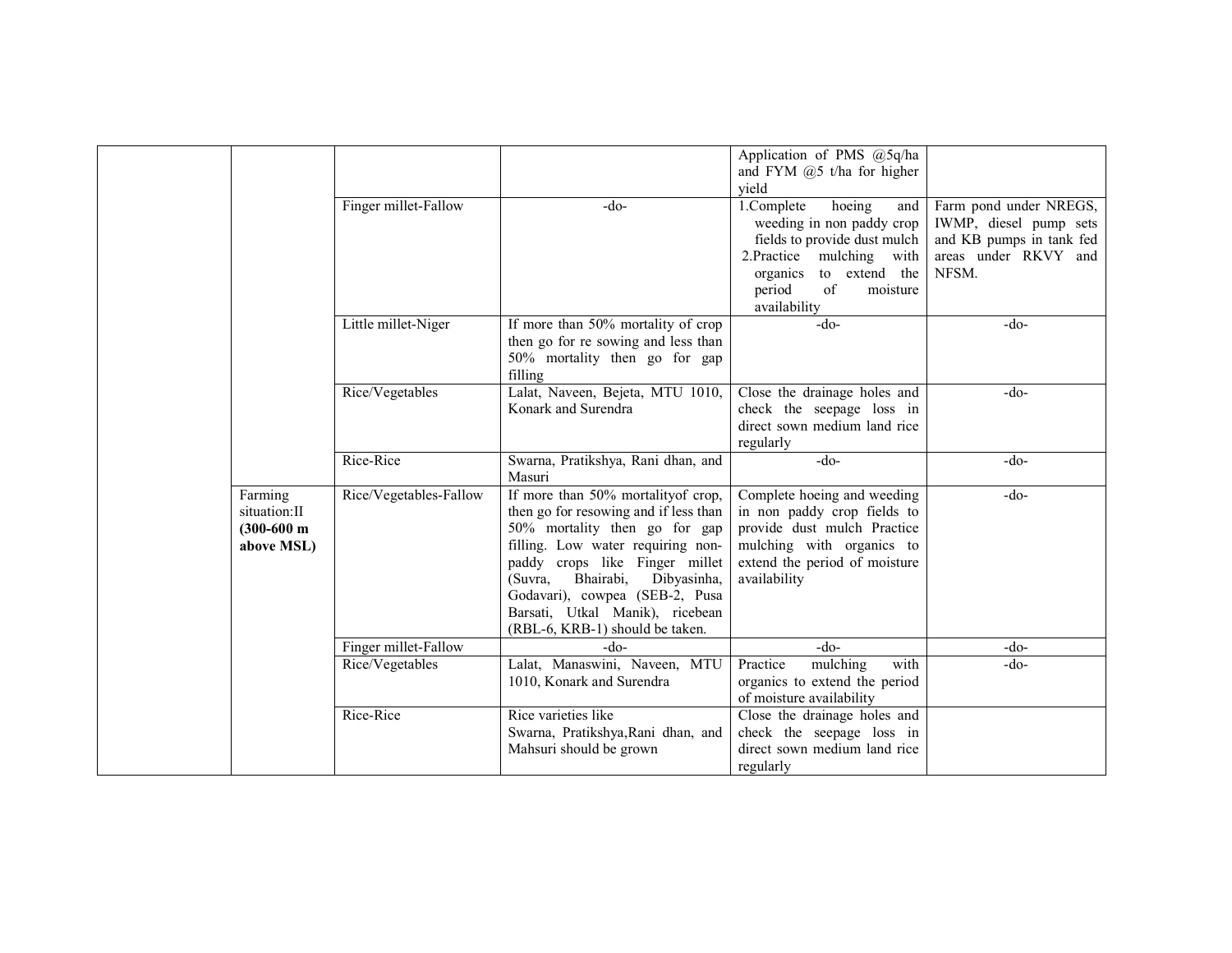| Farming       | Rice/Vegetables-Fallow | If more than 50% mortality of crop, $\vert$ | Complete hoeing and weeding   |  |
|---------------|------------------------|---------------------------------------------|-------------------------------|--|
| situation:III |                        | then go for resowing and if less than       | in non paddy crop fields to   |  |
| $300m$        |                        | $50\%$ mortality then go for gap            | provide dust mulch Practice   |  |
| above MSL)    |                        | filling.                                    | mulching with organics to     |  |
|               |                        | Low water requiring non-paddy               | extend the period of moisture |  |
|               |                        | crops like Finger millet (Suvra,            | availability                  |  |
|               |                        | Bhairabi, Dibyasinha, Godavari),            |                               |  |
|               |                        | cowpea (SEB-2, Pusa Barsati, Utkal          |                               |  |
|               |                        | Manik), ricebean (RBL-6, KRB-1)             |                               |  |
|               |                        | should be taken.                            |                               |  |
|               | Finger millet-Fallow   | -do-                                        | $-do-$                        |  |
|               |                        |                                             |                               |  |
|               | Rice/Vegetables        | Lalat, Manaswini, Naveen, BVieta,           | with<br>mulching<br>Practice  |  |
|               |                        | MTU 1010, Konark and Surendra               | organics to extend the period |  |
|               |                        |                                             | of moisture availability      |  |
|               | Rice                   | Swarna, Pratikshya, Rani dhan, and          | Close the drainage holes and  |  |
|               |                        | Mahsuri                                     | check the seepage loss in     |  |
|               |                        |                                             | direct sown medium land rice  |  |
|               |                        |                                             | regularly                     |  |

| Condition                  |                      | <b>Suggested Contingency measures</b> |                        |                                       |                   |  |
|----------------------------|----------------------|---------------------------------------|------------------------|---------------------------------------|-------------------|--|
| Mid season                 | <b>Major Farming</b> | <b>Normal Crop/cropping system</b>    | Crop management        | Soil nutrient & moisture conservation | <b>Remarks</b> on |  |
| drought (long dry          | situation            |                                       |                        | measures                              | Implementation    |  |
| spell, consecutive 2       |                      |                                       |                        |                                       |                   |  |
| weeks rainless             |                      |                                       |                        |                                       |                   |  |
| $($ >2.5 mm $)$ period $)$ |                      |                                       |                        |                                       |                   |  |
|                            | Farming              | Rice/Vegetables/Ginger/Turmer         | saving<br>Give<br>life | weeding in non paddy crop fields      |                   |  |
| At vegetative stage        | situation: I         | ic-Fallow                             | irrigation at critical | Follow strip cropping in rolling      |                   |  |
|                            | (600-900 m above     |                                       | stage of crop growth   | topography for moisture conservation  |                   |  |
|                            | <b>MSL)</b>          | Finger millet-Fallow                  | -do-                   | Compartmental bunding and weeding in  |                   |  |
|                            |                      |                                       |                        | non paddy crop fields to provide dust |                   |  |
|                            |                      |                                       |                        | mulch                                 |                   |  |
|                            |                      | Little millet-Niger                   | -do-                   | Weeding in non paddy crop fields to   |                   |  |
|                            |                      |                                       |                        | provide dust mulch                    |                   |  |
|                            |                      |                                       |                        | Follow strip cropping in<br>rolling   |                   |  |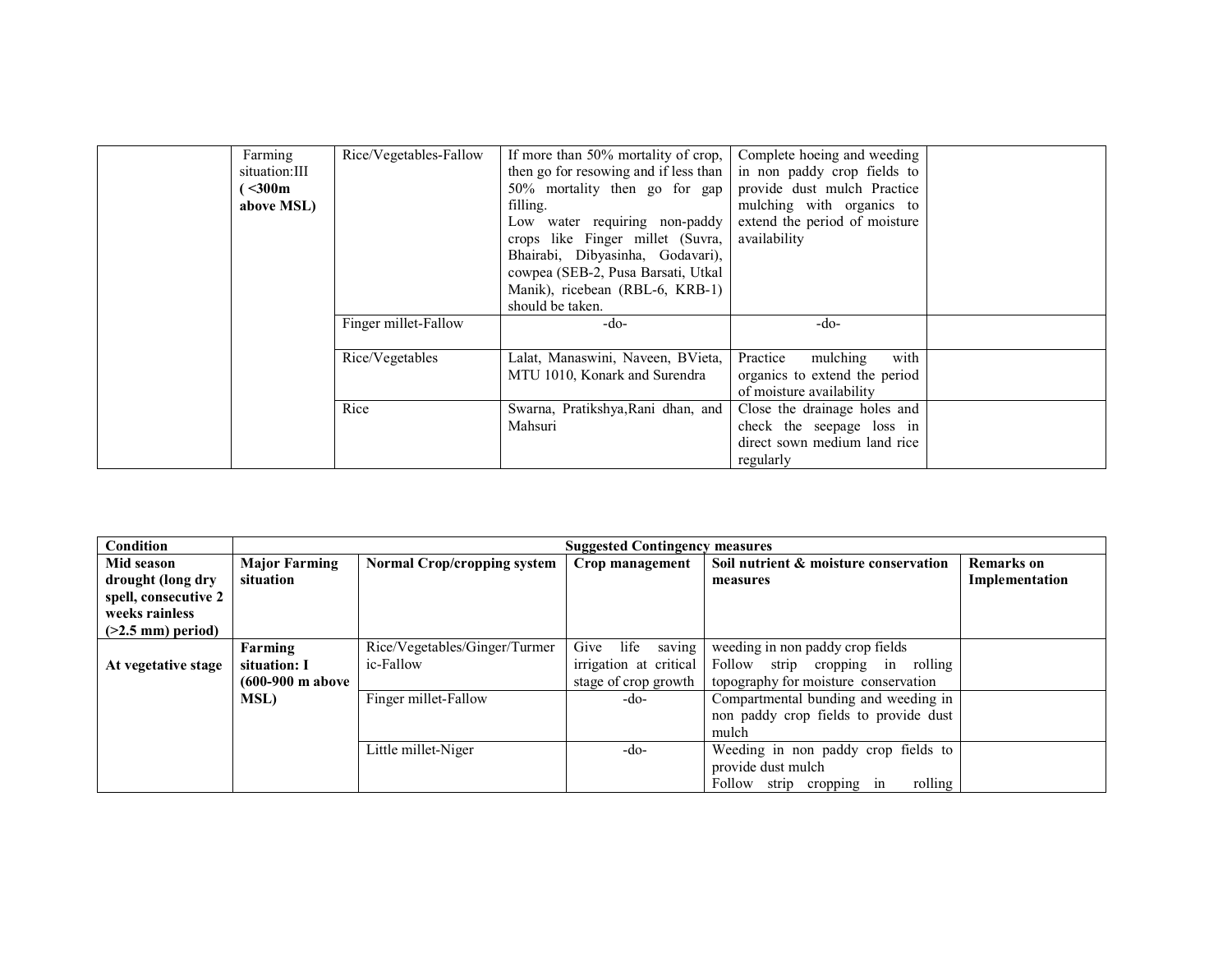|                    |                        |        | topography for moisture conservation    |  |
|--------------------|------------------------|--------|-----------------------------------------|--|
|                    | Rice/Vegetables        | $-do-$ | Seedling of 45 days old can be gap      |  |
|                    |                        |        | filled.                                 |  |
|                    |                        |        | Do not practice beushaning              |  |
|                    |                        |        | Weed out the field                      |  |
|                    |                        |        | Follow plant protection measures        |  |
|                    |                        |        | Provide protective irrigation through   |  |
|                    |                        |        | harvested rain water                    |  |
|                    |                        |        | Withhold N application                  |  |
|                    |                        |        | Apply Potassic fertilizer               |  |
|                    |                        |        | Strengthen field bunds                  |  |
|                    | Rice-Rice              | $-do-$ | -do-                                    |  |
|                    |                        |        |                                         |  |
| Farming            | Rice/Vegetables-Fallow | $-do-$ | Weeding in non paddy crop fields to     |  |
| situation:II       |                        |        | provide dust mulch                      |  |
| (300-600 m above   | Finger millet-Fallow   | $-do-$ | Compartmental bunding                   |  |
| <b>MSL)</b>        |                        |        | and weeding in non paddy crop fields to |  |
|                    |                        |        | provide dust mulch                      |  |
|                    | Rice/Vegetables        | $-do-$ | Seedling of 45 days old can be          |  |
|                    |                        |        | transplanted or gap filled.             |  |
|                    |                        |        | Do not practice beushaning              |  |
|                    |                        |        | Weed out the field                      |  |
|                    |                        |        | Follow plant protection measures        |  |
|                    |                        |        | Provide protective irrigation through   |  |
|                    |                        |        | harvested rain water                    |  |
|                    |                        |        | Withhold N application                  |  |
|                    |                        |        | Apply Potassic fertilizer               |  |
|                    |                        |        | Strengthen field bunds.                 |  |
|                    | Rice-Rice              | $-do-$ | $-do-$                                  |  |
|                    |                        |        |                                         |  |
|                    |                        |        | Close the drainage holes and check the  |  |
|                    |                        |        | seepage loss in direct sown medium land |  |
|                    |                        |        | rice regularly                          |  |
| Farming            | Rice/Vegetables-Fallow | $-do-$ | Weeding in non paddy crop fields to     |  |
| situation:III      |                        |        | provide dust mulch                      |  |
| $\sim 300$ m above | Finger millet-Fallow   | $-do-$ | $-do-$                                  |  |
| <b>MSL)</b>        |                        |        |                                         |  |
|                    | Rice/Vegetables        | $-do-$ | Seedling of 45 days old can be          |  |
|                    |                        |        | transplanted or gap filled.             |  |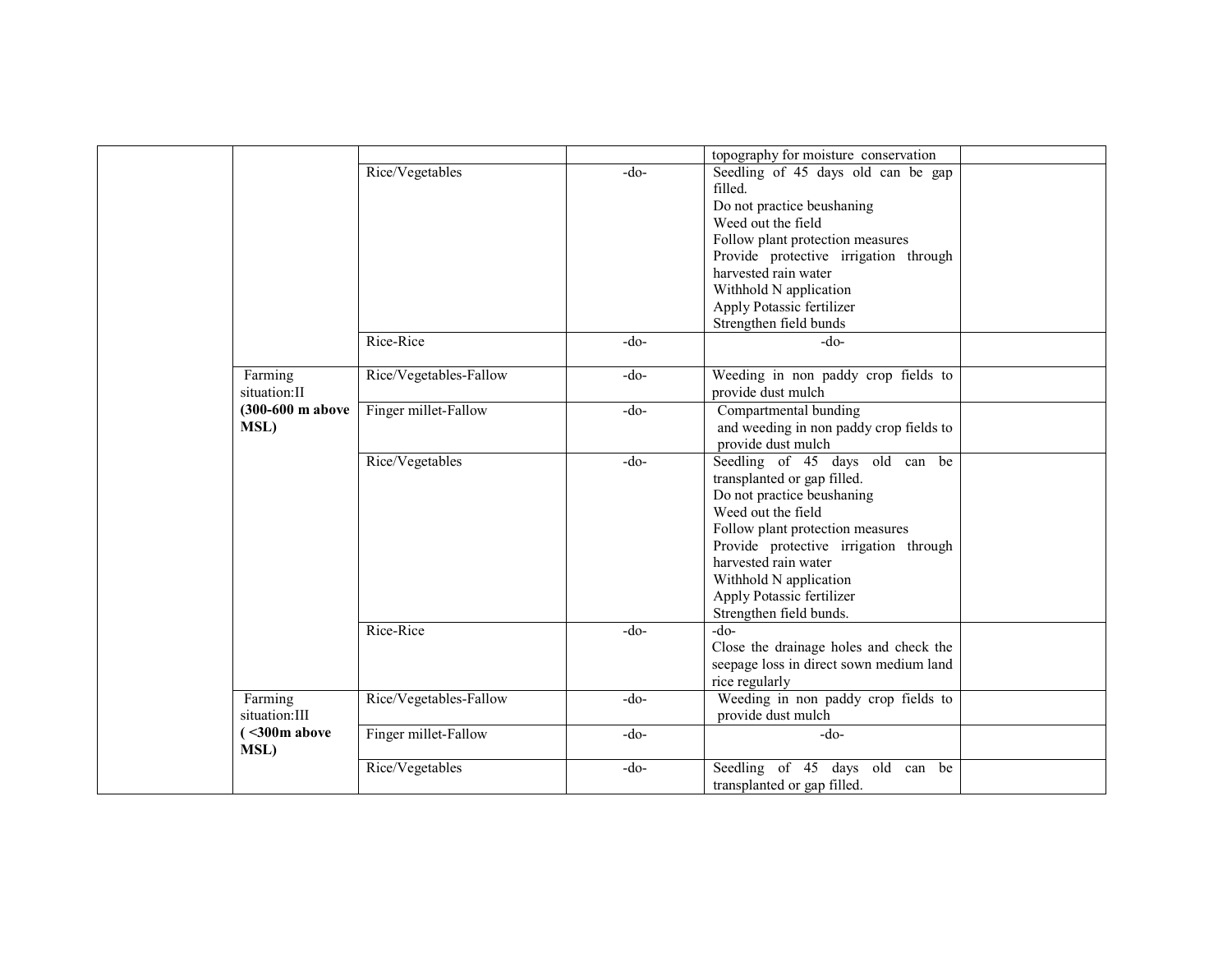|           |                                            | Do not practice beushaning<br>Weed out the field<br>Follow plant protection measures<br>Provide protective irrigation through<br>harvested rain water<br>Withhold N application<br>Apply Potassic fertilizer<br>Strengthen field bunds<br>Close the drainage holes and check the<br>seepage loss in direct sown medium land<br>rice regularly |  |
|-----------|--------------------------------------------|-----------------------------------------------------------------------------------------------------------------------------------------------------------------------------------------------------------------------------------------------------------------------------------------------------------------------------------------------|--|
| Rice-Rice | Give life saving<br>irrigation at critical | -do-                                                                                                                                                                                                                                                                                                                                          |  |
|           | stage of crop growth                       |                                                                                                                                                                                                                                                                                                                                               |  |

| <b>Condition</b>                          |                                                     |                                            | <b>Suggested Contingency measures</b>                                                                            |                                                                                                                                                                                                                                                        |                              |
|-------------------------------------------|-----------------------------------------------------|--------------------------------------------|------------------------------------------------------------------------------------------------------------------|--------------------------------------------------------------------------------------------------------------------------------------------------------------------------------------------------------------------------------------------------------|------------------------------|
| Mid season<br>drought (long dry<br>spell) | <b>Major Farming</b><br>situation                   | <b>Normal Crop/cropping system</b>         | Crop management                                                                                                  | Soil nutrient & moisture<br>conservation measures                                                                                                                                                                                                      | Remarks on<br>Implementation |
| At flowering/<br>fruiting stage           | Farming<br>situation: I<br>(600-900 m above<br>MSL) | Rice/Vegetables/Ginger/Turmeric-<br>Fallow | the<br>Harvest<br>crop<br>at<br>physiological maturity<br>Remove and destroy pest<br>and disease affected plants | Provide irrigation at critical<br>stages at flowering and grain<br>filling stage.<br>Under situation of complete<br>failure of Kharif crop,<br>dismantle it and sow pre-<br>rabi crops minor pulses like<br>horse gram (var. Urmi),<br>Niger (Deomali) |                              |
|                                           |                                                     | Finger millet-Fallow                       | Spray $2\%$ KCl + 0.1 ppm<br>boron to non paddy crops<br>to overcome drought                                     |                                                                                                                                                                                                                                                        |                              |
|                                           |                                                     | Little millet-Niger                        | Foliar application of 2%<br>urea at pre-flowering and                                                            |                                                                                                                                                                                                                                                        |                              |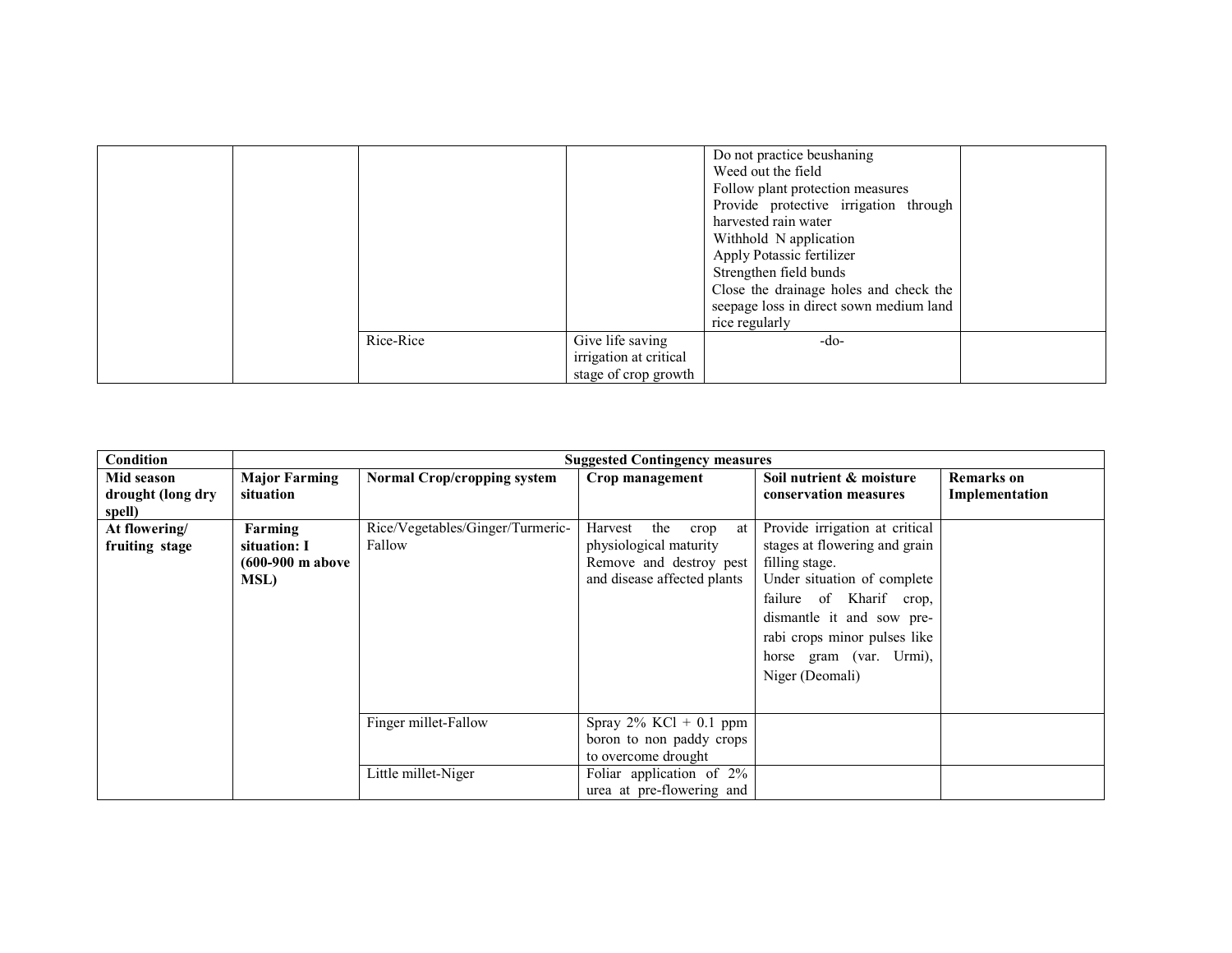|                                           | Rice/Vegetables         | flowering stage to pulses<br>and oilseeds is helpful.<br>Harvest the crop<br>at<br>physiological maturity |  |
|-------------------------------------------|-------------------------|-----------------------------------------------------------------------------------------------------------|--|
|                                           | Rice-Rice               | -do-                                                                                                      |  |
| Farming<br>situation: II                  | Rice/Vegetables-Fallow  | $-do-$                                                                                                    |  |
| $(300-600 \text{ m}$ above<br><b>MSL)</b> | Finger millet-Fallow    | $\overline{\text{Spray}}$ 2% KCl + 0.1 ppm<br>boron to non paddy crops<br>to overcome drought             |  |
|                                           | Rice/Vegetables         | -do-                                                                                                      |  |
|                                           | Rice-Rice               | -do-                                                                                                      |  |
| Farming<br>situation: III                 | Rice/Vegetables-Fallow  | $-do-$                                                                                                    |  |
| $\leq$ 300m above                         | Finger millet-Fallow    | -do-                                                                                                      |  |
| MSL)                                      | Rice/Vegetables         | the crop<br>Harvest<br>at<br>physiological maturity                                                       |  |
|                                           | Rice-Rice<br>(Low Land) | -do-                                                                                                      |  |

| <b>Condition</b>                                            |                                                                | <b>Suggested Contingency measures</b>      |                                                       |                                                                                                                         |                                     |  |  |  |
|-------------------------------------------------------------|----------------------------------------------------------------|--------------------------------------------|-------------------------------------------------------|-------------------------------------------------------------------------------------------------------------------------|-------------------------------------|--|--|--|
| <b>Terminal drought</b><br>(Early withdrawal<br>of monsoon) | <b>Major Farming</b><br>situation                              | <b>Normal Crop/cropping system</b>         | Crop management                                       | Soil nutrient & moisture<br>conservation measures                                                                       | <b>Remarks</b> on<br>Implementation |  |  |  |
|                                                             | Farming<br>situation: I<br>$(600-900 \text{ m})$<br>above MSL) | Rice/Vegetables/Ginger/Turmeric-<br>Fallow | Crop should be harvested at<br>physiological Maturity | Provide protective<br>irrigation through<br>recycling of harvested rain<br>water                                        |                                     |  |  |  |
|                                                             |                                                                | Finger millet-Fallow                       | -do-                                                  | -do-                                                                                                                    |                                     |  |  |  |
|                                                             |                                                                | Little millet-Niger                        | -do-                                                  | -do-                                                                                                                    |                                     |  |  |  |
|                                                             |                                                                | Rice/Vegetables                            | -do-                                                  | protective<br>Provide<br>irrigation<br>through<br>recycling of harvested rain<br>water<br>Utilization<br>residual<br>of |                                     |  |  |  |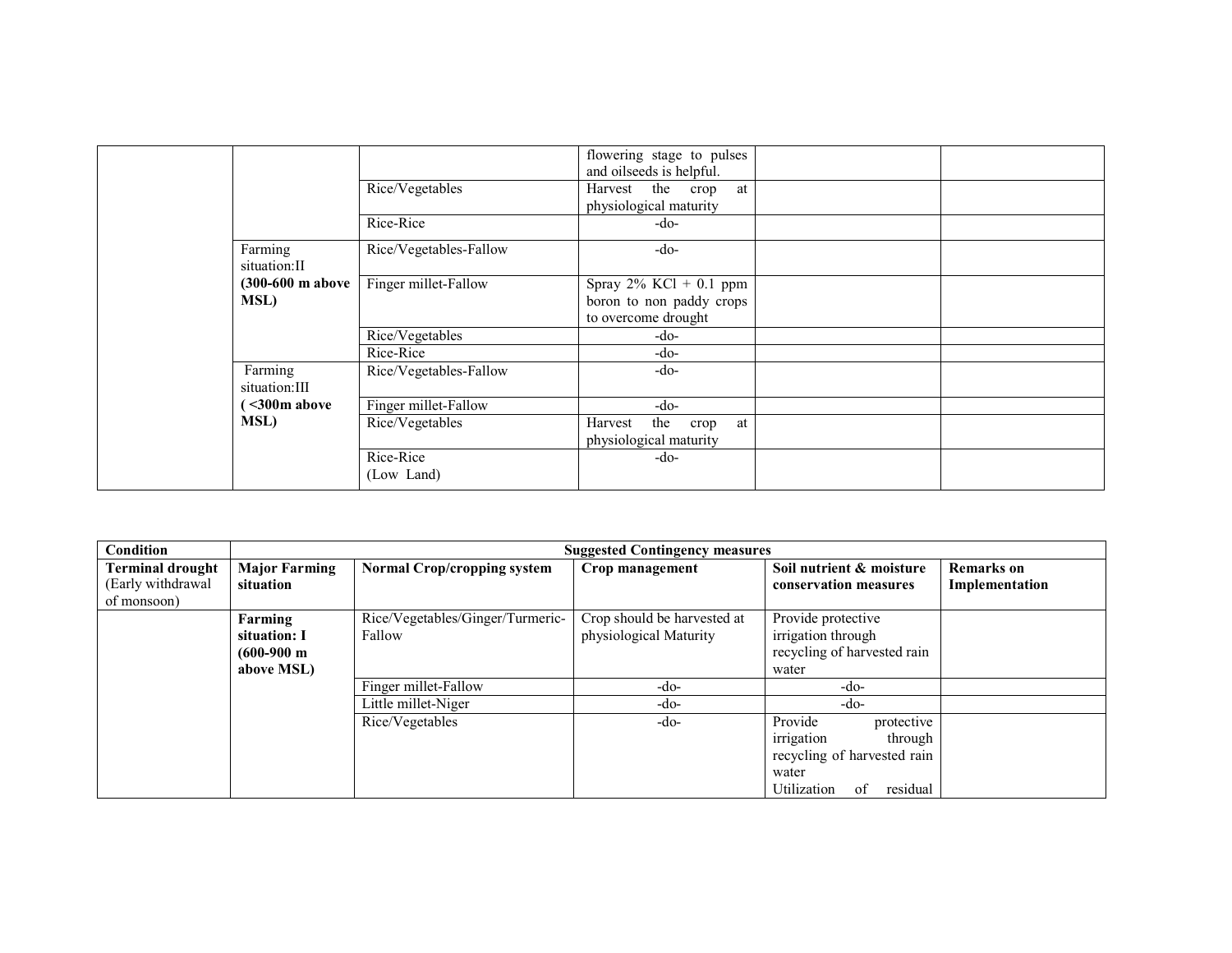|                          |                        |        | moisture for early sowing<br>of pre-rabi crops                                   |  |
|--------------------------|------------------------|--------|----------------------------------------------------------------------------------|--|
|                          | Rice-Rice              | -do-   | -do-                                                                             |  |
| Farming<br>situation:II  | Rice/vegetables-Fallow | $-do-$ | -do-                                                                             |  |
| $(300-600)$ m            | Finger millet-Fallow   | $-do-$ | $-do-$                                                                           |  |
| above MSL)               | Rice/Vegetables        | $-do-$ | $-do-$                                                                           |  |
|                          |                        |        |                                                                                  |  |
|                          | Rice-Rice              | $-do-$ | -do-                                                                             |  |
| Farming<br>situation:III | Rice/vegetables-Fallow | $-do-$ | $-do-$                                                                           |  |
| $\leq$ 300m above        | Finger millet-Fallow   | $-do-$ | -do-                                                                             |  |
| <b>MSL)</b>              | Rice/Vegetables        | $-do-$ | -do-                                                                             |  |
|                          | Rice-Rice              | $-do-$ | Provide protective<br>irrigation through<br>recycling of harvested rain<br>water |  |

### 2.1.2 Drought - Irrigated situation

| Condition       | <b>Suggested Contingency measures</b> |                             |                                  |                                    |                   |
|-----------------|---------------------------------------|-----------------------------|----------------------------------|------------------------------------|-------------------|
|                 | <b>Major Farming</b>                  | <b>Normal Crop/cropping</b> | Change in crop/cropping          | <b>Agronomic measures</b>          | <b>Remarks</b> on |
|                 | situation                             | system                      | svstem                           |                                    | Implementation    |
| Delayed release | Canal irrigated                       | Rice                        | Grow short duration rice or rice | Irrigate the kharif rice with      |                   |
| of water in     | Medium land                           |                             | area during rabi should be       | groundwater during dry spells      |                   |
| canals due to   |                                       |                             | reduced. Instead, low water      | only, if dry spell comes before    |                   |
| low rainfall    |                                       |                             | requiring oilseeds and pulses    | release of canal<br>water.         |                   |
|                 |                                       |                             | Groundnut, Greengram,<br>like    | Reduction of conveyance losses     |                   |
|                 |                                       |                             | Sunflower are preferred options. | while irrigating the light         |                   |
|                 |                                       |                             |                                  | textured soils.                    |                   |
|                 |                                       |                             |                                  | Harvesting of kharif rice at       |                   |
|                 |                                       |                             |                                  | physiological maturity will        |                   |
|                 |                                       |                             |                                  | realize 80-85% of normal yield.    |                   |
|                 |                                       |                             |                                  | Irrigate the rabi rice at critical |                   |
|                 |                                       |                             |                                  | stages only with ground water.     |                   |
|                 |                                       | Vegetables                  | Grow short duration vegetables   | Irrigate at critical stages only   |                   |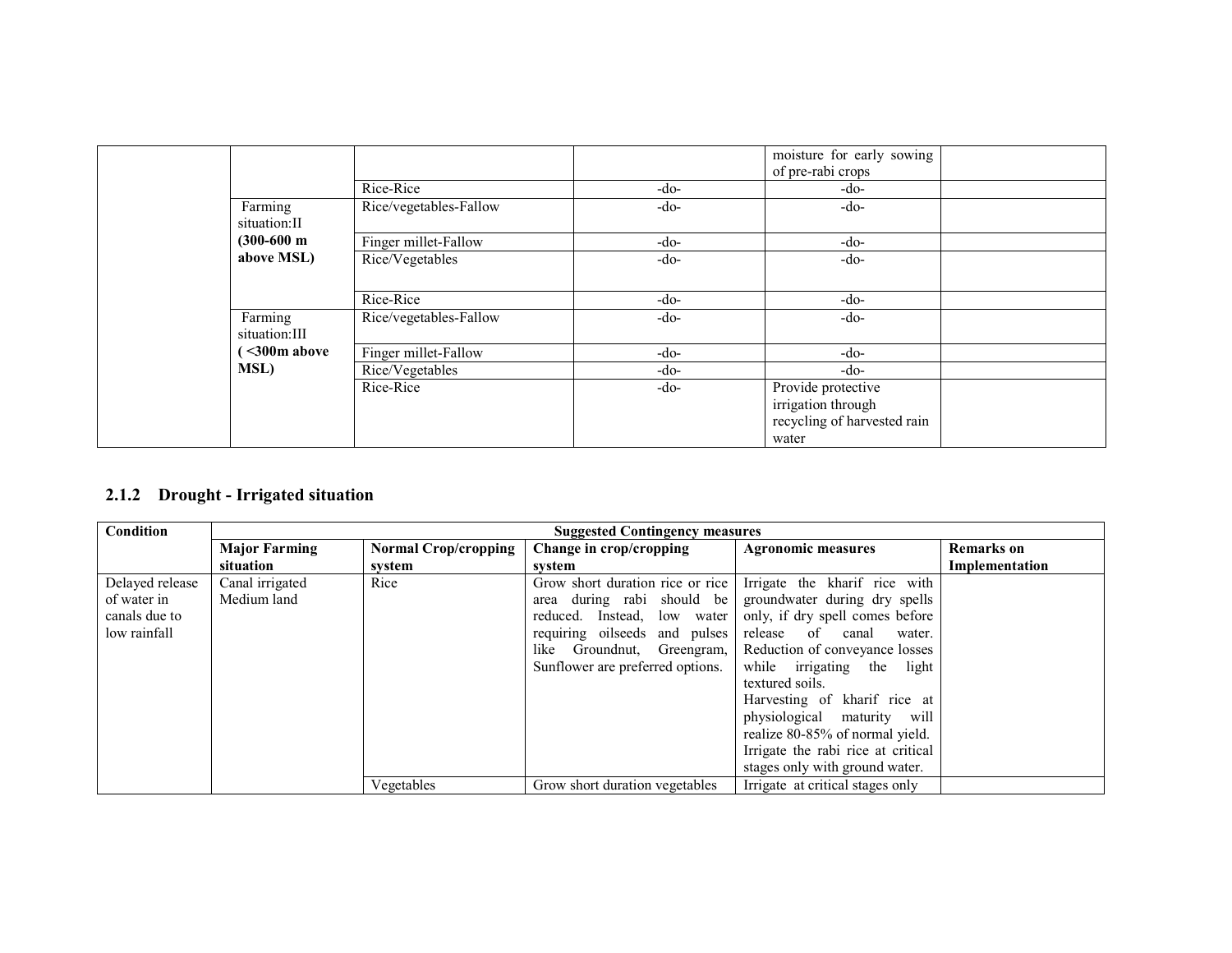| <b>Condition</b> | <b>Suggested Contingency measures</b> |                             |                                  |                           |                   |  |  |
|------------------|---------------------------------------|-----------------------------|----------------------------------|---------------------------|-------------------|--|--|
|                  | <b>Major Farming</b>                  | <b>Normal Crop/cropping</b> | Change in crop/cropping          | <b>Agronomic measures</b> | <b>Remarks</b> on |  |  |
|                  | situation                             | system                      | system                           |                           | Implementation    |  |  |
|                  |                                       |                             |                                  | with ground water         |                   |  |  |
|                  |                                       | Rice-Pulse/Oilseed          | Grow short duration rice         | -do-                      |                   |  |  |
|                  |                                       |                             | followed by usual pulse/oilseed  |                           |                   |  |  |
|                  | Canal irrigated                       | Rice                        | Low water requiring Oilseeds     | $-do-$                    |                   |  |  |
|                  | Low land                              |                             | like Groundnut,<br>pulses<br>and |                           |                   |  |  |
|                  |                                       |                             | Blackgram,<br>Greengram,         |                           |                   |  |  |
|                  |                                       |                             | Sunflower, Sesamum               |                           |                   |  |  |
|                  |                                       | Rice-Pulse/Oilseed          | -do-                             | -do-                      |                   |  |  |
|                  |                                       |                             |                                  |                           |                   |  |  |

| Condition           |                      | <b>Suggested Contingency measures</b> |                                                                                                                                                                                                               |                                                                                                                                                                                                                                                                                                                                                                                                               |                   |
|---------------------|----------------------|---------------------------------------|---------------------------------------------------------------------------------------------------------------------------------------------------------------------------------------------------------------|---------------------------------------------------------------------------------------------------------------------------------------------------------------------------------------------------------------------------------------------------------------------------------------------------------------------------------------------------------------------------------------------------------------|-------------------|
|                     | <b>Major Farming</b> | <b>Normal Crop/cropping</b>           | Change in crop/cropping                                                                                                                                                                                       | <b>Agronomic measures</b>                                                                                                                                                                                                                                                                                                                                                                                     | <b>Remarks</b> on |
|                     | situation            | system                                | system                                                                                                                                                                                                        |                                                                                                                                                                                                                                                                                                                                                                                                               | Implementation    |
| Limited release of  | Canal irrigated      | Rice                                  | Grow short duration Rice                                                                                                                                                                                      | Irrigate at critical stages only with                                                                                                                                                                                                                                                                                                                                                                         |                   |
| water in canals due | Medium land          |                                       | followed by usual pulse/oilseed                                                                                                                                                                               | ground water                                                                                                                                                                                                                                                                                                                                                                                                  |                   |
| to low rainfall     |                      | Vegetables                            | Grow short duration vegetables                                                                                                                                                                                | Plastic mulching, Skip row irrigation,                                                                                                                                                                                                                                                                                                                                                                        |                   |
|                     |                      |                                       |                                                                                                                                                                                                               | ridge and furrow method of planting                                                                                                                                                                                                                                                                                                                                                                           |                   |
|                     |                      | Rice-Pulse/Oilseed                    | Grow short duration rice                                                                                                                                                                                      | Irrigate at critical stages only with                                                                                                                                                                                                                                                                                                                                                                         |                   |
|                     |                      |                                       | followed by usual pulse/oilseed                                                                                                                                                                               | ground water                                                                                                                                                                                                                                                                                                                                                                                                  |                   |
|                     | Canal irrigated      | Rice                                  | -do-                                                                                                                                                                                                          | -do-                                                                                                                                                                                                                                                                                                                                                                                                          |                   |
|                     | Low land             | Rice-Rice                             | Rice area during rabi should be<br>reduced.<br>low water requiring<br>Instead,<br>oilseeds<br>pulses<br>and<br>like<br>Groundnut.<br>Greengram,<br>Blackgram,<br>Sunflower,<br>Sesamum are preferred options. | rice<br>Irrigate<br>kharif<br>with<br>the<br>groundwater during dry spells only,<br>if dry spell comes before release of<br>Reduction<br>of<br>canal<br>water.<br>conveyance losses while irrigating<br>the light textured soils.<br>Harvesting of kharif<br>rice at<br>physiological maturity will realize<br>80-85% of normal yield.<br>Irrigate the rabi rice at critical stages<br>only with groundwater. |                   |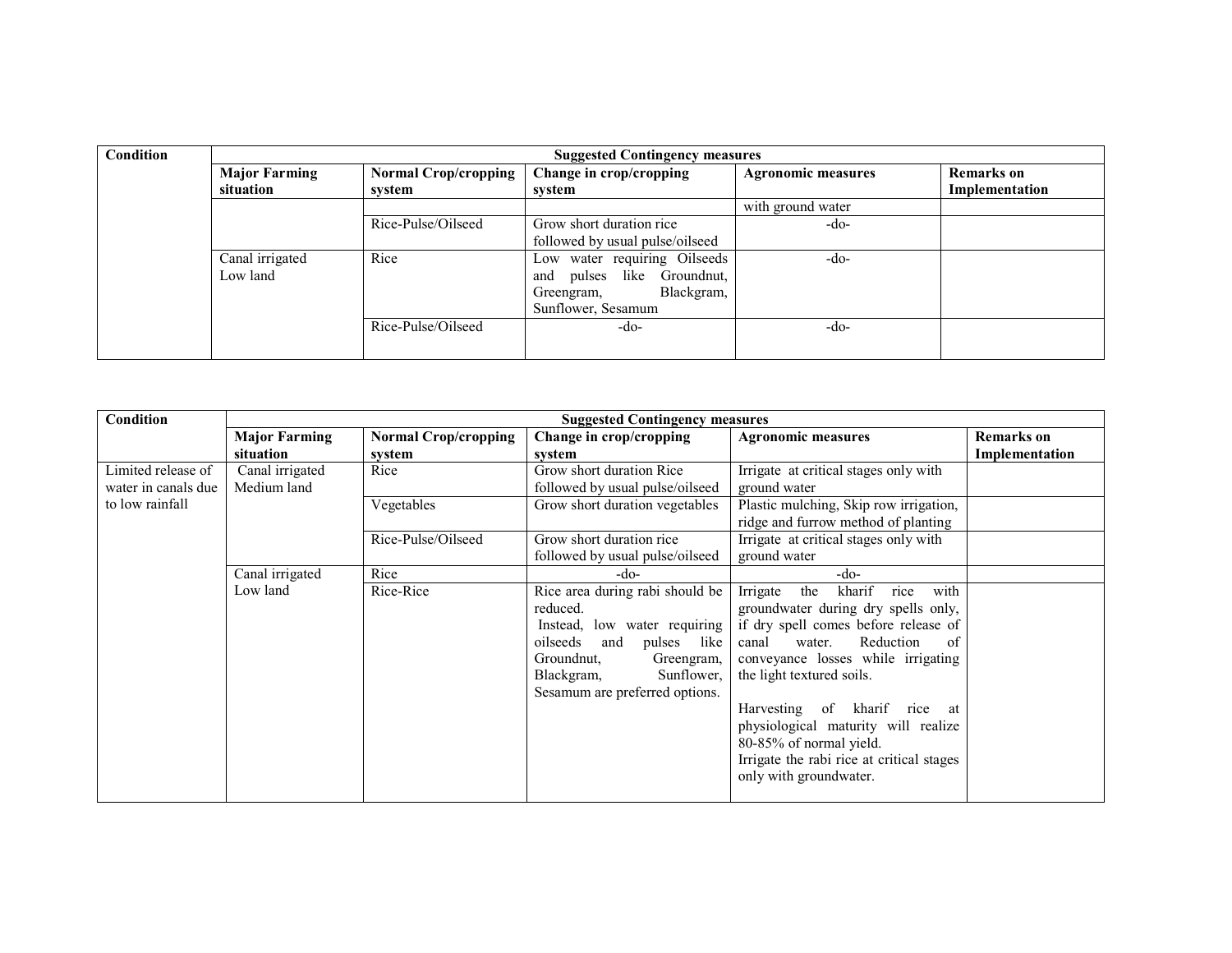| <b>Condition</b> | <b>Suggested Contingency measures</b> |                             |                              |                                      |                |
|------------------|---------------------------------------|-----------------------------|------------------------------|--------------------------------------|----------------|
|                  | <b>Major Farming</b>                  | <b>Normal Crop/cropping</b> | Change in crop/cropping      | <b>Agronomic measures</b>            | Remarks on     |
|                  | situation                             | system                      | system                       |                                      | Implementation |
| Non release of   | Canal irrigated                       | Rice                        | Low water requiring non      | Rain water harvesting and            |                |
| water in canals  | Medium land                           |                             | paddy crops                  | recycling                            |                |
| under delayed    |                                       | Vegetables                  | -do-                         | -do-                                 |                |
| onset of monsoon |                                       | Rice-Pulse/Oilseed          | Low water requiring oilseeds | Irrigate the kharif crops during dry |                |
| in catchment     |                                       |                             | and pulses like Groundnut,   | spell with ground water.             |                |
|                  |                                       |                             | Greengram, Blackgram,        | Harvesting of kharif rice at         |                |
|                  |                                       |                             |                              | physiological maturity will realize  |                |
|                  |                                       |                             |                              | 80-85% of normal yield.              |                |
|                  | Canal irrigated                       | Rice                        | Go for low water requiring   | Rain water harvesting and            |                |
|                  | Low land                              |                             | non paddy crops              | recycling                            |                |
|                  |                                       | Rice-Pulse/Oilseed          | Low water requiring oilseeds | Irrigate the kharif crops during dry |                |
|                  |                                       |                             | and pulses like Groundnut,   | spell with ground water.             |                |
|                  |                                       |                             | Blackgram,<br>Greengram,     | Harvesting of kharif rice at         |                |
|                  |                                       |                             | Sunflower, Sesamum           | physiological maturity will realize  |                |
|                  |                                       |                             |                              | 80-85% of normal yield.              |                |

| Condition         |                      |                             | <b>Suggested Contingency measures</b> |                                      |                |
|-------------------|----------------------|-----------------------------|---------------------------------------|--------------------------------------|----------------|
|                   | <b>Major Farming</b> | <b>Normal Crop/cropping</b> | Change in crop/cropping               | <b>Agronomic measures</b>            | Remarks on     |
|                   | situation            | system                      | system                                |                                      | Implementation |
| Lack of inflows   | Tank fed             | Rice                        | Low water requiring oilseeds          | Weeding, life saving irrigation      |                |
| into tanks due to | Medium land          |                             | and pulses should be taken            |                                      |                |
| insufficient      |                      | Vegetables                  | -do-                                  | -do-                                 |                |
| /delayed onset of |                      | Rice-Pulse/Oilseed          | Low water requiring oilseeds          | Irrigate the kharif crops during dry |                |
| monsoon           |                      |                             | and pulses like Groundnut,            | spell with ground water.             |                |
|                   |                      |                             | Blackgram,<br>Greengram,              | Harvesting of kharif rice at         |                |
|                   |                      |                             | Sunflower.                            | physiological maturity will realize  |                |
|                   |                      |                             |                                       | 80-85% of normal yield.              |                |
|                   | Tank fed             | Rice                        | Low water requiring oilseeds          | Weeding, life saving irrigation      |                |
|                   | Low land             |                             | and pulses should be taken            |                                      |                |
|                   |                      | Rice-Pulse/Oilseed          | Low water requiring oilseeds          | Irrigate the kharif crops during dry |                |
|                   |                      |                             | and pulses like Groundnut,            | spell with ground water.             |                |
|                   |                      |                             | Blackgram,<br>Greengram,              | Harvesting of kharif rice at         |                |
|                   |                      |                             | Sunflower.                            | physiological maturity will realize  |                |
|                   |                      |                             |                                       | 80-85% of normal yield.              |                |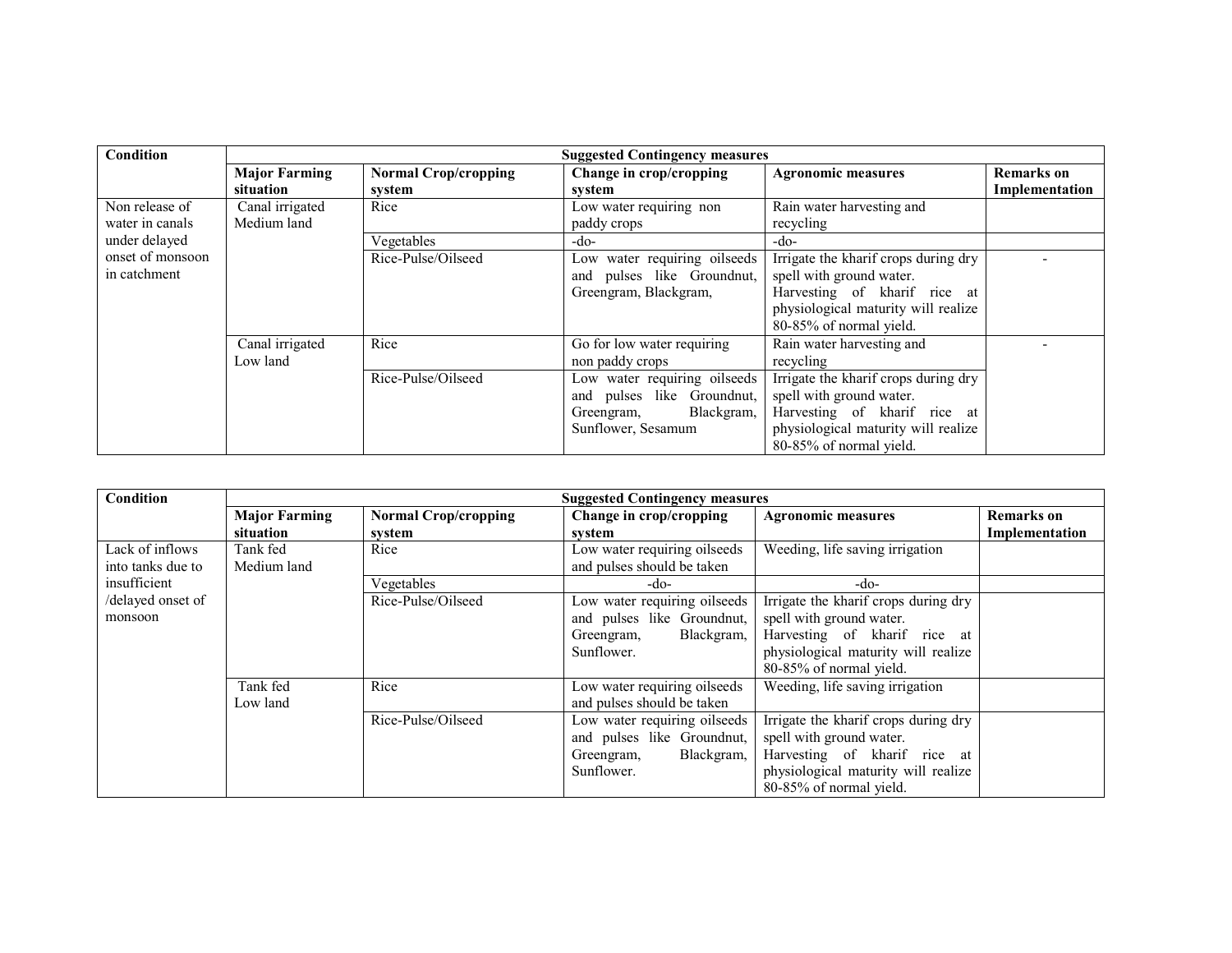| <b>Condition</b>                               |                                   | <b>Suggested Contingency measures</b> |                                   |                   |                              |  |
|------------------------------------------------|-----------------------------------|---------------------------------------|-----------------------------------|-------------------|------------------------------|--|
|                                                | <b>Major Farming</b><br>situation | <b>Normal Crop/cropping</b><br>system | Change in crop/cropping<br>system | Agronomic measure | Remarks on<br>Implementation |  |
| Insufficient<br>groundwater<br>recharge due to | Tank fed<br>Medium land           |                                       | NA                                |                   |                              |  |
| low rainfall                                   | Tank fed<br>Low land              |                                       | NA                                |                   |                              |  |

### 2.2 Unusual rains (untimely, unseasonal etc) (for both rain fed and irrigated situations)

| Condition                                                            | <b>Suggested contingency measure</b>   |                           |                        |                                                 |
|----------------------------------------------------------------------|----------------------------------------|---------------------------|------------------------|-------------------------------------------------|
| Continuous high rainfall in a short span<br>leading to water logging | <b>Vegetative stage</b>                | <b>Flowering stage</b>    | Crop maturity stage    | Post harvest                                    |
| Paddy                                                                |                                        |                           |                        |                                                 |
| Finger millet                                                        | Well drainage                          | Well drainage             | Well drainage          | Drying                                          |
| Niger                                                                |                                        |                           |                        |                                                 |
| Maize                                                                |                                        |                           |                        |                                                 |
| Arhar                                                                |                                        |                           |                        |                                                 |
| Horticulture                                                         |                                        |                           |                        |                                                 |
| Mango                                                                |                                        |                           |                        |                                                 |
| Guava                                                                |                                        | Drainage System should be | Drainage System should |                                                 |
| Banana                                                               | Drainage System should be<br>developed | developed                 | be developed           | Keep fruits in a well<br>ventilated drier place |
| Citrus                                                               |                                        |                           |                        |                                                 |
| Sapota                                                               |                                        |                           |                        |                                                 |
| Heavy rainfall with high speed winds in a short span                 |                                        |                           |                        |                                                 |
| Paddy                                                                |                                        |                           |                        |                                                 |
| Finger millet                                                        | Well drainage                          | Well drainage             | Well drainage          | Drying                                          |
| Niger                                                                |                                        |                           |                        |                                                 |
| Maize                                                                |                                        |                           |                        |                                                 |
| Arhar                                                                |                                        |                           |                        |                                                 |
| Horticulture                                                         |                                        |                           |                        |                                                 |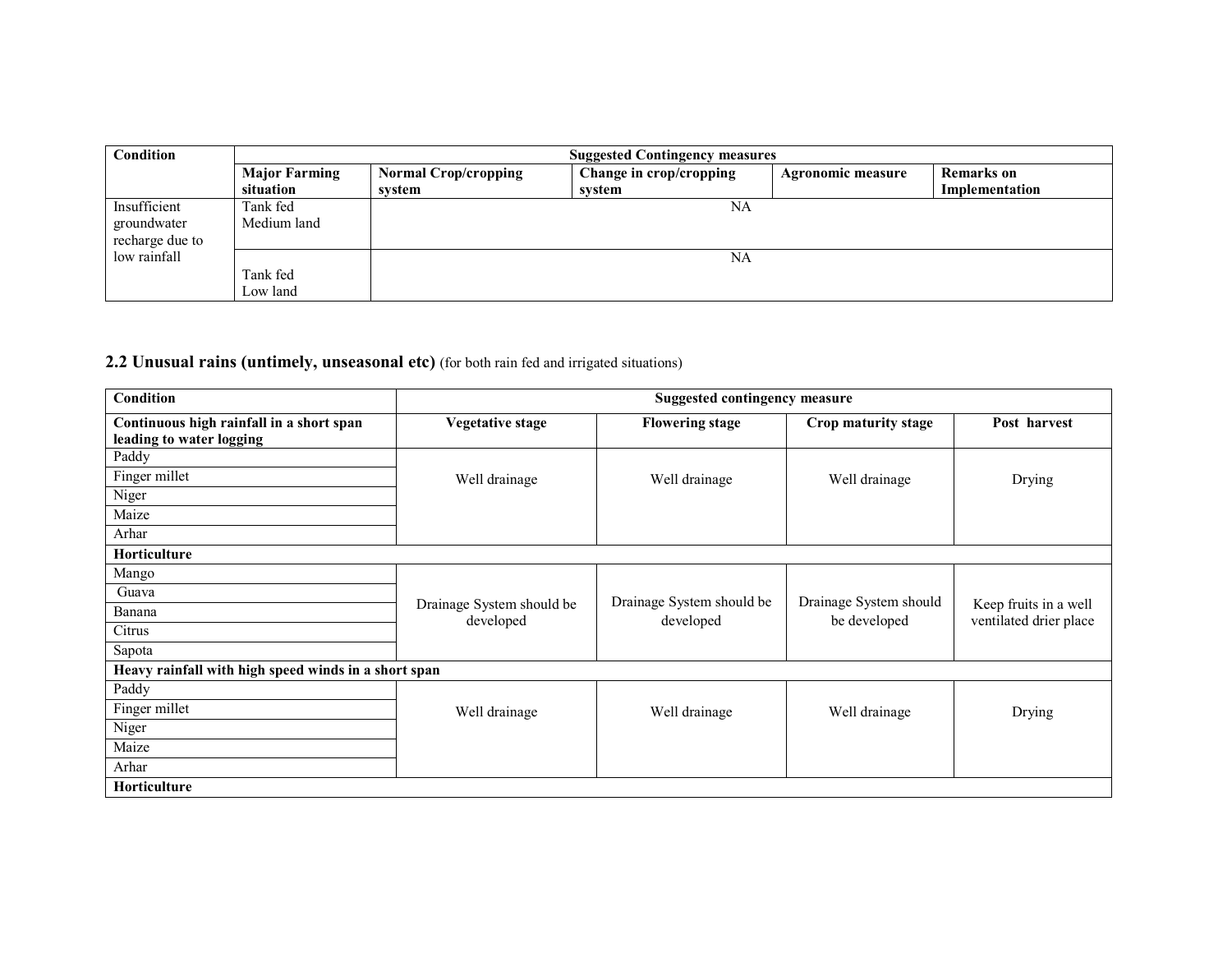| Mango<br>Guava<br>Banana<br>Citrus<br>Sapota           | Drainage System should be<br>developed | Drainage System should be<br>developed | Drainage System should<br>be developed | Keep fruits in a well<br>ventilated drier place |  |
|--------------------------------------------------------|----------------------------------------|----------------------------------------|----------------------------------------|-------------------------------------------------|--|
| Outbreak of pests and diseases due to unseasonal rains |                                        |                                        |                                        |                                                 |  |
| Paddy                                                  |                                        |                                        |                                        |                                                 |  |
| Finger millet                                          |                                        |                                        |                                        |                                                 |  |
| Niger                                                  | Use of need based pesticides           | Use of need based pesticides           | Use of need based<br>pesticides        | Proper cleaning, drying<br>and storage          |  |
| Maize                                                  |                                        |                                        |                                        |                                                 |  |
| Arhar                                                  |                                        |                                        |                                        |                                                 |  |
| <b>Horticulture</b>                                    |                                        |                                        |                                        |                                                 |  |
| Mango                                                  |                                        |                                        |                                        |                                                 |  |
| Guava                                                  |                                        |                                        | Use of need based                      | Proper Cleaning and                             |  |
| Banana                                                 | Use of need based pesticides           | Use of need based pesticides           | pesticides                             | storage                                         |  |
| Citrus                                                 |                                        |                                        |                                        |                                                 |  |
| Sapota                                                 |                                        |                                        |                                        |                                                 |  |

### 2.3 Floods

| <b>Condition</b>                                            | Suggested contingency measure          |                           |                           |                                                 |  |
|-------------------------------------------------------------|----------------------------------------|---------------------------|---------------------------|-------------------------------------------------|--|
| Transient water logging/ partial<br>inundation <sup>1</sup> | Seedling / nursery stage               | Vegetative stage          | <b>Reproductive stage</b> | At harvest                                      |  |
| Paddy                                                       |                                        |                           |                           |                                                 |  |
| Finger millet                                               | Well drainage                          | Well drainage             | Water spraying            |                                                 |  |
| Niger                                                       |                                        |                           |                           | Drainage                                        |  |
| Maize                                                       |                                        |                           |                           |                                                 |  |
| Arhar                                                       |                                        |                           |                           |                                                 |  |
| Horticulture                                                |                                        |                           |                           |                                                 |  |
| Mango                                                       |                                        | Drainage System should be | Drainage System should be |                                                 |  |
| Guava                                                       | Drainage System should be<br>developed | developed                 | developed                 | Keep fruits in a well<br>ventilated drier place |  |
| Banana                                                      |                                        |                           |                           |                                                 |  |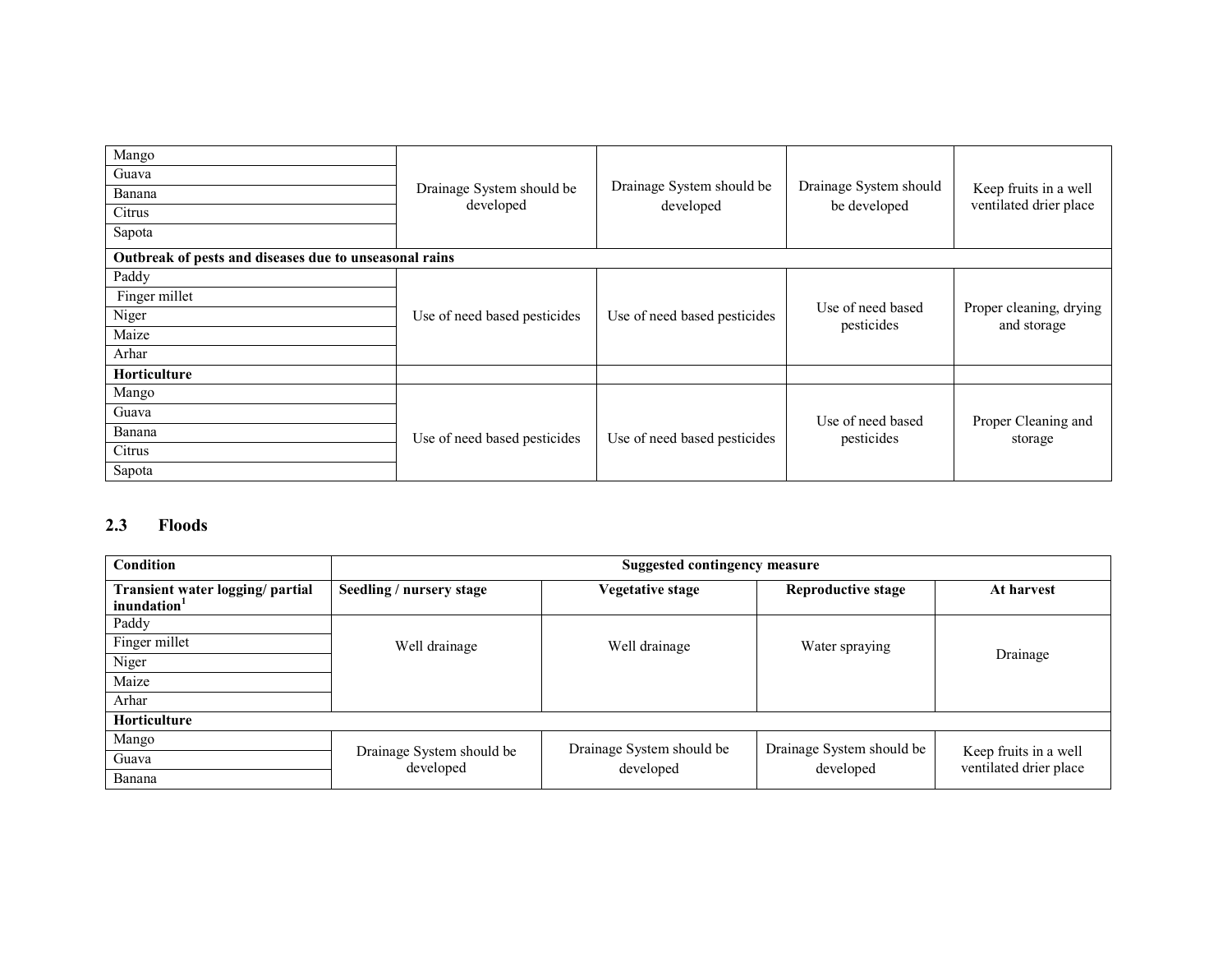| Citrus                 |                                        |                           |                           |                                                 |  |  |
|------------------------|----------------------------------------|---------------------------|---------------------------|-------------------------------------------------|--|--|
| Sapota                 |                                        |                           |                           |                                                 |  |  |
| Continuous submergence |                                        |                           |                           |                                                 |  |  |
| for more than 2 days   |                                        |                           |                           |                                                 |  |  |
| Paddy                  |                                        |                           |                           |                                                 |  |  |
| Finger millet          | Well drainage                          | Well drainage             | Water spraying            | Drainage                                        |  |  |
| Niger                  |                                        |                           |                           |                                                 |  |  |
| Maize                  |                                        |                           |                           |                                                 |  |  |
| Arhar                  |                                        |                           |                           |                                                 |  |  |
| Horticulture           |                                        |                           |                           |                                                 |  |  |
|                        |                                        |                           |                           |                                                 |  |  |
| Mango                  |                                        |                           |                           |                                                 |  |  |
| Guava                  |                                        | Drainage System should be | Drainage System should be |                                                 |  |  |
| Banana                 | Drainage System should be<br>developed | developed                 | developed                 | Keep fruits in a well<br>ventilated drier place |  |  |
| Citrus                 |                                        |                           |                           |                                                 |  |  |
| Sapota                 |                                        |                           |                           |                                                 |  |  |
| Sea water intrusion    | Not Applicable                         |                           |                           |                                                 |  |  |
| Horticulture           | Not Applicable                         |                           |                           |                                                 |  |  |

### 2.4 Extreme events: Heat wave / Cold wave/Frost/ Hailstorm /Cyclone

| <b>Extreme event type</b> | Suggested contingency measure |                     |                               |                                                                 |  |  |
|---------------------------|-------------------------------|---------------------|-------------------------------|-----------------------------------------------------------------|--|--|
|                           | Seedling / nursery stage      | Vegetative stage    | <b>Reproductive stage</b>     | At harvest                                                      |  |  |
| <b>Heat Wave</b>          |                               |                     |                               |                                                                 |  |  |
| Paddy                     |                               |                     |                               |                                                                 |  |  |
| Finger millet             | Frequent Irrigation           | Frequent Irrigation | Frequent Irrigation           | <b>NA</b>                                                       |  |  |
| Niger                     |                               |                     |                               |                                                                 |  |  |
| Maize                     |                               |                     |                               |                                                                 |  |  |
| Arhar                     |                               |                     |                               |                                                                 |  |  |
| <b>Horticulture</b>       |                               |                     |                               |                                                                 |  |  |
| Mango                     |                               |                     |                               |                                                                 |  |  |
| Guava                     | Watering through Rose can     | Pitcher Irrigation  | Pitcher irrigation with water | Harvest mature fruits and keep<br>them in well ventilated place |  |  |
| Banana                    |                               |                     | Spraying                      |                                                                 |  |  |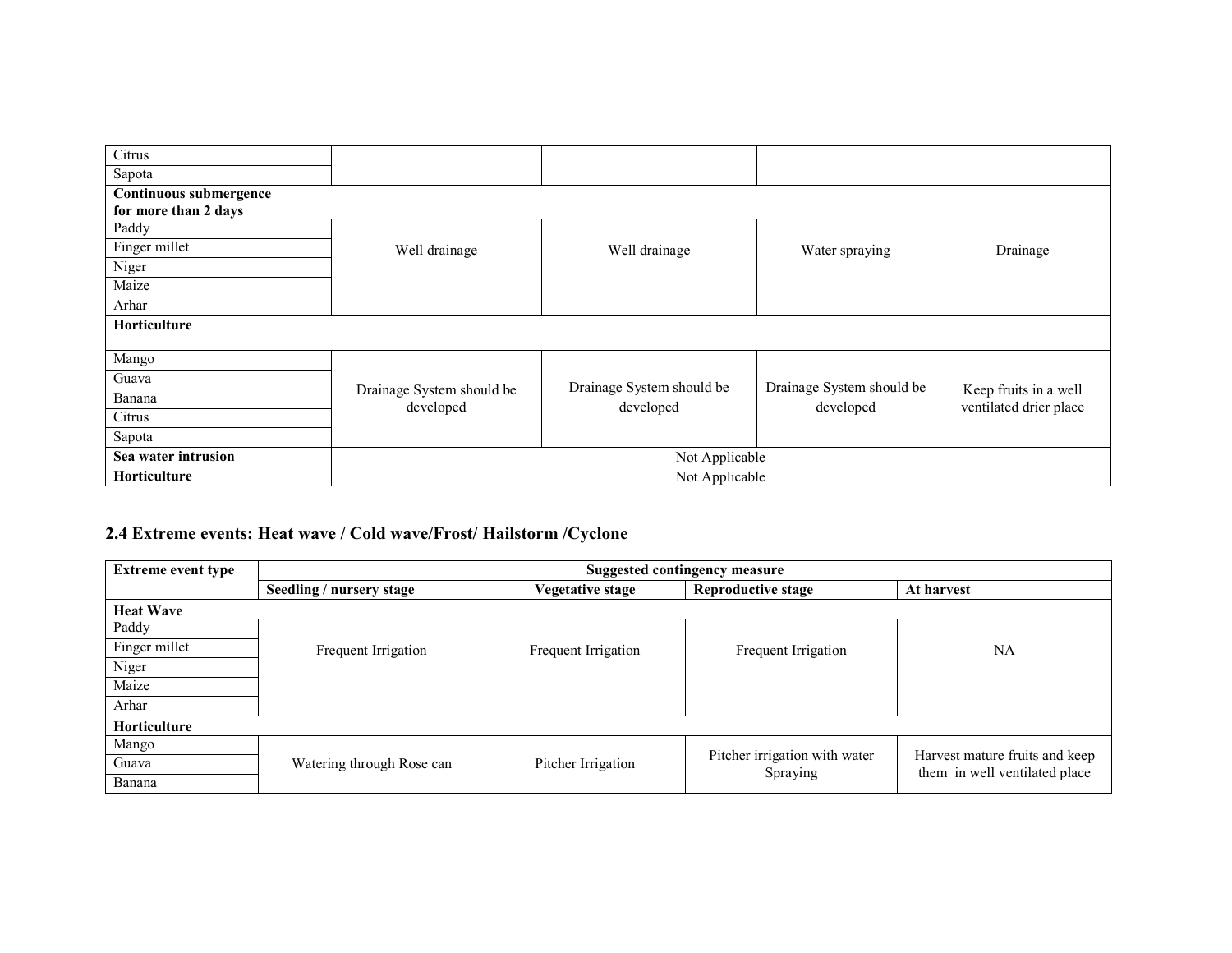| Citrus        |                          |                |                          |                              |
|---------------|--------------------------|----------------|--------------------------|------------------------------|
| Sapota        |                          |                |                          |                              |
| Cold wave     |                          |                |                          |                              |
| Paddy         |                          |                |                          |                              |
| Finger millet |                          |                |                          |                              |
| Niger         | NA                       | $\rm NA$       | NA                       | NA                           |
| Maize         |                          |                |                          |                              |
| Arhar         |                          |                |                          |                              |
| Horticulture  |                          |                |                          |                              |
| Mango         | Fumigation               | Fumigation     | Fumigation               | Fumigation                   |
| Guava         |                          |                |                          |                              |
| Banana        |                          |                |                          |                              |
| Citrus        |                          |                |                          |                              |
| Sapota        |                          |                |                          |                              |
| Frost         |                          | NA             |                          |                              |
| Horticulture  |                          |                | <b>NA</b>                |                              |
| Hailstorm     |                          |                |                          |                              |
| Paddy         | $\blacksquare$           | $\blacksquare$ | $\blacksquare$           |                              |
| Finger millet |                          |                |                          | Immediate harvest and drying |
| Niger         |                          |                |                          |                              |
| Maize         |                          |                |                          |                              |
| Arhar         |                          |                |                          |                              |
| Horticulture  |                          |                |                          |                              |
| Mango         | $\blacksquare$           | $\blacksquare$ | $\blacksquare$           |                              |
| Guava         |                          |                |                          | Immediate harvest and drying |
| Banana        |                          |                |                          |                              |
| Citrus        |                          |                |                          |                              |
| Sapota        |                          |                |                          |                              |
| Cyclone       |                          |                |                          |                              |
| Paddy         | $\overline{\phantom{a}}$ | $\blacksquare$ | $\overline{\phantom{a}}$ |                              |
| Finger millet |                          |                |                          | Immediate harvest and drying |
| Niger         |                          |                |                          |                              |
| Maize         |                          |                |                          |                              |
| Arhar         |                          |                |                          |                              |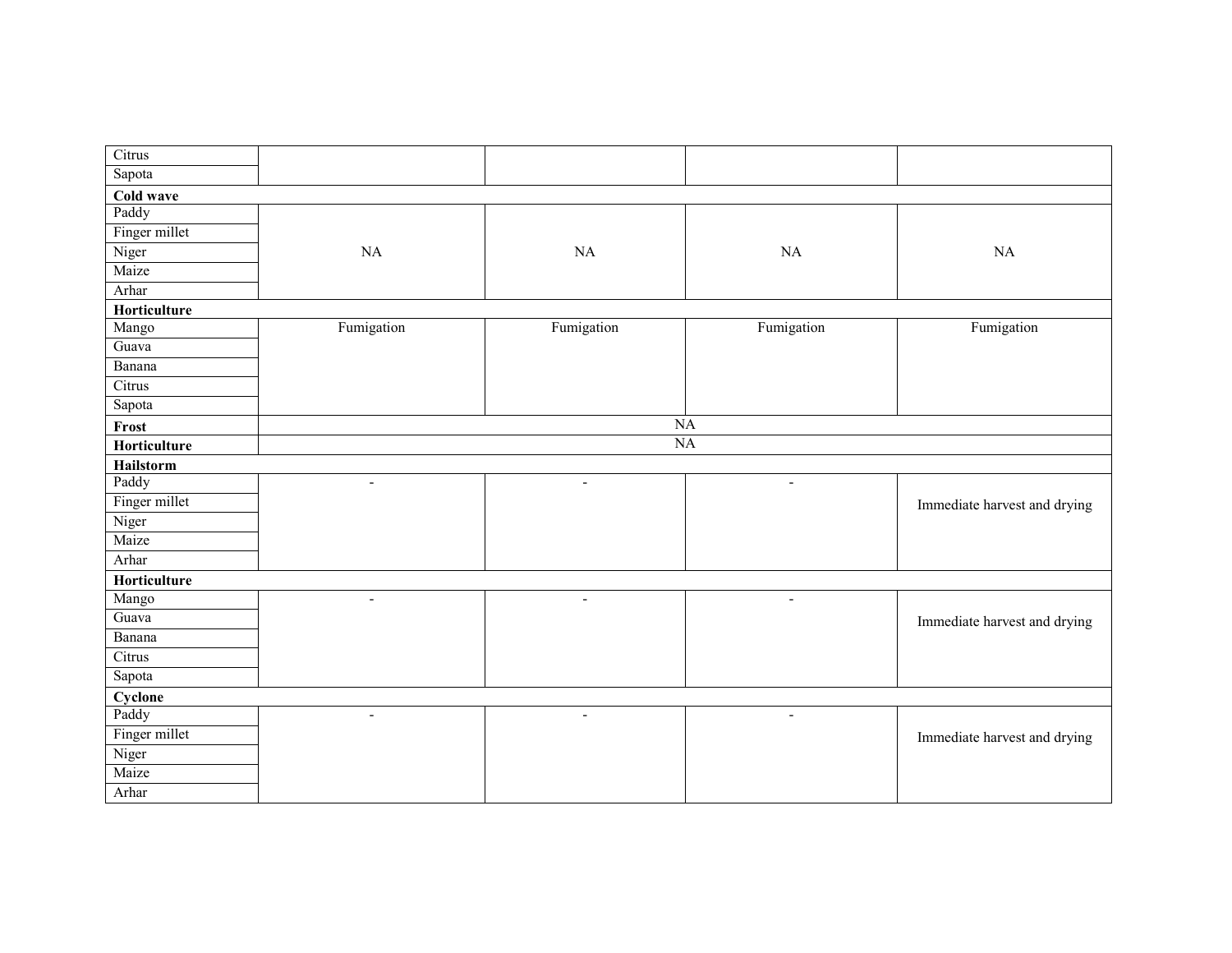| Horticulture |                                                    |                                      |                                   |                                          |
|--------------|----------------------------------------------------|--------------------------------------|-----------------------------------|------------------------------------------|
| Mango        |                                                    |                                      |                                   |                                          |
| Guava        |                                                    |                                      |                                   |                                          |
| Banana       | Shift the planting material to safer<br>shed Place | Staking in case of smaller<br>plants | Staking in case of smaller plants | Immediately harvest the mature<br>fruits |
| Citrus       |                                                    |                                      |                                   |                                          |
| Sapota       |                                                    |                                      |                                   |                                          |

## 2.5 Contingent strategies for Livestock, Poultry & Fisheries 2.5.1 Livestock

|                | <b>Suggested contingency measures</b>          |                                                                                                                            |                                     |  |  |  |
|----------------|------------------------------------------------|----------------------------------------------------------------------------------------------------------------------------|-------------------------------------|--|--|--|
|                | <b>Before the event</b>                        | During the event                                                                                                           | After the event                     |  |  |  |
| <b>Drought</b> | Livestock insurance                            | Water sources of Temples, Churches, Gurudwaras, Jain<br>temples and Masjids are generally ideal sources during<br>drought. | Availing insurance                  |  |  |  |
| Feed and       | Encourage perennial fodder production on       | Utilizing fodder from perennial trees and fodder bank                                                                      | Supplementary feeding of remaining  |  |  |  |
| fodder         | river beds and tank bed on community basis.    | reserves.                                                                                                                  | livestock and the replacement stock |  |  |  |
| availability   | Village gochar (grazing) lands should be       | Transporting excess fodder from adjoining districts.                                                                       |                                     |  |  |  |
|                | developed for fodder production.               | Utilizing the existing crops which fail to grow adequately                                                                 |                                     |  |  |  |
|                | On boundaries of agricultural field trees or   | due to failure of monsoon for feeding of animals.                                                                          |                                     |  |  |  |
|                | shrubs like Sesbania, Subabul, Neem etc        | Use of unconventional livestock feed such as sugar cane top,                                                               |                                     |  |  |  |
|                | should be planted.                             | sugar cane bagasse, and banana plant Crop residues such as                                                                 |                                     |  |  |  |
|                | In the costal part of Orissa Sun hemp          | <i>cassia tora</i> water hyacinth and other like tree pods and seeds                                                       |                                     |  |  |  |
|                | (Crotolaria) can be sown.                      | etc. Improving poor quality roughages by ammonia                                                                           |                                     |  |  |  |
|                | It is essential to establish fodder bank near  | treatment, urea treatment, urea molasses mineral block etc                                                                 |                                     |  |  |  |
|                | forest areas. Provision is also necessary to   | and feeding them.                                                                                                          |                                     |  |  |  |
|                | store surplus crop residues in fodder banks,   |                                                                                                                            |                                     |  |  |  |
|                | which can be made available during draught.    |                                                                                                                            |                                     |  |  |  |
|                | Excess fodder in flush season can be preserved |                                                                                                                            |                                     |  |  |  |
|                | as hay $\frac{1}{3}$ silage.                   |                                                                                                                            |                                     |  |  |  |
|                | Explore the possibilities of availability of   |                                                                                                                            |                                     |  |  |  |
|                | unconventional / alternative feed resources    |                                                                                                                            |                                     |  |  |  |
|                | during draught.                                |                                                                                                                            |                                     |  |  |  |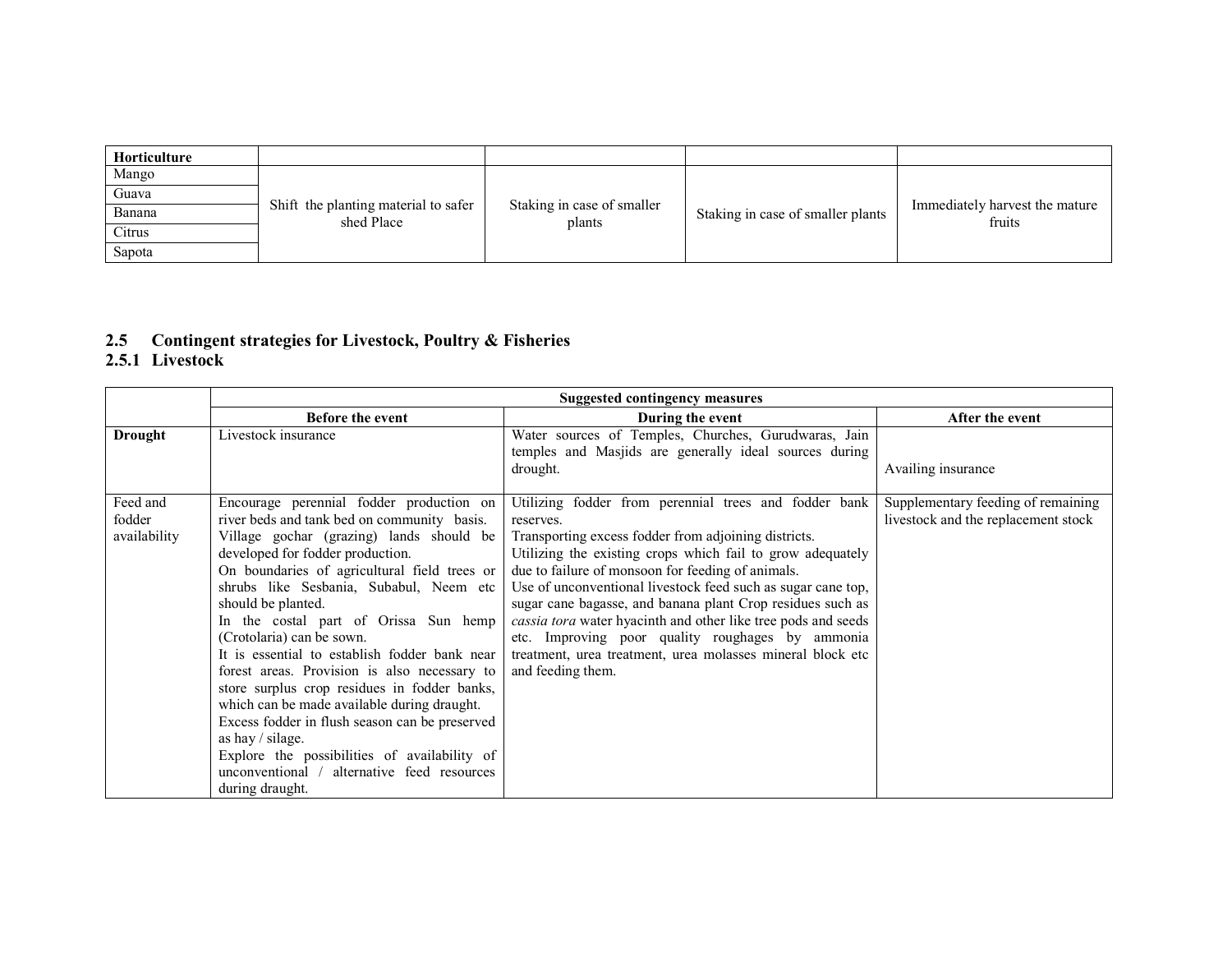| Drinking water<br>Health and       | Organizing training programme of persons<br>connected with A.H. on feeding and<br>management of animals during draught<br>Preserving water in community tanks and<br>ponds etc for drinking purpose by excavation<br>and sanitization of these resources. In addition,<br>wells (bore wells or<br>dug wells) may be<br>constructed ahead of possible event of draught<br>Veterinary preparedness with vaccine and                                                                                                                                                                                                                                                                                                                                                                                                                                                                                                                                                                                                                                                          | Conducting animal health camps and treating the affected                                                                                                                                                                                                                                                                                                                                                                                                                                                                                                                                                                                                                                                                                   | Culling of unproductive livestock                                                             |
|------------------------------------|----------------------------------------------------------------------------------------------------------------------------------------------------------------------------------------------------------------------------------------------------------------------------------------------------------------------------------------------------------------------------------------------------------------------------------------------------------------------------------------------------------------------------------------------------------------------------------------------------------------------------------------------------------------------------------------------------------------------------------------------------------------------------------------------------------------------------------------------------------------------------------------------------------------------------------------------------------------------------------------------------------------------------------------------------------------------------|--------------------------------------------------------------------------------------------------------------------------------------------------------------------------------------------------------------------------------------------------------------------------------------------------------------------------------------------------------------------------------------------------------------------------------------------------------------------------------------------------------------------------------------------------------------------------------------------------------------------------------------------------------------------------------------------------------------------------------------------|-----------------------------------------------------------------------------------------------|
| disease                            | medicines.                                                                                                                                                                                                                                                                                                                                                                                                                                                                                                                                                                                                                                                                                                                                                                                                                                                                                                                                                                                                                                                                 | animals                                                                                                                                                                                                                                                                                                                                                                                                                                                                                                                                                                                                                                                                                                                                    | Proper disposal of dead animals                                                               |
| management                         |                                                                                                                                                                                                                                                                                                                                                                                                                                                                                                                                                                                                                                                                                                                                                                                                                                                                                                                                                                                                                                                                            | Supplementation of mineral and vitamin mixtures                                                                                                                                                                                                                                                                                                                                                                                                                                                                                                                                                                                                                                                                                            |                                                                                               |
| <b>Floods</b>                      |                                                                                                                                                                                                                                                                                                                                                                                                                                                                                                                                                                                                                                                                                                                                                                                                                                                                                                                                                                                                                                                                            |                                                                                                                                                                                                                                                                                                                                                                                                                                                                                                                                                                                                                                                                                                                                            |                                                                                               |
| Feed and<br>fodder<br>availability | Training to the farmers about care of their<br>animas when catastrophe strives, so that they<br>are prepared for the situation. Preparation and<br>distribution of leaflets or booklets in simple<br>local language for care of livestock in disaster.<br>Keeping track of weather forecast and prior<br>information through radio and TV Etc.<br>Prior construction of animal shelters in disaster<br>prone areas.<br>Temporary relief camps on spots can be set up<br>at short notice to provide shelter to animals on<br>roads, railway line embankments, other<br>earthen embankments, low hillocks, upland<br>etc.<br>Variation of livestock before onset of rainy<br>season.<br>Keep the emergency service kit (first Aid<br>Requisites) ready always containing Cotton<br>wool, Bandages, Surgical gauze, old cotton<br>sheets, Rubber tubing (for torniquet), Surgical<br>scissors – Curved and made of stainless steel,<br>Forceps, Splints or Split bamboos (for<br>fractures), Clinical thermometers – two or<br>three, Disinfectants - potassium permanganate, | Priorities animals as suckling animals, suckling animals<br>along with their nursing mothers, producing and working<br>animals, sick and old animals, adult open and non-producing<br>animals as the feed and water may be in short supply.<br>Procured feeds and fodders should be fed to all animals on<br>the order of priority of animals.<br>Straws and stoves that got soaked during floods need not be<br>thrown away out right. They can be fed to animals as long as<br>rotting or fungal growth has not set in. Partial drying<br>chopping and sprinkling concentrate mixture can improve<br>intake and utility.<br>Drinking water be made available to the animals in any kind<br>of clean container available with the farmer. | Provision of supplementary feeding<br>(concentrate / Roughage)<br>with<br>vitamin & minerals. |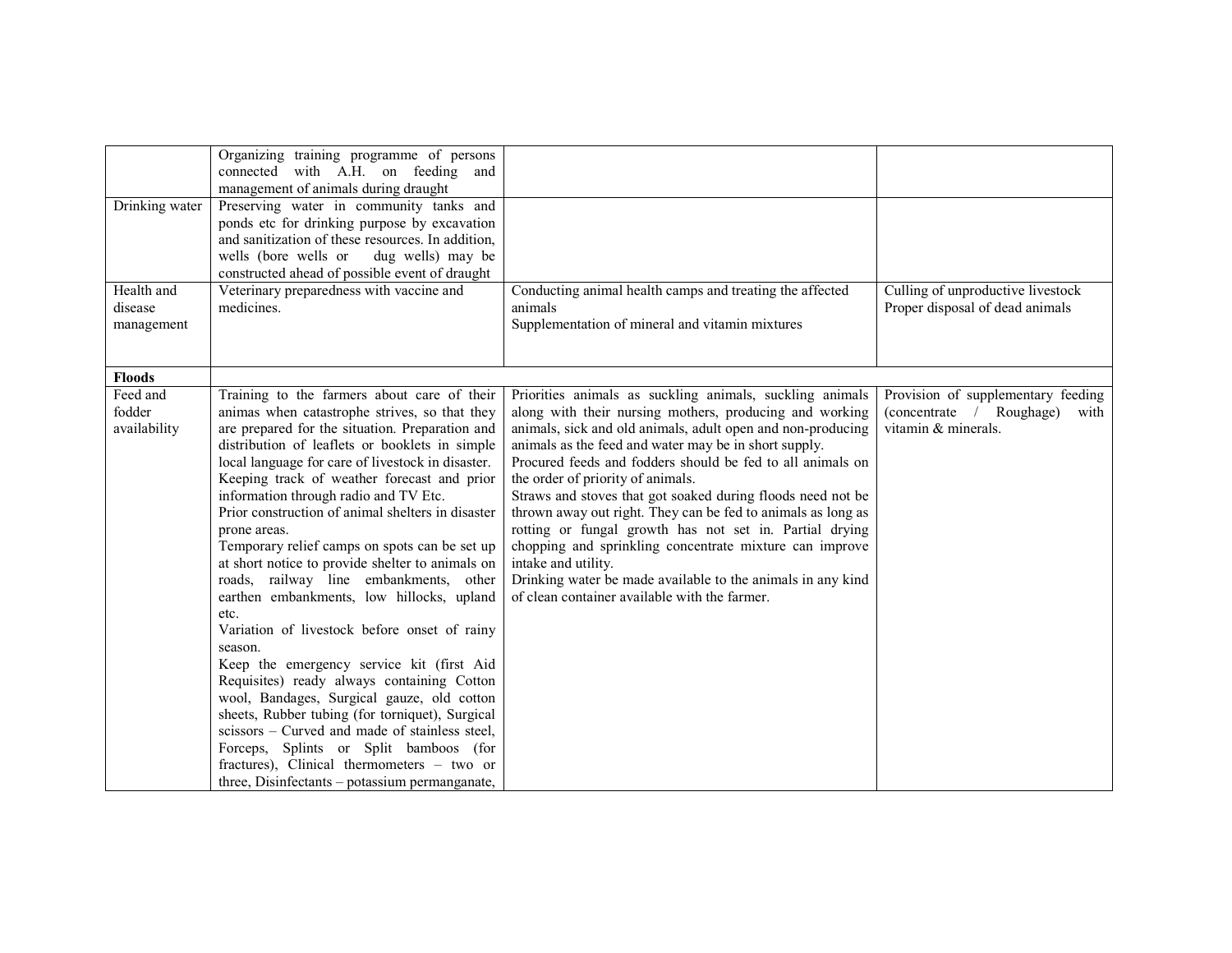|                       | Acriflvin, Dettol, Savlon, Tannic acid powder<br>(for poisons) and Jelly (for burns) Antibiotic<br>eye drops, Epsom salts, copper sulphate,<br>Treacle, oil of turpentine (for bloat), Obstetric<br>ropes, chains and hooks, Tincture of iodine,<br>tincture of Benzoin Co.(for wounds), Cotton<br>(for restraint), Trocar and<br>rope, halters<br>canola (for bloat), Pocket Knife (for cutting,<br>strangulating ropes etc.)<br>Temporary camps may be started to herd or<br>flocks animals of 25-50 animals in<br>each group. Inside the camp the animals can be<br>just left free within the paddock/ barricades<br>created with wooden pole.<br>If no trees or sheds are available shelter the<br>animals under a tent / tarpaulins held aloft by<br>supporting poles or temporary sheds with<br>coconut leaf roof. |                                                                                                                                                                                                                                                                                                                                                                                                                                                                                                                                                     | Provision of clean drinking water.                                                                                                                                                                                                                                                                                                         |
|-----------------------|--------------------------------------------------------------------------------------------------------------------------------------------------------------------------------------------------------------------------------------------------------------------------------------------------------------------------------------------------------------------------------------------------------------------------------------------------------------------------------------------------------------------------------------------------------------------------------------------------------------------------------------------------------------------------------------------------------------------------------------------------------------------------------------------------------------------------|-----------------------------------------------------------------------------------------------------------------------------------------------------------------------------------------------------------------------------------------------------------------------------------------------------------------------------------------------------------------------------------------------------------------------------------------------------------------------------------------------------------------------------------------------------|--------------------------------------------------------------------------------------------------------------------------------------------------------------------------------------------------------------------------------------------------------------------------------------------------------------------------------------------|
| Drinking water        |                                                                                                                                                                                                                                                                                                                                                                                                                                                                                                                                                                                                                                                                                                                                                                                                                          |                                                                                                                                                                                                                                                                                                                                                                                                                                                                                                                                                     |                                                                                                                                                                                                                                                                                                                                            |
| Health and<br>disease |                                                                                                                                                                                                                                                                                                                                                                                                                                                                                                                                                                                                                                                                                                                                                                                                                          | There should be one veterinarian with 3 to 4 village to work<br>with the help of local volunteers.                                                                                                                                                                                                                                                                                                                                                                                                                                                  | Prompt and appropriate attention to<br>injuries by providing necessary                                                                                                                                                                                                                                                                     |
| management            |                                                                                                                                                                                                                                                                                                                                                                                                                                                                                                                                                                                                                                                                                                                                                                                                                          | The team should be well equipped with contingent items like                                                                                                                                                                                                                                                                                                                                                                                                                                                                                         | medicines to the livestock owners.                                                                                                                                                                                                                                                                                                         |
|                       |                                                                                                                                                                                                                                                                                                                                                                                                                                                                                                                                                                                                                                                                                                                                                                                                                          | bandages, tourniquet ropes, controlling rope, splints, slings,<br>poles and ropes to lift animals. Drugs including painkillers,                                                                                                                                                                                                                                                                                                                                                                                                                     | Vaccination<br>campaign<br>against<br>common endemic diseases of the                                                                                                                                                                                                                                                                       |
| Cyclone               |                                                                                                                                                                                                                                                                                                                                                                                                                                                                                                                                                                                                                                                                                                                                                                                                                          | antiseptics, antibiotics, anti-venom and anti-shock drugs etc.<br>should be adequately available with them.<br>Keep the animals loose in paddock (sheltered or<br>unsheltered) rather keeping them tethered.<br>Releasing animals from the unnatural and harmful position<br>or situation, stopping bleeding, binding broken limbs,<br>administering painkillers, anti-poison and anti-shock drugs,<br>sedating difficult animals and even performing euthanasia<br>on hopelessly injured and suffering animals with the consent<br>of their owners | areas (like H.S. B.Q, Anthrax etc.)<br>must be taken up urgently. Necessary<br>steps should be taken for the control<br>of non-specific digestive and<br>respiratory infections in consultation<br>of local veterinary personals.<br>Improving shed hygiene especially in<br>the farmers household<br>through<br>cleaning and disinfection |
| Feed and              |                                                                                                                                                                                                                                                                                                                                                                                                                                                                                                                                                                                                                                                                                                                                                                                                                          |                                                                                                                                                                                                                                                                                                                                                                                                                                                                                                                                                     | Provision of supplementary feeding                                                                                                                                                                                                                                                                                                         |
| fodder                |                                                                                                                                                                                                                                                                                                                                                                                                                                                                                                                                                                                                                                                                                                                                                                                                                          |                                                                                                                                                                                                                                                                                                                                                                                                                                                                                                                                                     | Roughage)<br><i>(concentrate)</i><br>with                                                                                                                                                                                                                                                                                                  |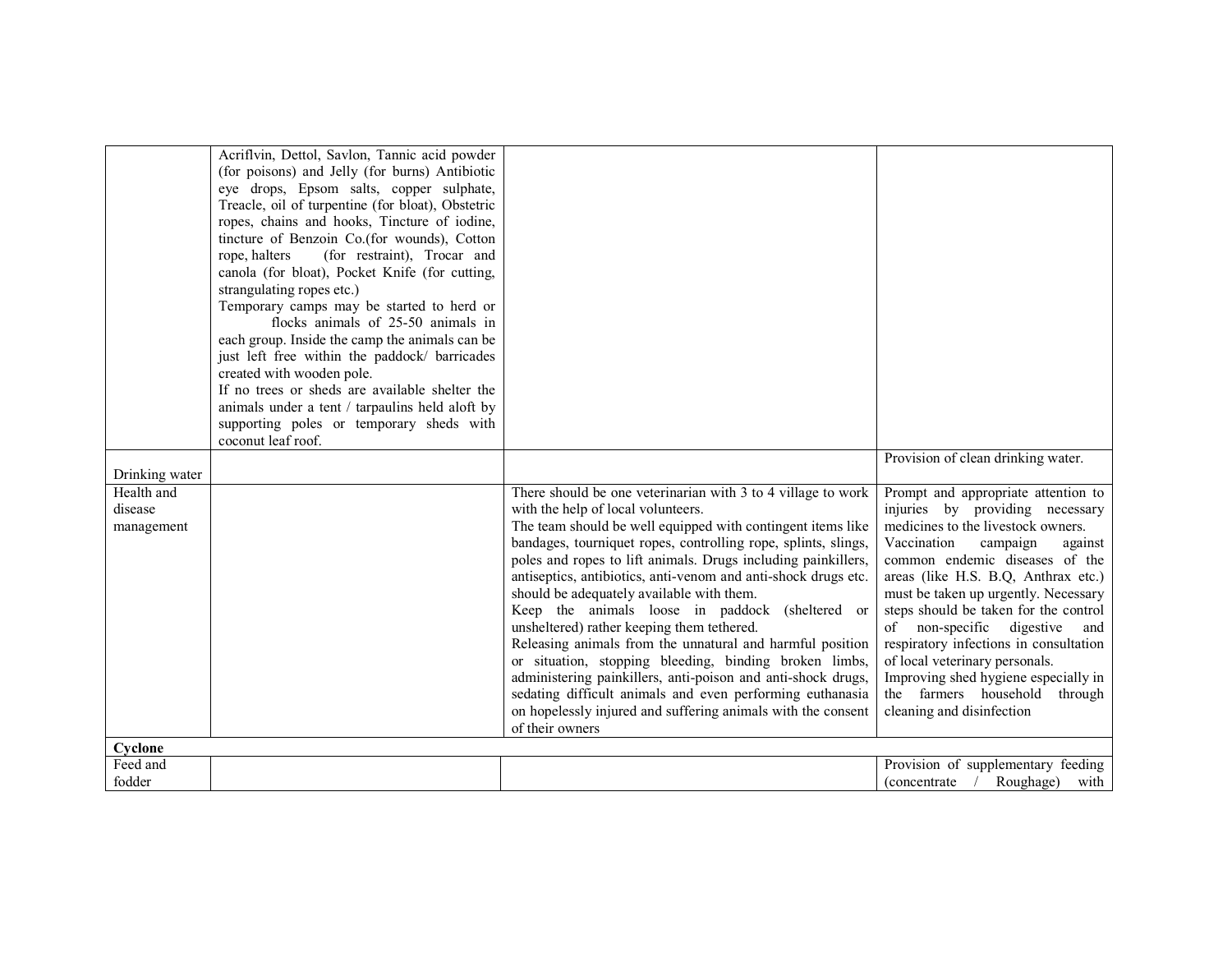| availability                          |                                              |                                                                                                                                                                                                                                                                                                                                                                                                                                                                                                                                                                                                                                                                                                                                                                                                                                                             | vitamin & minerals.                                                                                                                                                                                                                                                                                                                                                                                                                                                                                                                |
|---------------------------------------|----------------------------------------------|-------------------------------------------------------------------------------------------------------------------------------------------------------------------------------------------------------------------------------------------------------------------------------------------------------------------------------------------------------------------------------------------------------------------------------------------------------------------------------------------------------------------------------------------------------------------------------------------------------------------------------------------------------------------------------------------------------------------------------------------------------------------------------------------------------------------------------------------------------------|------------------------------------------------------------------------------------------------------------------------------------------------------------------------------------------------------------------------------------------------------------------------------------------------------------------------------------------------------------------------------------------------------------------------------------------------------------------------------------------------------------------------------------|
| Drinking water                        |                                              |                                                                                                                                                                                                                                                                                                                                                                                                                                                                                                                                                                                                                                                                                                                                                                                                                                                             | Provision of clean drinking water.                                                                                                                                                                                                                                                                                                                                                                                                                                                                                                 |
| Health and<br>disease<br>management   |                                              | There should be one veterinarian with 3 to 4 village to work<br>with the help of local volunteers.<br>The team should be well equipped with contingent items like<br>bandages, tourniquet ropes, controlling rope, splints, slings,<br>poles and ropes to lift animals. Drugs including painkillers,<br>antiseptics, antibiotics, anti-venom and anti-shock drugs etc.<br>should be adequately available with them.<br>Keep the animals loose in paddock (sheltered or unsheltered)<br>rather keeping them tethered.<br>Releasing animals from the unnatural and harmful position<br>or situation, stopping bleeding, binding broken limbs,<br>administering painkillers, anti-poison and anti-shock drugs,<br>sedating difficult animals and even performing euthanasia on<br>hopelessly injured and suffering animals with the consent of<br>their owners | Prompt and appropriate attention to<br>injuries by providing necessary<br>medicines to the livestock owners.<br>Vaccination<br>campaign<br>against<br>common endemic diseases of the<br>areas (like H.S. B.Q, Anthrax etc.)<br>must be taken up urgently. Necessary<br>steps should be taken for the control<br>of non-specific digestive<br>and<br>respiratory infections in consultation<br>of local veterinary personals.<br>Improving shed hygiene especially in<br>the farmers household through<br>cleaning and disinfection |
| Heat wave and cold wave               |                                              |                                                                                                                                                                                                                                                                                                                                                                                                                                                                                                                                                                                                                                                                                                                                                                                                                                                             |                                                                                                                                                                                                                                                                                                                                                                                                                                                                                                                                    |
| Shelter/enviro<br>nment<br>management | Green cover (trees plantation, land scaping) | Proper sheltering / housing white painting outside the roof<br>and black painting inside the roof.<br>Washing / wallowing / sprinkling/ splashing / showering<br>Provision of cool drinking water (in earthen pitches)<br>Cooling devices: fans, wet curtains or panels, air cooler if<br>possible.<br>Feeding Green fodder/silage/hay<br>Provision for night feeding<br>Grazing only if green pastures/ grass lands available<br>Graze early in the morning and late in the afternoon                                                                                                                                                                                                                                                                                                                                                                      |                                                                                                                                                                                                                                                                                                                                                                                                                                                                                                                                    |
| Health and<br>disease<br>management   |                                              | Protection of dry / milch cows/ buffaloes/ breeding bulls and<br>teasers against thermal stress<br>Heat detection with young teasers<br>Close observation of all open cows<br>Study of cervical mucous<br>Heat detection and AI during cooler parts of the day.<br>Insemination at optimal time with good quality semen.                                                                                                                                                                                                                                                                                                                                                                                                                                                                                                                                    |                                                                                                                                                                                                                                                                                                                                                                                                                                                                                                                                    |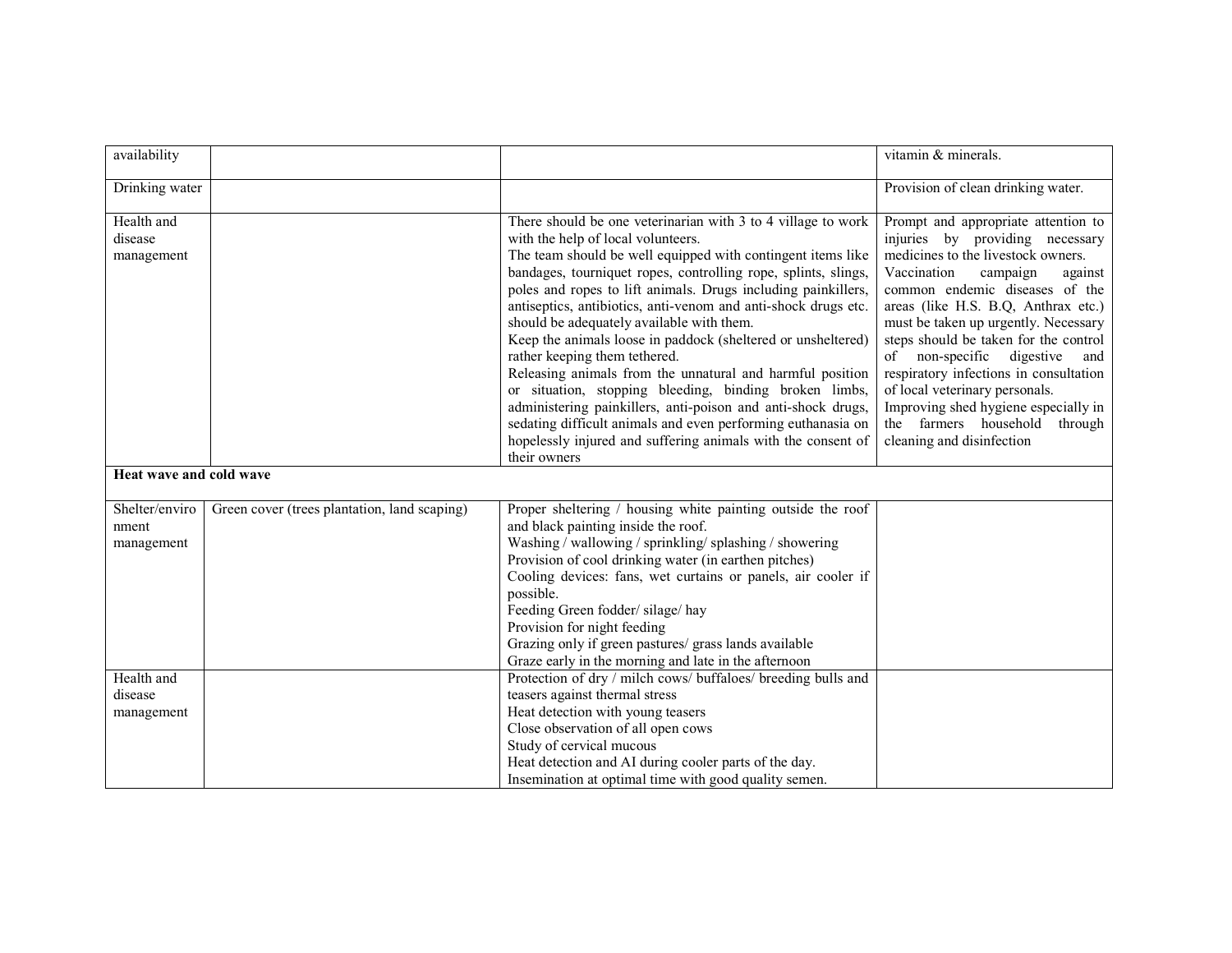### 2.5.2 Poultry

|                               |                                                                                                                                                                          |                                                                                                                                                 |                                                                                                                                                                                 | <b>Convergence/linkages</b>      |
|-------------------------------|--------------------------------------------------------------------------------------------------------------------------------------------------------------------------|-------------------------------------------------------------------------------------------------------------------------------------------------|---------------------------------------------------------------------------------------------------------------------------------------------------------------------------------|----------------------------------|
|                               | <b>Suggested contingency measures</b>                                                                                                                                    |                                                                                                                                                 |                                                                                                                                                                                 | with ongoing programs, if<br>any |
|                               | <b>Before the event</b>                                                                                                                                                  | During the event                                                                                                                                | After the event                                                                                                                                                                 |                                  |
|                               |                                                                                                                                                                          | <b>Drought</b>                                                                                                                                  |                                                                                                                                                                                 |                                  |
| Shortage of feed ingredients  | Ensure procurement of feed<br>ingredients sufficient ahead                                                                                                               | Feed supplementation will be<br>made to the farms                                                                                               | Attempt will be made for<br>available of feed ingredient<br>or compound feed to the<br>farmers                                                                                  |                                  |
| Drinking water                | Check<br>for<br>water<br>source<br>ensuring sufficient portable<br>water during draught                                                                                  | Attempt will be made to<br>provide<br>sanitized<br>drinking<br>water                                                                            | Availability of water will be<br>ensured by digging of bore<br>well                                                                                                             |                                  |
| Health and disease management | Procurement of vaccines and<br>medicines and anti stress agent.<br>Feeding antibiotics<br>Procurement of litter materials                                                | Continue feeding of anti stress<br>agent                                                                                                        |                                                                                                                                                                                 |                                  |
| <b>Floods</b>                 |                                                                                                                                                                          |                                                                                                                                                 |                                                                                                                                                                                 |                                  |
| Shortage of feed ingredients  | Ensure procurement of feed<br>ingredients / compound feed<br>sufficient ahead as feed supply<br>to the farm will hamper due to<br>submergence of the connecting<br>roads | Supply the compound feed to<br>the poultry<br>farm<br>under<br>submerged area                                                                   | Supply will continued till the<br>situation is under control                                                                                                                    |                                  |
| Drinking water                | Protect the water sources from<br>submergence                                                                                                                            | Attempt will be made to<br>provide<br>sanitized<br>drinking<br>water                                                                            | Water sources will sanitized<br>with bleaching powder or any<br>water sanitizer                                                                                                 |                                  |
| Health and disease management | Procurement of vaccines and<br>medicines.<br>Feeding antibiotics<br>Procurement of litter materials                                                                      | Continue feeding antibiotics<br>Prevent entrance of flood<br>water to the shed<br>Replace wet litter<br>Proper disposal of dead birds<br>if any | Disinfection of the<br>farm<br>premises.<br>antibiotics<br>Feeding<br>And<br>deworming.<br>Replace wet litter<br>Disinfection of sheds. Proper<br>disposal of dead birds if any |                                  |
| Cyclone                       |                                                                                                                                                                          |                                                                                                                                                 |                                                                                                                                                                                 |                                  |
| Shortage of feed ingredients  | Procurement of feed                                                                                                                                                      | Supply the compound feed to                                                                                                                     | Supply will continued till the                                                                                                                                                  |                                  |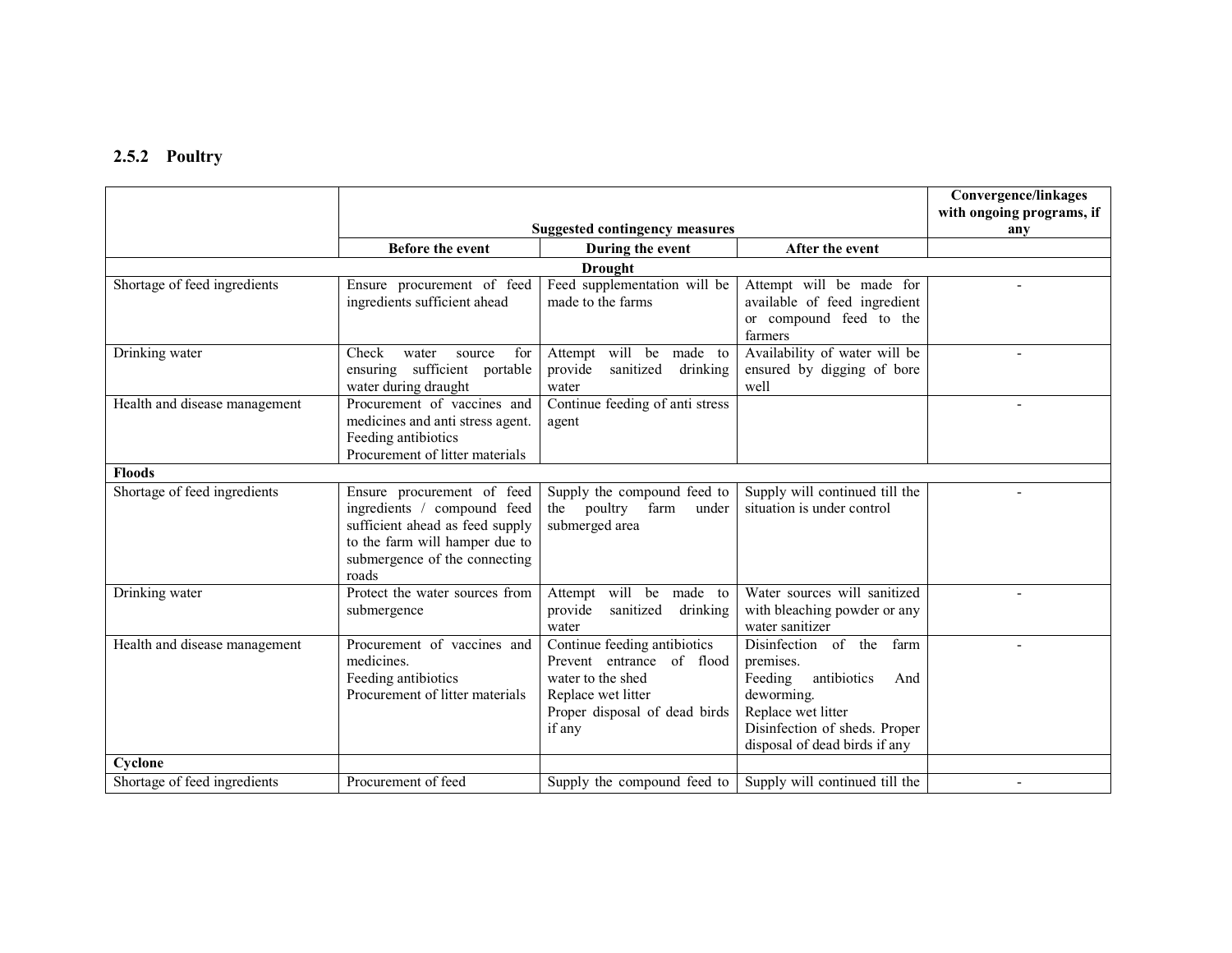|                                |                                                                                                                             | the poultry farm under cyclone<br>affected area                                                                     | situation is under control                                                                                                                                                                                               |  |
|--------------------------------|-----------------------------------------------------------------------------------------------------------------------------|---------------------------------------------------------------------------------------------------------------------|--------------------------------------------------------------------------------------------------------------------------------------------------------------------------------------------------------------------------|--|
| Drinking water                 |                                                                                                                             | Attempt will be made to<br>sanitized<br>provide<br>drinking<br>water                                                | Water sources will sanitized<br>with bleaching powder or any<br>water sanitizer                                                                                                                                          |  |
| Health and disease management  | Procurement of medicine and<br>vaccine                                                                                      | Vaccination of birds against<br>different diseases<br>Provision should be made for<br>available of sanitized water  | $-do-$                                                                                                                                                                                                                   |  |
| Heat wave and cold wave        |                                                                                                                             |                                                                                                                     |                                                                                                                                                                                                                          |  |
| Shelter/environment management | Procurement of high protein<br>and low energy diet<br>Procurement of medicine, anti<br>stress agent and vitamin C and<br>Е. | Feeding during cooler hour of<br>the day.<br>Supplementation of vitamin E<br>and C, anti stress agent with<br>water | Feeding will be continued<br>with high protein and low<br>energy till heat waves ends<br>and then feeding will be done<br>with normal diet<br>Anti stress agents will be<br>continued in drinking water<br>for some days |  |
| Health and disease management  | Provision should be made for<br>continuous available of water                                                               | Sufficient cool drinking water<br>with sodium bicarbonate or<br>electrolytes.                                       | Availability of cold water<br>will be made for some days                                                                                                                                                                 |  |

### 2.5.3 Fisheries/ Aquaculture

|                            | <b>Suggested contingency measures</b>            |                                                  |                                  |
|----------------------------|--------------------------------------------------|--------------------------------------------------|----------------------------------|
|                            | <b>Before the event</b>                          | During the event                                 | After the event                  |
| <b>Drought</b>             |                                                  |                                                  |                                  |
| A. Capture                 |                                                  |                                                  |                                  |
| Marine                     |                                                  |                                                  |                                  |
| Inland                     |                                                  |                                                  |                                  |
| (i) Shallow water depth    | Restricted release of water from reservoir.      |                                                  |                                  |
| due to insufficient rains/ | Supplementary water harvest structures like pond |                                                  |                                  |
| inflow                     | and tanks has to be developed.                   |                                                  |                                  |
|                            | Renovation and maintenance of existing water     |                                                  |                                  |
|                            | harvest structures.                              |                                                  |                                  |
| (ii) Changes in water      | Prepare to release water into the habitat.       | Mixing of water from the water harvest structure | Monitoring the water quality and |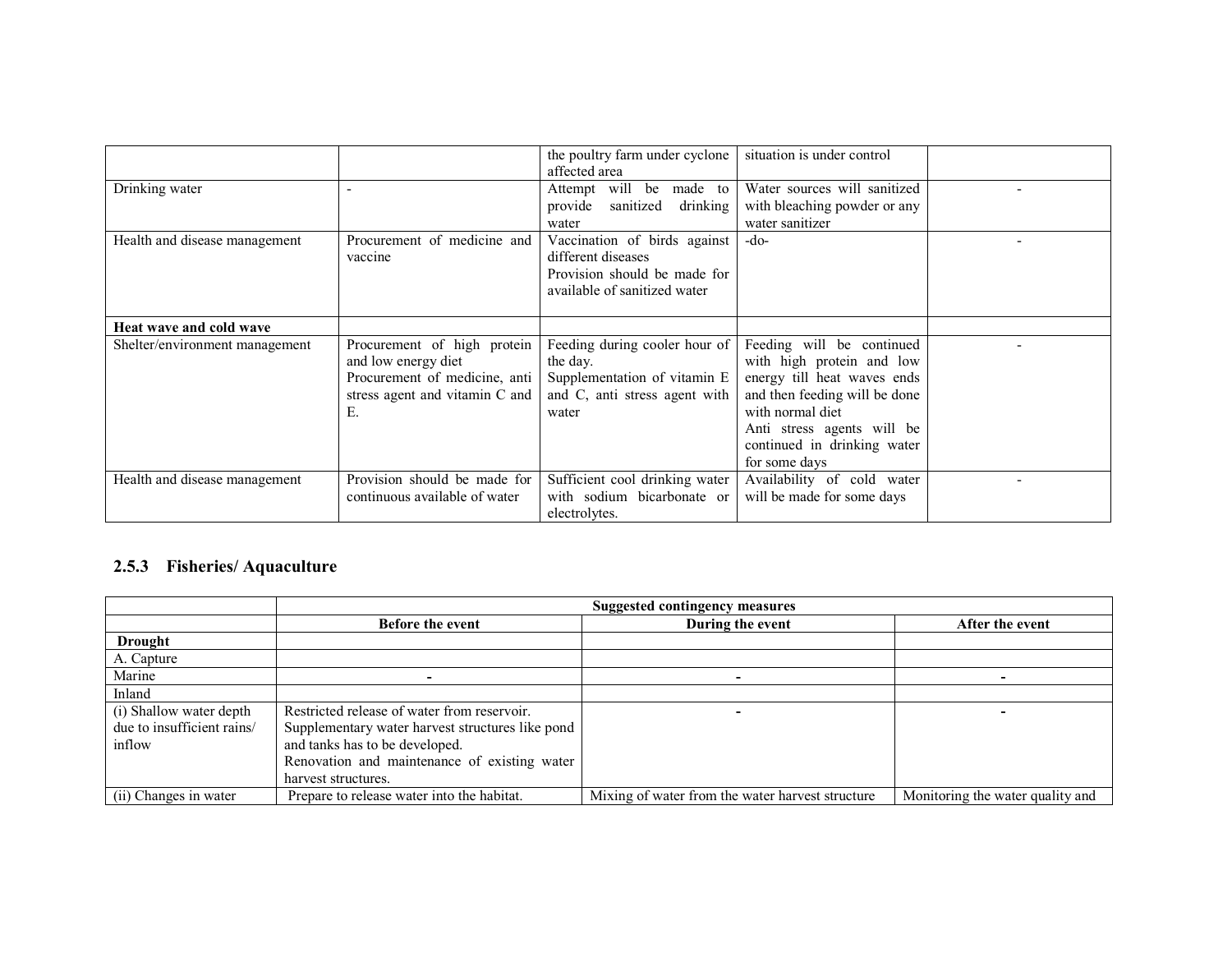| quality                    |                                                    | like ponds and tanks into the fish habitat.          | health of aquatic organisms.     |
|----------------------------|----------------------------------------------------|------------------------------------------------------|----------------------------------|
| (iii) Any other            |                                                    |                                                      |                                  |
| B. Aquaculture             |                                                    |                                                      |                                  |
| (i) Shallow water in ponds | Building deep ditches in culture ponds for shelter | Recharge the ponds with bore well water or water     |                                  |
| due to insufficient rains/ | of the fish to overcome high temperature           | from other sources.                                  |                                  |
| inflow                     |                                                    | Partial harvesting of the stock to reduce stocking   |                                  |
|                            |                                                    | density.                                             |                                  |
|                            |                                                    | Artificial shelter by putting aquatic floating weeds |                                  |
|                            |                                                    | in $1/3^{ra}$ area.                                  |                                  |
| (ii) Impact of salt load   | Application of organic manure in culture system    | Recharge the ponds with bore well water or water     | Application of organic manure in |
| build up in ponds/ change  |                                                    | from other sources                                   | culture system                   |
| in water quality           |                                                    |                                                      |                                  |

| 2) Floods                    |                                                |                                                     |                                    |
|------------------------------|------------------------------------------------|-----------------------------------------------------|------------------------------------|
| A. Capture                   |                                                |                                                     |                                    |
| Marine                       |                                                |                                                     |                                    |
| Inland                       |                                                |                                                     |                                    |
| (i) Average compensation     | Construction of humane shelter.                | Timely broadcast and telecast and other types of    | Relief operation will continue.    |
| paid due to loss of human    | Storage of sand filled bags for emergency use. | announcement warning about the danger level         | Care of health of affected people  |
| life                         | Repair and maintenance of bunds.               | with respect to water level.                        | Settlement of insurance.           |
|                              | Preparedness for relief                        | Evacuation of people to flood shelter areas. Relief | Financial support to other people. |
|                              | Insurance coverage provision for life and      | operation.                                          |                                    |
|                              | property                                       |                                                     |                                    |
| $(ii)$ No. of boats / nets   | The boats have to be secured safely to river/  | Checking of the safety of the boats / nets.         | Maintenance of the boats and       |
| damaged                      | reservoir banks.                               | An inventory logbook with name of crewmembers       | nets.                              |
|                              | Non operation of fixed bag nets in streams and | should be maintained.                               | Assessment and settlement of       |
|                              | rivers.                                        | Number of crew and load should be much below        | insurance.                         |
|                              | Insurance coverage for nets and boats.         | the marked tonnage.                                 |                                    |
|                              |                                                |                                                     |                                    |
| No.<br>of<br>(iii)<br>houses | Insurance coverage for houses.                 |                                                     | Settlement of insurance.           |
| damaged                      |                                                |                                                     |                                    |
| (iv) Loss of stock           |                                                |                                                     | Assessment of stock (fish          |
|                              |                                                |                                                     | population) and replenishment if   |
|                              |                                                |                                                     | stock is depleted.                 |
|                              |                                                |                                                     | Habitat restoration for the stock  |
|                              |                                                |                                                     | remaining.                         |
| (v) Changes in water         |                                                |                                                     | Application of lime in tanks.      |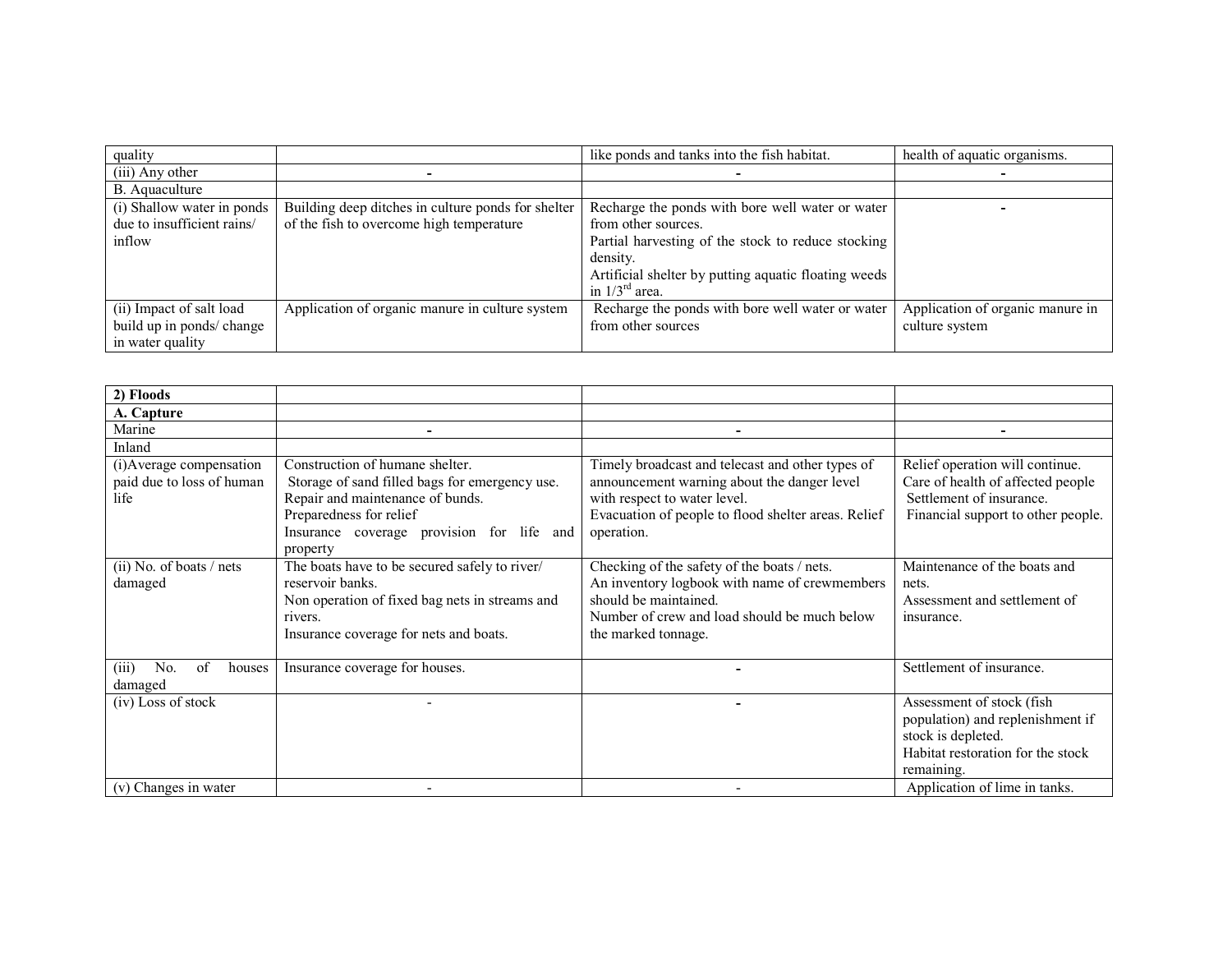| quality                       |                                                   |                                                | Application of fertilizer.         |
|-------------------------------|---------------------------------------------------|------------------------------------------------|------------------------------------|
| (v) Health and diseases       |                                                   |                                                | Observation of the health status   |
|                               |                                                   |                                                | of fish and accordingly control    |
|                               |                                                   |                                                | measure should be taken.           |
|                               |                                                   |                                                | Control on transport of brooders   |
|                               |                                                   |                                                | and seeds                          |
| <b>B.</b> Aquaculture         |                                                   |                                                |                                    |
| (i) Inundation with flood     | Strengthening and increase in dyke height.        | Net enclosure should be provided over the dyke | Repairing and strengthening of     |
| water                         | This should be constructed with inlet and out let | to prevent the escape of fish from pond.       | dyke if required.                  |
|                               | facility.                                         |                                                |                                    |
| Water contamination<br>(11)   | Application of lime.                              |                                                | Application of lime and geolite.   |
| changes in water<br>and       |                                                   |                                                | Application of Alum.               |
| quality                       |                                                   |                                                | Application of KmnO4               |
| (iii) Health and diseases     | Application of lime                               | -                                              | Application of lime and KmnO4      |
|                               |                                                   |                                                | Assessment of the health status of |
|                               |                                                   |                                                | fish and accordingly control       |
|                               |                                                   |                                                | measure should be taken.           |
|                               |                                                   |                                                | Control on transport of brooders   |
|                               |                                                   |                                                | and seeds.                         |
| Loss of stock and<br>(iv)     | Strengthening and increase in dyke height.        | Net enclosure should be provided over the dyke | Stock assessment and restocking    |
| (feed,<br>chemicals<br>inputs | Before flood the stock should be harvested and    | to prevent the escape of fish from pond.       | with advanced fingerlings or       |
| ets)                          | sold in flood prone areas.                        | Water should be diverted from the main stream. | yearling if required.              |
|                               | Transport of feed and chemicals to safer place.   | Sand bags cam be used for protection of dykes. | Repairing of dykes.                |
|                               | Purchase of feeds and chemicals on weekly or      | Storing of feed and chemicals to safer place.  | Assessment of quality of feed and  |
|                               | fortnightly basis.                                |                                                | fertilizer.                        |
|                               | Insurance coverage for stock.                     |                                                | Assessment and settlement of       |
|                               |                                                   |                                                | insurance.                         |
| (v) Infrastructure damage     | Construction of flood shelter for pumps, aerators |                                                | Repairing of pumps, aerators if    |
| (pumps, aerators, huts)       | etc.                                              |                                                | required.                          |
| $etc.$ )                      |                                                   |                                                | Repairing of damaged hut.          |
|                               |                                                   |                                                |                                    |

| 3. Cyclone/Tsunami      |                                             |                                      |                              |
|-------------------------|---------------------------------------------|--------------------------------------|------------------------------|
| A. Capture              |                                             |                                      |                              |
| Marine                  |                                             |                                      |                              |
| (i)Average compensation | Repeated broadcast and telecast of warning. | Provision of relief.                 | Assessment and settlement of |
| paid due to loss of     | Sea venture should be avoided               | Evacuation of people to safer areas. | insurance.                   |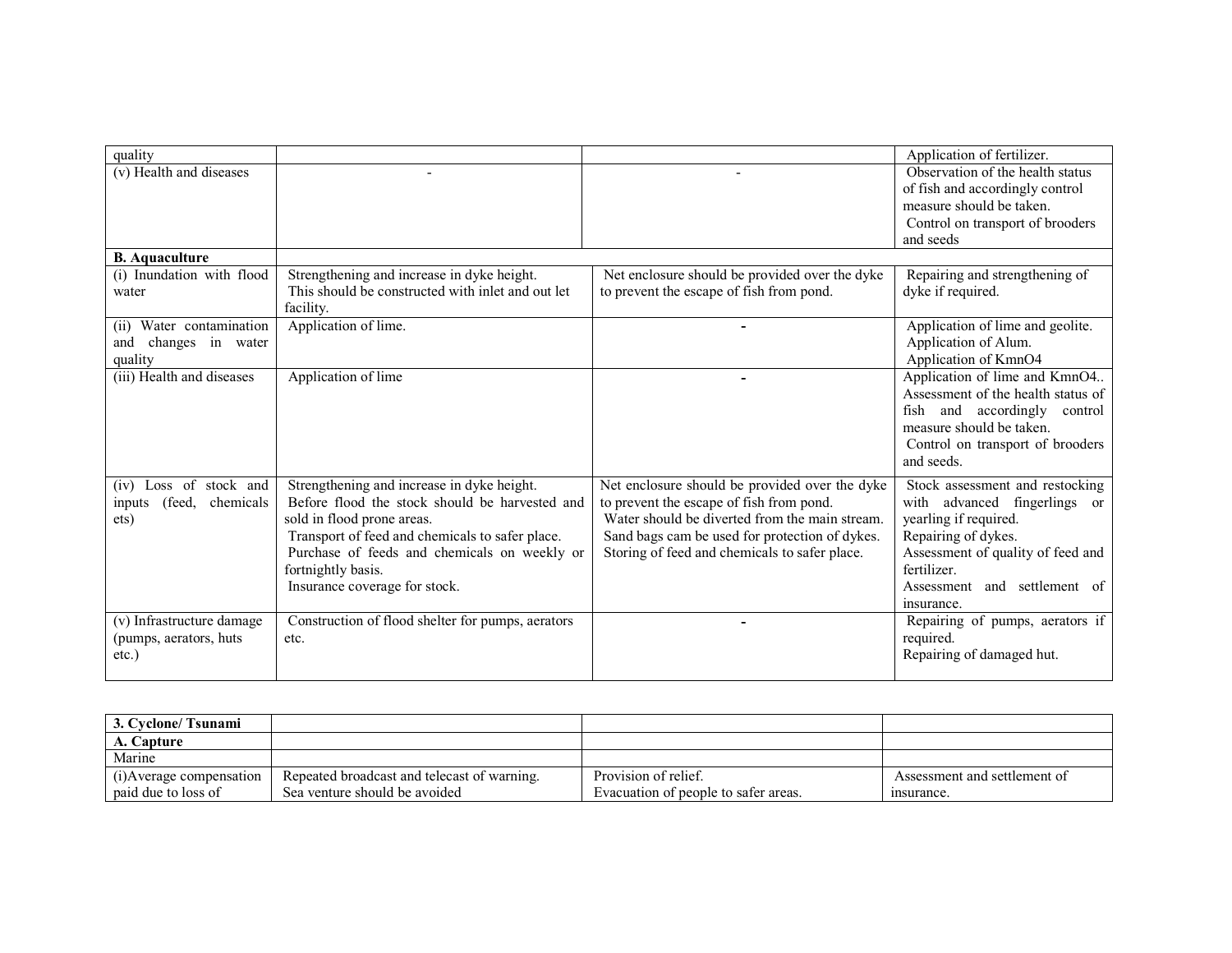| fishermen lives                                  | Insurance coverage for lives of fishermen.        |                                                |                                                          |
|--------------------------------------------------|---------------------------------------------------|------------------------------------------------|----------------------------------------------------------|
| $(ii)$ No. of boats / nets                       | The boats has to be secured safely to river/      | Checking of the safety of the boats / nets.    | Maintenance of the boats and nets.                       |
| damaged                                          | reservoir banks.                                  | An inventory logbook with name of              | Assessment and settlement of                             |
|                                                  | Insurance coverage for nets and boats.            | crewmembers should be maintained.              | insurance.                                               |
|                                                  |                                                   |                                                |                                                          |
| No.<br>of<br>houses<br>(iii)                     | Insurance coverage for houses.                    |                                                | Settlement of insurance.                                 |
| damaged                                          |                                                   |                                                |                                                          |
| Inland                                           |                                                   |                                                |                                                          |
| <b>B.</b> Aquaculture<br>(i) Over flow/ flooding | Strengthening and increase in dyke height.        | Net enclosure should be provided over the dyke | Repairing and strengthening of dyke                      |
| of ponds                                         | They should be constructed with inlet and out let | to prevent the escape of fish from pond.       | if required.                                             |
|                                                  | facility.                                         |                                                |                                                          |
| (ii) Changes in water                            |                                                   |                                                |                                                          |
| quality (fresh water /                           |                                                   |                                                |                                                          |
| brackish water ratio)                            |                                                   |                                                |                                                          |
| (iii) Health and diseases                        | $\blacksquare$                                    |                                                | Application of lime and KmnO4.                           |
|                                                  |                                                   |                                                | Assessment of the health status of                       |
|                                                  |                                                   |                                                | and accordingly<br>fish<br>control                       |
|                                                  |                                                   |                                                | measure should be taken.                                 |
|                                                  |                                                   |                                                | Control on transport of brooders                         |
|                                                  |                                                   |                                                | and seeds.                                               |
| (iv) Loss of stock and                           | Strengthening and increase in dyke height.        | Net enclosure should be provided over the dyke | Stock assessment and restocking                          |
| inputs (feed, chemicals                          | Transport of feed and chemicals to safer place.   | to prevent the escape of fish from pond.       | with advanced<br>fingerlings<br>or                       |
| ets)                                             | Insurance coverage for stock.                     | Storing of feed and chemicals to safer place.  | yearling if required.                                    |
|                                                  |                                                   |                                                | Repairing of dykes.<br>Assessment of quality of feed and |
|                                                  |                                                   |                                                | chemicals.                                               |
|                                                  |                                                   |                                                | Assessment<br>settlement of<br>and                       |
|                                                  |                                                   |                                                | insurance.                                               |
| (v) Infrastructure damage                        | $\overline{\phantom{0}}$                          | $\overline{\phantom{a}}$                       | Repairing of pumps, aerators if                          |
| (pumps, aerators,                                |                                                   |                                                | required.                                                |
| shelters/huts etc.)                              |                                                   |                                                | Repairing of damaged hut.                                |
|                                                  |                                                   |                                                |                                                          |
| (vi) Any other                                   | $\mathbf{r}$                                      | $\blacksquare$                                 | $\blacksquare$                                           |
| 4. Heat Wave and Cold                            |                                                   |                                                |                                                          |
| Wave                                             |                                                   |                                                |                                                          |
|                                                  |                                                   | A. Capture                                     |                                                          |
| Marine                                           |                                                   | During hot waves night fishing should be done. | $\overline{\phantom{a}}$                                 |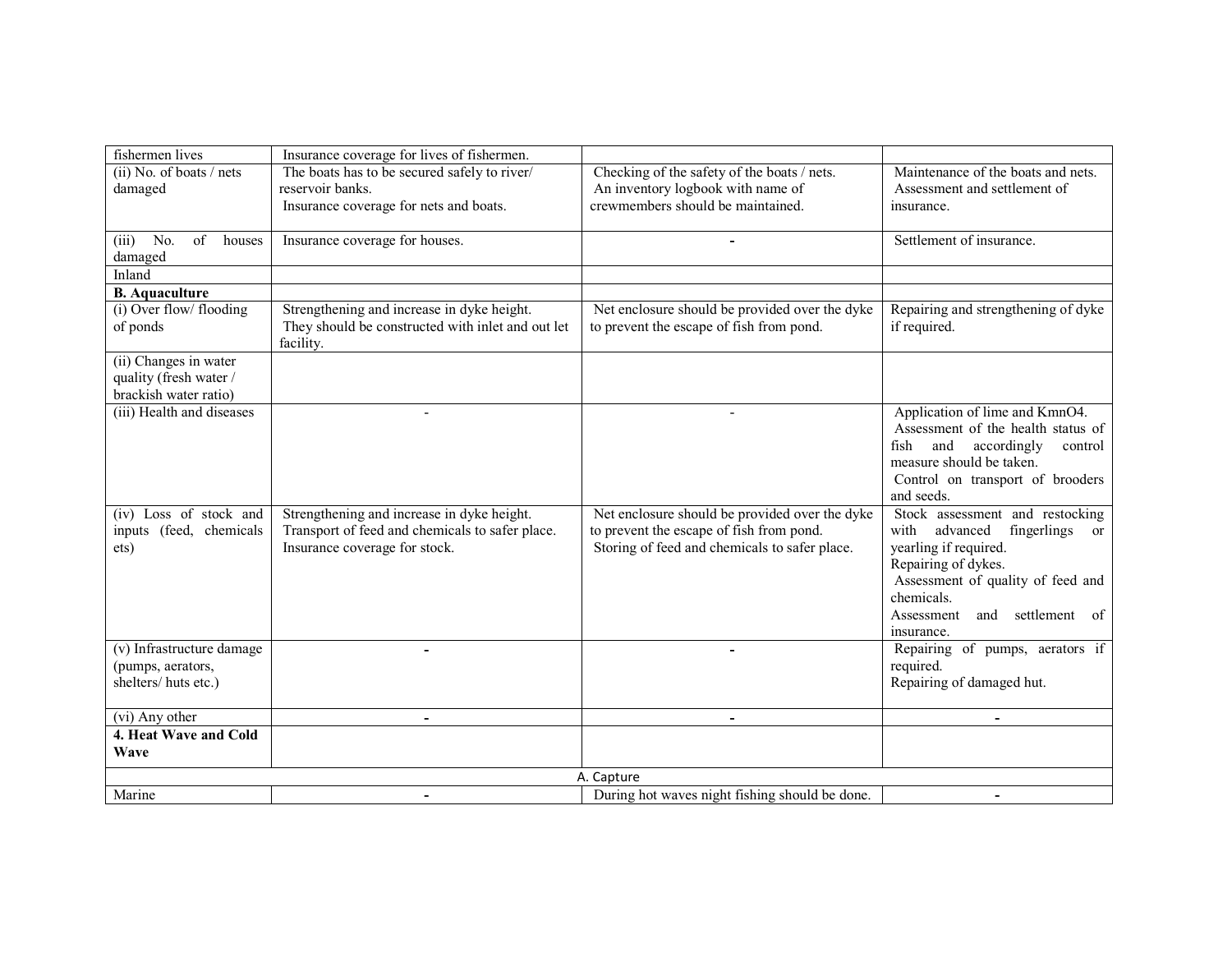|                             |                                              | During hot waves preservation by cold chain     |                                 |
|-----------------------------|----------------------------------------------|-------------------------------------------------|---------------------------------|
|                             |                                              | should be increased.                            |                                 |
| Inland                      |                                              | During hot waves night fishing should be done.  |                                 |
|                             |                                              | Preservation by cold chain should be increased  |                                 |
|                             |                                              | during hot waves.                               |                                 |
| B. Aquaculture              |                                              |                                                 |                                 |
| Change<br>pond<br>1n<br>(1) | During hot waves adequate water depth should | During hot waves mixing of water with fresh     |                                 |
| environment                 | be maintained.                               | water should be done.                           |                                 |
|                             |                                              | The culture system should be provided with      |                                 |
|                             |                                              | aeration to avoid oxygen depletion due to high  |                                 |
|                             |                                              | temperature during hot waves.                   |                                 |
|                             |                                              | Partial harvesting can be done to avoid loss of |                                 |
|                             |                                              | crop.                                           |                                 |
| (ii) Health and disease     | Application of lime and turmeric.            | Feeding should be stopped.                      | Application of CIFAX to control |
| management                  |                                              | If cold waves persists EUS outbreak takes place | EUS disease in fish.            |
| (iii) Any other             |                                              |                                                 |                                 |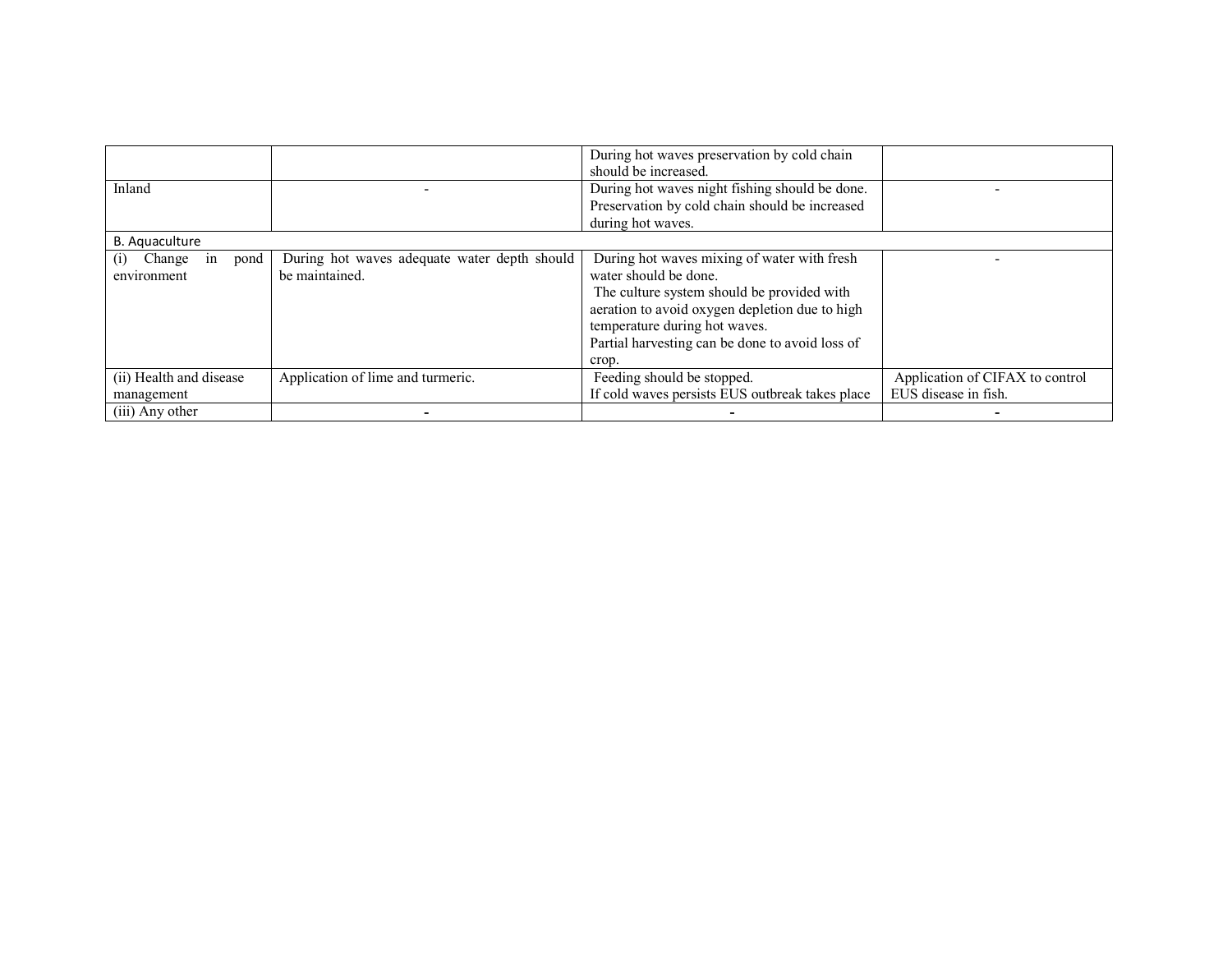### Annexure-1

### LOCATION MAP OF KORAPUT DISTRICT OF ORISSA

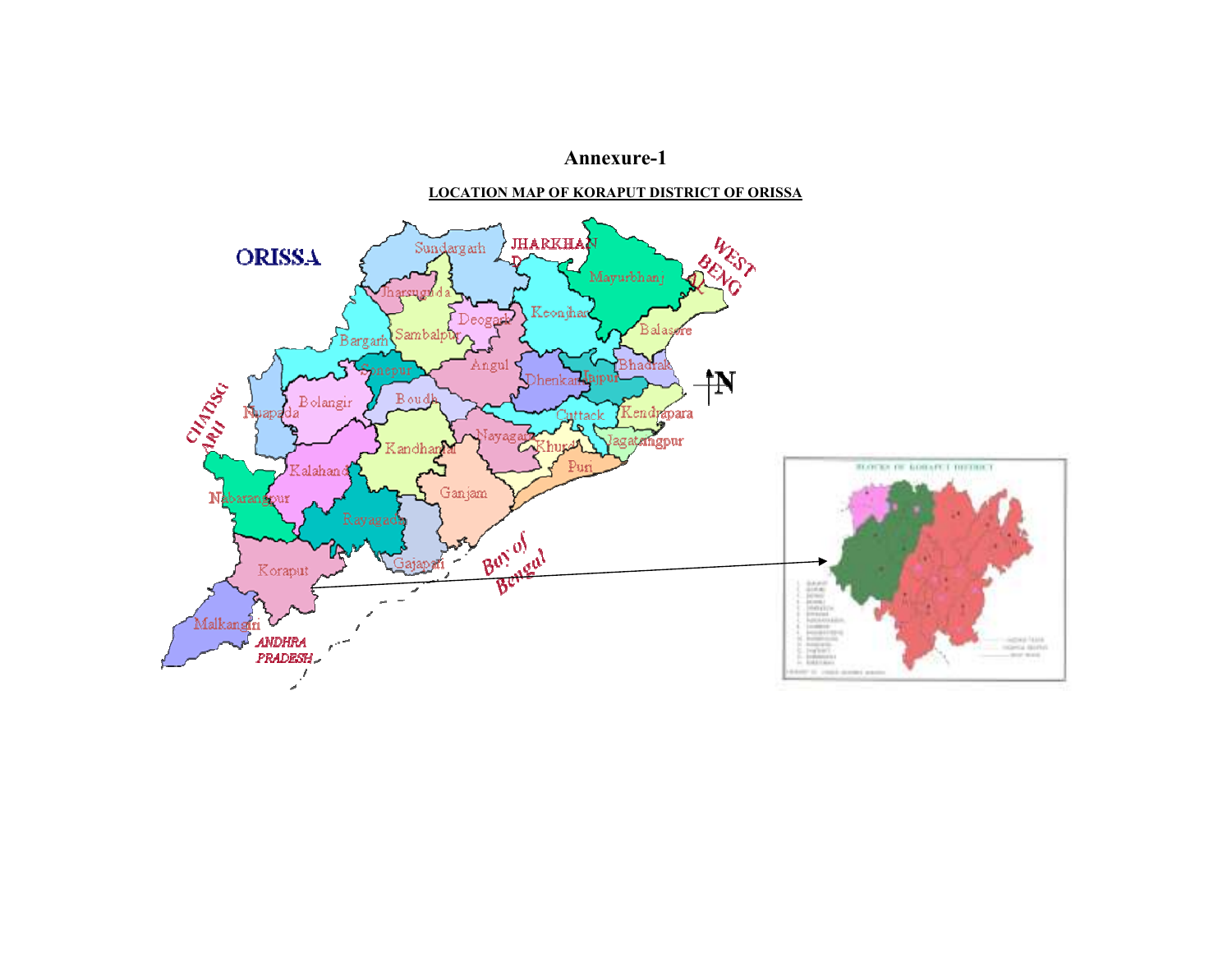### MAP OF KORAPUT DISTRICT



Farming Situiation - I (600-900 m.) - Koraput, Pottangi, Nandapur, Semiliguda, Laxmipuur, Narayanpatana, Bandhagaon, Dasmantpur Farming Situation-II (300-600m.)-Jeypore, Boipariguda, Borigumma, Kundra Farming Situation-III (< 300m.) - Kotpad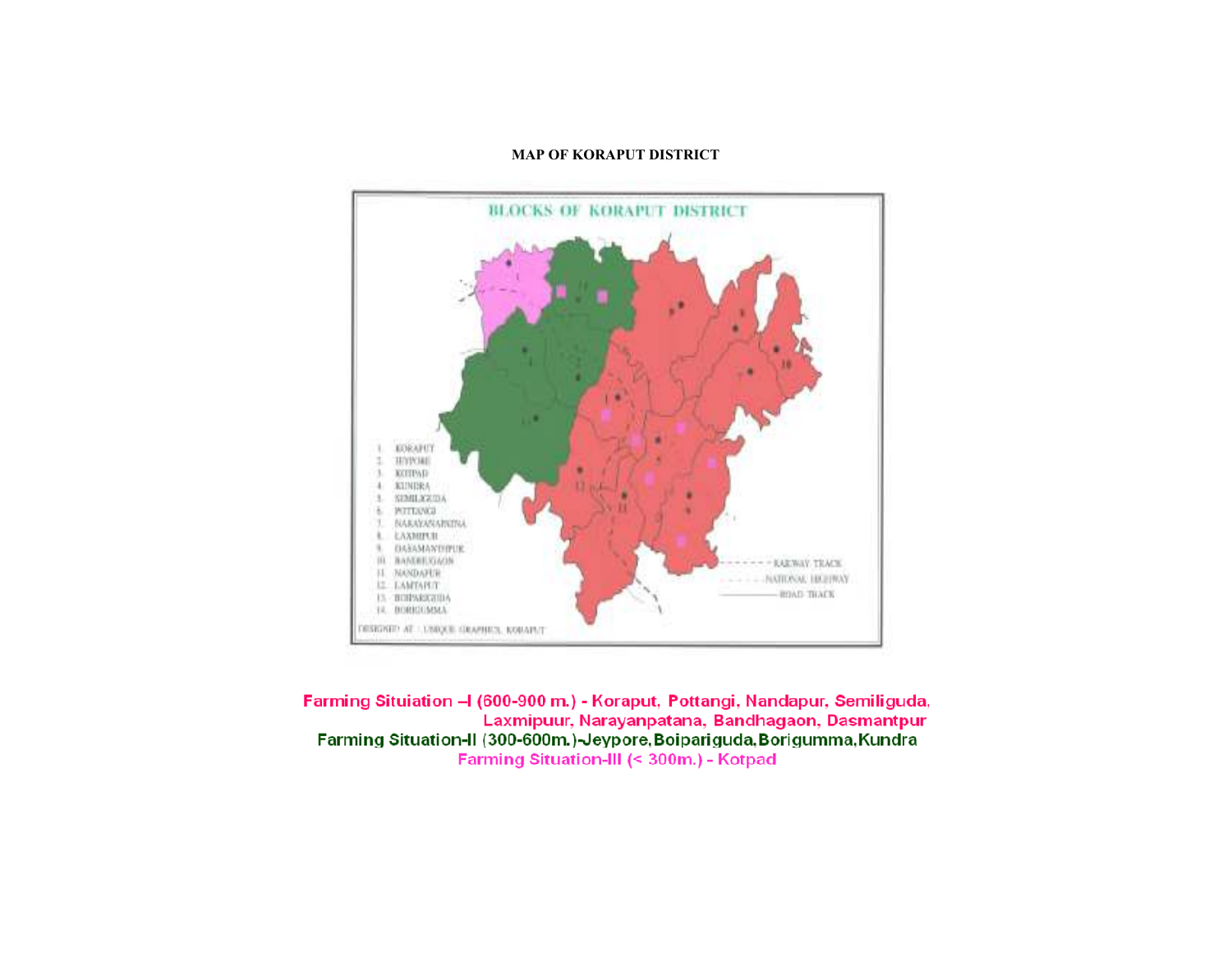### Annexure-2

### MEAN ANNUAL RAINFALL (mm) KORAPUT DISTRICT

| <b>Sl. No.</b> | <b>Months</b> | Rainfall(mm) | <b>No. of Rainy Days</b> |
|----------------|---------------|--------------|--------------------------|
|                | January       | 5.7          | 0.4                      |
| $\mathfrak{D}$ | February      | 8.6          | 0.9                      |
| 3              | March         | 18.3         | 1.5                      |
| 4              | April         | 55.2         | 3.9                      |
| 5              | May           | 81.9         | 5.5                      |
| 6              | June          | 206.8        | 10.6                     |
| 7              | July          | 375.6        | 18.6                     |
| 8              | August        | 393.6        | 19.3                     |
| 9              | September     | 256.3        | 13.9                     |
| 10             | October       | 126.1        | 6.7                      |
| 11             | November      | 32.6         | 2.1                      |
| 12             | December      | 6.5          | 0.5                      |
|                | <b>TOTAL</b>  | 1567.2       | 83.9                     |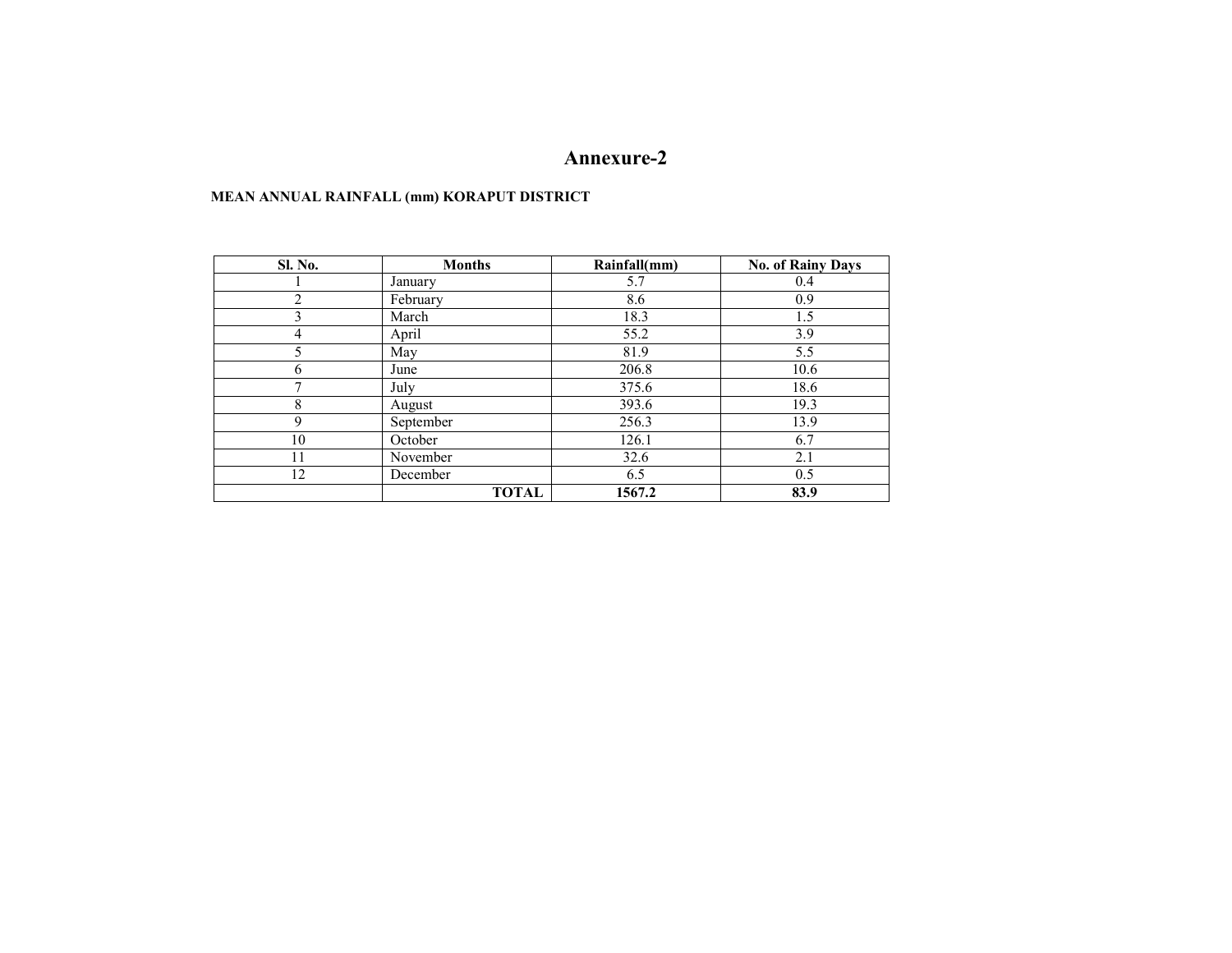